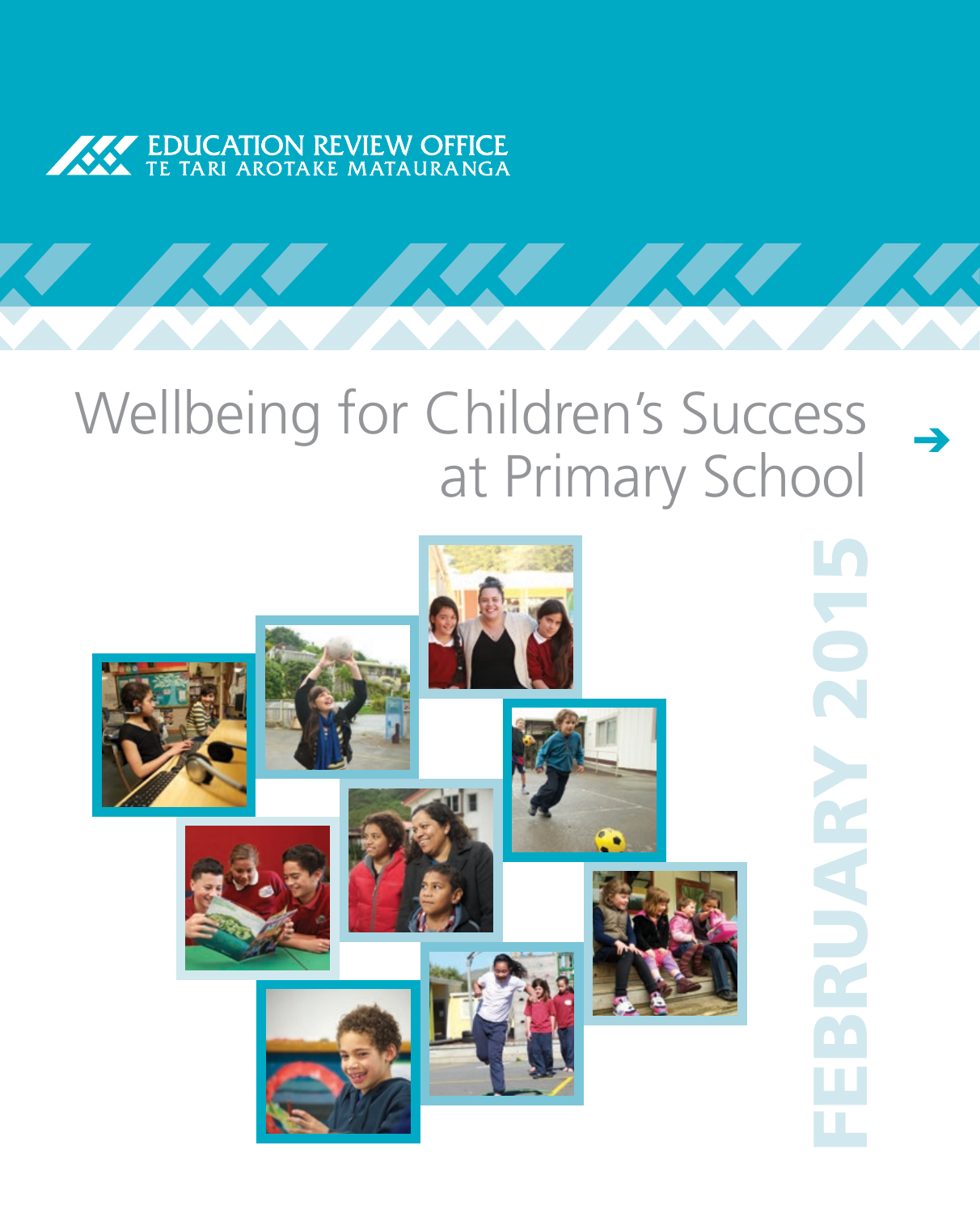### Ko te Tamaiti te Pūtake o te Kaupapa The Child – the Heart of the Matter





Published 2015 © Crown copyright Education Evaluation Reports ISBN 978-0-478-43819-2



Except for the Education Review Office's logo, this copyright work is licensed under Creative Commons Attribution 3.0 New Zealand licence. In essence, you are free to copy, distribute and adapt the work, as long as you attribute the work to the Education Review Office and abide by the other licence terms. In your attribution, use the wording 'Education Review Office', not the Education Review Office logo or the New Zealand Government logo.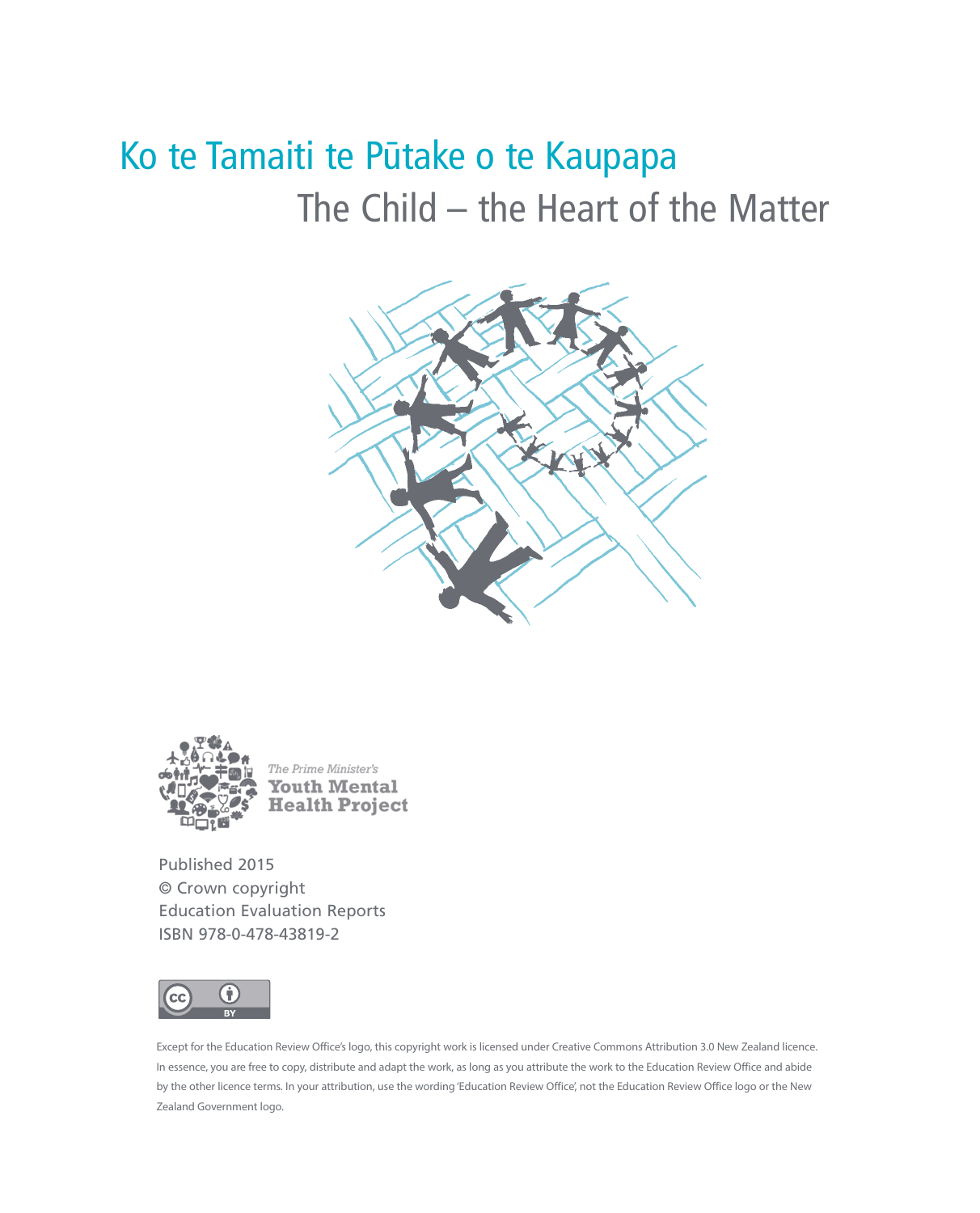### Foreword

Our children's wellbeing is central to their success as confident lifelong learners. Wellbeing is a concept that covers a range of diverse outcomes. In schools, it's about young people playing an active role in their own learning and in developing healthy lifestyles.

Our education system maintains a focus on wellbeing from the time a child starts early childhood education until the time they leave secondary school, through the early childhood curriculum *Te Whāriki and The New Zealand Curriculum* for schools.

But in our complex and changing society, children and young people face an increasing number of issues that can seriously affect their wellbeing.

Recognising the challenges that a growing number of young people face, Prime Minister John Key launched the Youth Mental Health Project in April 2012. The project aims to improve outcomes for young people aged 12 to 19 years with, or at risk of developing, mild to moderate mental health issues. This report about wellbeing in primary schools is part of ERO's contribution to the project. It complements ERO's report on wellbeing in secondary schools and supports our development of indicators for student wellbeing. These indicators describe the values, curriculum and systems that help students experience a high level of wellbeing.

For most children, the older they get the more exposure they have to issues that can affect their wellbeing. This report identifies that Years 7 and 8 were particularly important years in terms of wellbeing, due to the greater risks faced as children get older and the cumulative effect of how well their wellbeing needs had been met in previous years.

Parents and whānau can work with schools to improve the wellbeing of our children and young people to help them become confident lifelong learners. This report gives you an insight into what's important and what works well in school to support wellbeing.

 $B + B - R$ 

Iona Holsted Chief Review Officer Education Review Office February 2015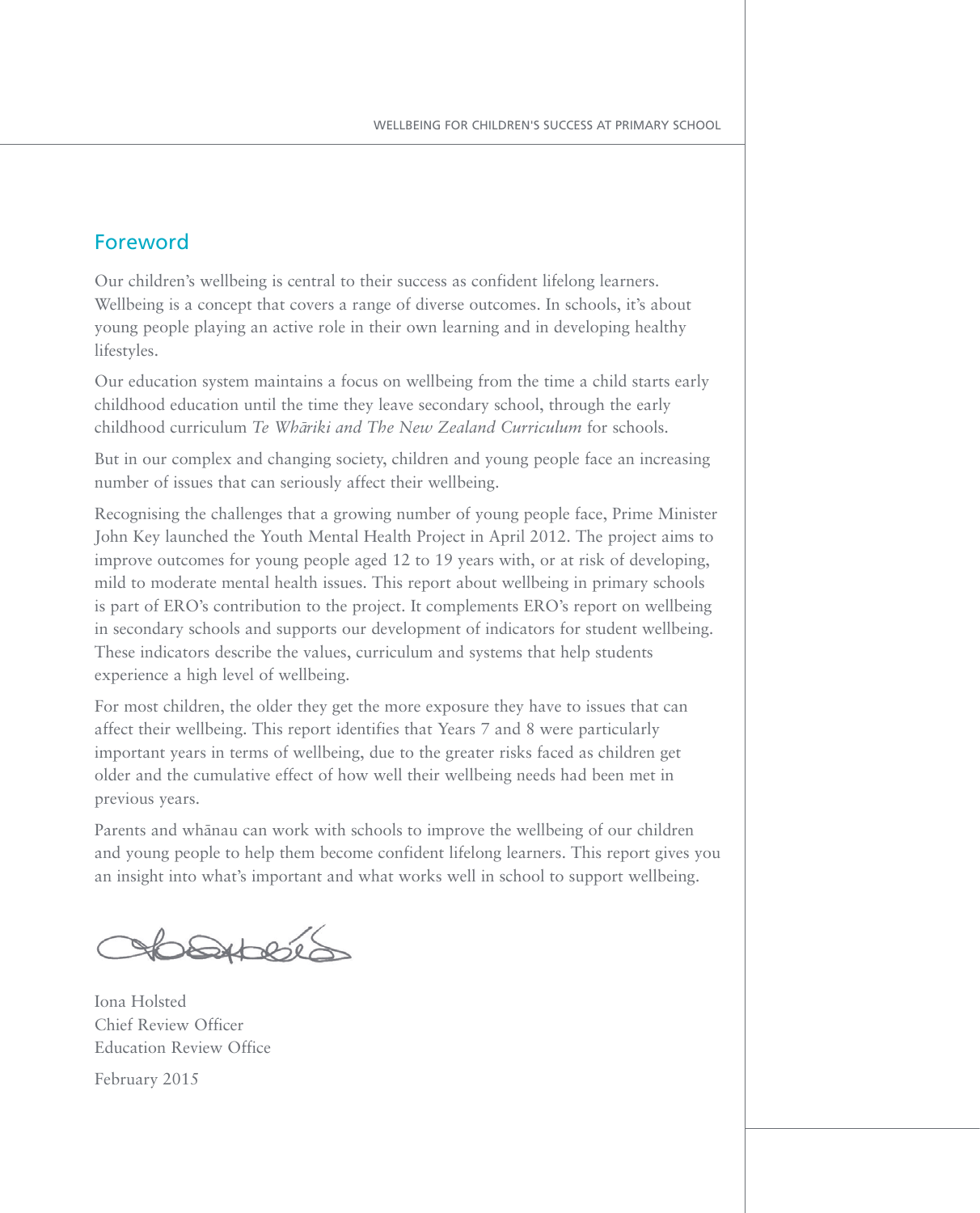### **Contents**

| 1  |  |
|----|--|
| 3  |  |
| 4  |  |
| 6  |  |
| 8  |  |
| 9  |  |
| 10 |  |
| 10 |  |
| 14 |  |
| 25 |  |
| 26 |  |
| 29 |  |
| 32 |  |
| 34 |  |
| 37 |  |
|    |  |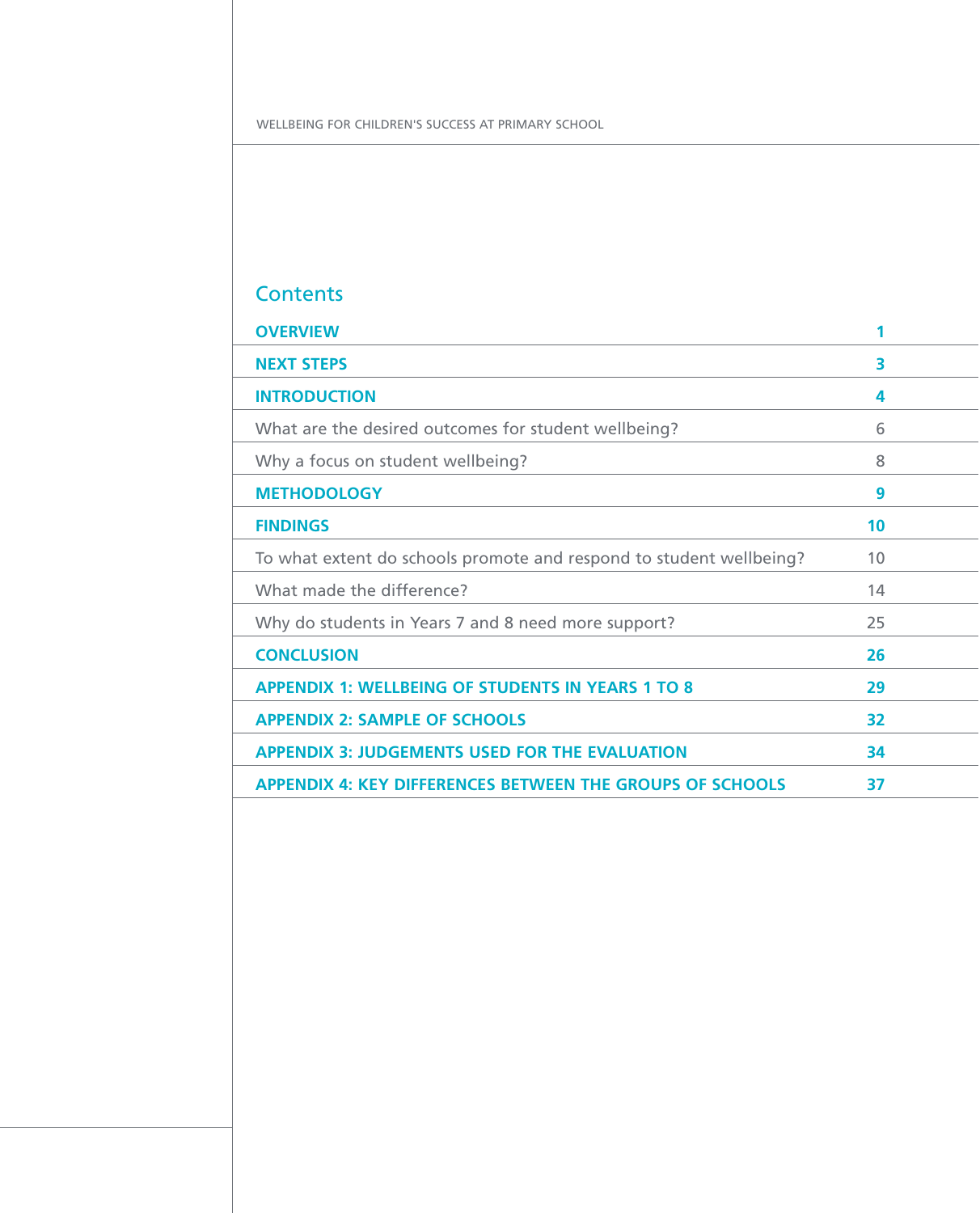### OVERVIEWOVERVIEW

**PAGE 1**

### **Overview**

All young people want the same things. Things like being included, learning, taking risks and experiencing success, having friends who value and accept them, and feeling competent and confident. They want teachers to be interested in them, to care for them and be trustworthy.

Likewise, parents want similar things for their children. To be happy at school, to feel safe, to be understood, to be well cared for by other adults, to relate well to others and become independent, and to experience success. They want to know that, if something goes wrong for their children at home or school, teachers will help them develop strategies to make things right again.

The Education Review Office (ERO) captured these ideas in *Wellbeing for Success: Draft evaluation indicators for student wellbeing (draft) 2013.1* The indicators describe the values, curriculum and systems that help students experience a high level of wellbeing.

ERO evaluated how well schools promoted and responded to student wellbeing in 159 schools with Years 1 to 8 students reviewed in Term 1, 2014. ERO also evaluated student wellbeing in secondary schools and the findings for schools with Years 9 to 13 students are presented in the *Wellbeing for Young People's Success at Secondary School<sup>2</sup> report.* 

ERO found nearly half of the primary schools promoted and responded reasonably well to student wellbeing. Another eighteen percent had a slightly better approach as they promoted student wellbeing through the curriculum. A small proportion of schools had an extensive approach, with wellbeing woven through all actions.

In these schools with an extensive approach, an agreed set of goals that emphasised student wellbeing guided all actions, reviews and improvements. Students found school deeply rewarding. The school curriculum promoted wellbeing and reflected the intent of *The New Zealand Curriculum* (NZC) to use local contexts to encourage and model its values and to develop its key competencies.

A cohesive approach was critical, as achievement was linked to the other school goals. Leaders, with teachers, actively monitored student wellbeing and reviewed the effectiveness of the approaches taken.

Students' ability to make and take accountability for their own choices was another key factor in the extensive approach taken by these schools. Students had opportunities to develop leadership, self efficacy, and resourcefulness while participating with others within a high trust culture and through a stimulating curriculum.

- 1 These draft indicators were developed as part of the *Youth Mental Health Project.* They can be found on www.ero.govt.nz/ Review-Process/Frameworksand-Evaluation-Indicators. More details of the *Youth Mental Health Project* are found on www.health.govt.nz/our-work/ mental-health-and-addictions/ youth-mental-health-project.
- 2 See ERO's website www.ero.govt.nz/National-Reports.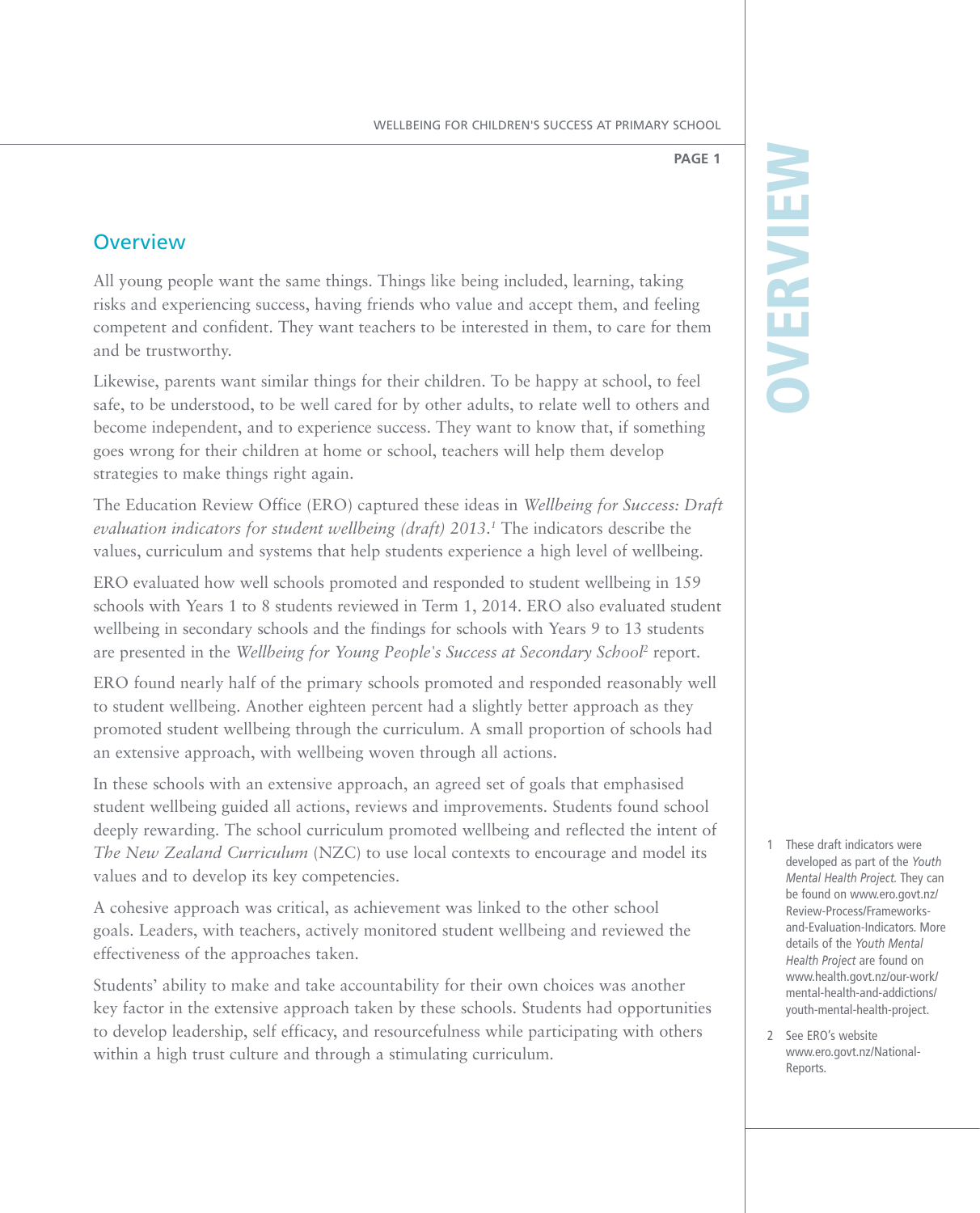Most other schools relied on their positive school culture and respectful relationships to promote wellbeing. Students and teachers understood the values and expected ways of working. There were very few examples of teachers deliberately promoting wellbeing in curriculum or exploring the relationship between values, achievement and wellbeing. This meant wellbeing was more implicit than explicit. It would be of value for leaders with teachers, students, and their parents, families and whānau, to develop a set of school goals based on the shared values. These goals could then be used for identifying and reviewing possible curriculum opportunities to promote student wellbeing.

Some schools did not have shared values. There were examples of teachers' inconsistent responses to playground behaviour and student learning. These schools had a narrow view of student wellbeing and would benefit from working with students, parents and whānau to explore what wellbeing means and how they can support it. Some schools may need external support for this.

Leadership capability to respond to a particular event determined whether a school was on a trajectory of rapid improvement or rapid decline in the way they promoted or responded to student wellbeing. Leaders who were guiding a rapid improvement returned the focus to learning. At the same time they focused on building relationships with students, parents, families and whānau; building teacher practice through whole school professional learning and development (PLD); and ensuring that the approach aligned the board and school leadership practices.

ERO identified the need for primary schools' promotion of and response to wellbeing needs of Years 7 and 8 students to reflect the greater risks students this age and older may face. These students' outcomes, such as more Year 7 and 8 students not achieving at or above National Standards, more suspended or stood down than Years 1 to 6 and some no longer physically active, are the cumulative effect of progress, achievement and wellbeing needs not being met in the earlier years.

Self review of wellbeing approaches often included 'student voice'. Its meaning varied from school to school. In some schools it meant gathering student views through surveys while in other schools it meant setting up structures for students to participate in school decision making. The difference depended on how well the school promoted student leadership and students being in charge of their learning. Most schools would benefit from exploring what they mean by 'student voice'.

Improved practices of many teachers and leaders of primary aged young people about wellbeing would support more students to be better prepared for adolescence and be "confident, connected, actively involved and lifelong learners<sup>3"</sup> during their school years and beyond.

3 Ministry of Education (2007). *The New Zealand Curriculum.*  Page 37.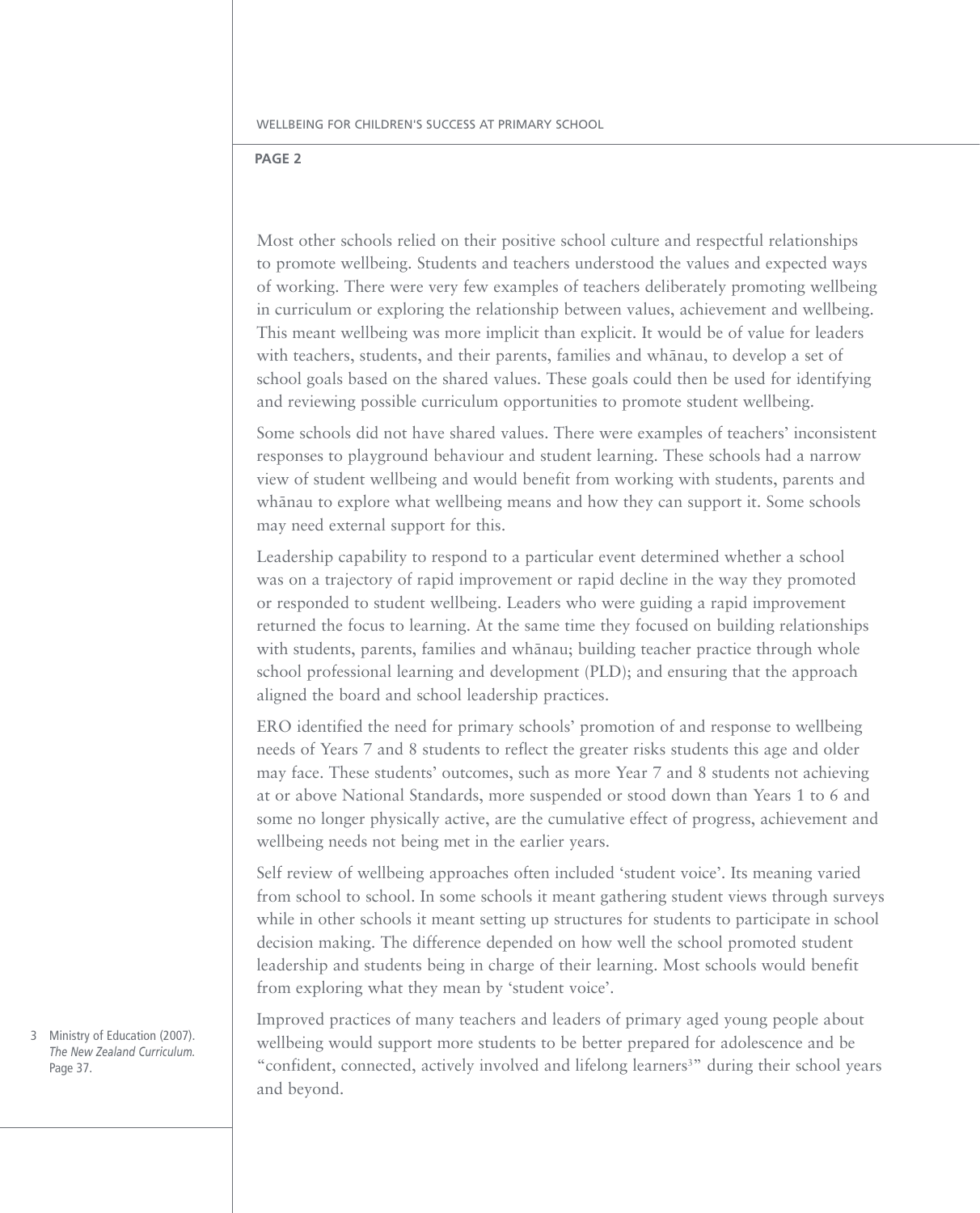### Next steps

ERO recommends that the Ministry of Education supports all primary schools to undertake the following actions and understand the cumulative effect on Year 7 and 8 students if wellbeing needs are not met in earlier years.

ERO recommends that school leaders focus on promoting and responding to student wellbeing by:

- using a set of agreed goals and targets based on school data, that emphasise student wellbeing, to guide all actions, reviews and improvements so that *The New Zealand Curriculum* goal of all young people being "confident, connected, actively involved and lifelong learners<sup>4</sup>" can be met during their school years and beyond
- strengthening teachers' understandings about student partnership and students' ability to make and take accountability for their own choices so they can actively contribute to school life and their education experiences.

4 Ministry of Education (2007). *The New Zealand Curriculum.*  Page 37.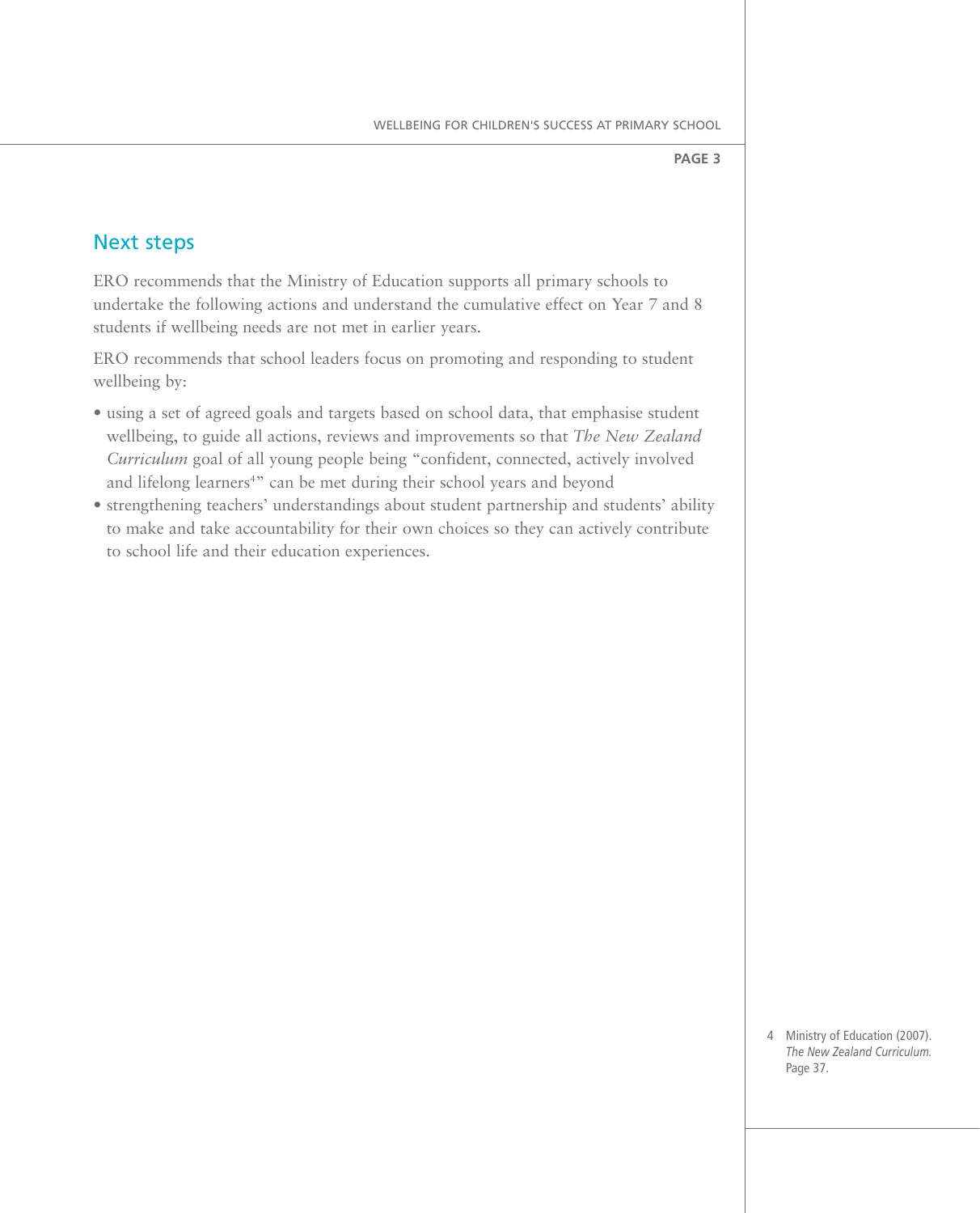# INTRODUCTION Noble, T. & Wyatt, T. (2008)<br>Scoping Study into Approaches<br>to Student Wellbeing. Final<br>Report. Canberra. Department<br>of Education, Employment and<br>Morkplace Relations.<br>In Matematics. Chesturt Hill,<br>In Matematics. Chesturt Hi

WELLBEING FOR CHILDREN'S SUCCESS AT PRIMARY SCHOOL

### **PAGE 4**

### Introduction

Wellbeing is vital for student success and is strongly linked to learning.<sup>5, 6</sup> Wellbeing is at the heart of curriculum and student educational experiences.

The concept of wellbeing has continuity right through New Zealand education. It is evident from the principles and strands of *Te Whāriki*, the early childhood curriculum, through the values and key competencies of *The New Zealand Curriculum* (NZC) for schools, to the tertiary and employment key competencies.

The NZC guides the design and implementation of each school's curriculum in response to local strengths and aspirations. Schools are expected to base their curriculum on the NZC's principles, encourage and model the values, and develop the key competencies.

### Background

In April 2012, Prime Minister John Key, launched the **Youth Mental Health Project**, with initiatives across a number of education and health agencies. The project aims to improve outcomes for young people aged 12-19 years with, or at risk of developing, mild to moderate mental health issues.

Part of the Education Review Office (ERO)'s contribution is an **evaluation project**  to help schools promote and respond to student wellbeing. The evaluation is in three stages:

- 1. Developing a set of evaluation indicators for student wellbeing for schools to use – *Wellbeing for Success: Draft evaluation indicators for student wellbeing (draft) 2013* – in collaboration with health and wellbeing experts and the education sector.
- 2. Carrying out national evaluations of how well primary and secondary schools promote student wellbeing. The evaluation findings are presented in this report and in the *Wellbeing for Young People's Success at Secondary School* report.
- 3. Publishing a national good practice report.

ERO will publish the evaluation indicators taking account of the good practice identified in schools.

Another education initiative is the Ministry of Education's Positive Behaviour for Learning (PB4L) for schools, teachers and parents.

- 5 Noble, T. & Wyatt, T. (2008) *Scoping Study into Approaches to Student Wellbeing. Final Report.* Canberra. Department of Education, Employment and Workplace Relations.
- 6 Chapter 6 Mullis, I.V.S., Martin, M.O., Foy, P., & Arora, A. (2012). *TIMSS 2011 International Results in Mathematics.* Chestnut Hill, MA: TIMSS & PIRLS International Study Center, Boston College.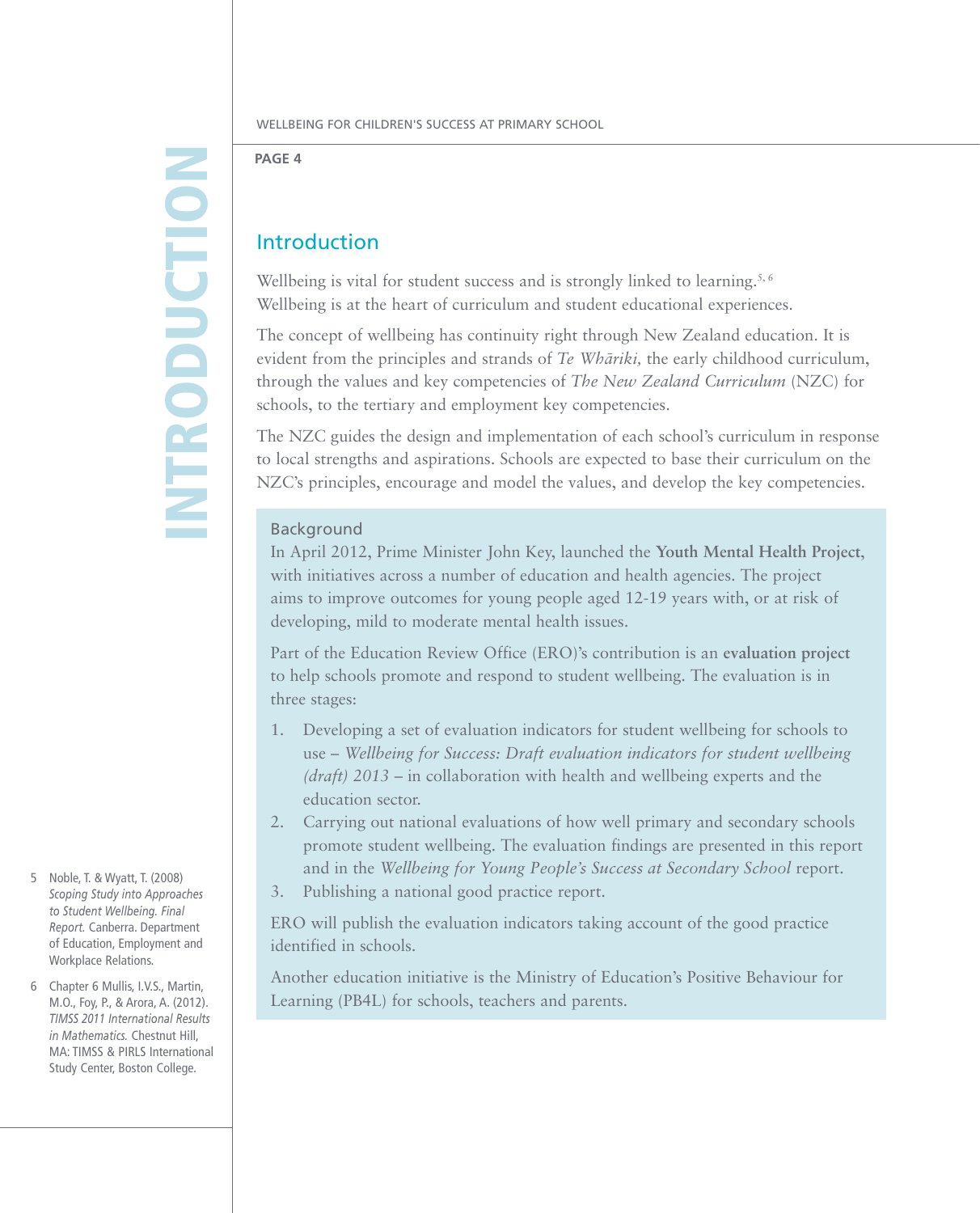*All New Zealand students, regardless of where they are situated, should experience a rich and balanced education that embraces the intent of the national curriculum. The principles should underpin and guide the design, practice, and evaluation of curriculum at every stage. The values, key competencies, and learning areas provide the basis for teaching and learning across schools and within schools. This learning will contribute to the realisation of a vision of young people who will be confident, connected, actively involved, lifelong learners.7* 

The NZC acknowledges that every curriculum decision and every interaction that takes place in schools should reflect both the individual's (students, parents and teachers) values and the collective school values.

*Every school has a set of values. They are expressed in its philosophy, in the way it is organised, and in interpersonal relationships at every level... Schools need to consider how they can make the values an integral part of their curriculum and how they will monitor the effectiveness of the approach taken.8* 

The concept of wellbeing is also described in documents that guide teacher actions. The National Administration Guidelines<sup>9</sup> states that each board of trustees is required to provide a safe physical and emotional environment for students; promote healthy food and nutrition for all students; and comply in full with any legislation currently in force or that may be developed to ensure the safety of students and employees. *The Code of Conduct10* for registered New Zealand teachers states that they will "promote the physical, emotional, social, intellectual and spiritual wellbeing of learners". *The Registered Teacher Criteria11* state that fully registered teachers:

- establish and maintain effective professional relationships focused on the learning *and wellbeing of all*  $\bar{a}$ *konga*<sup>12</sup>
- *demonstrate commitment to promoting the wellbeing of all*  $\bar{a}$ *konga.*
- 7 Ministry of Education (2007). *The New Zealand Curriculum.*  Page 37.
- 8 Ministry of Education (2007). *The New Zealand Curriculum.*  Page 38.
- 9 National Administration Guidelines retrieved from www.minedu.govt.nz/ theMinistry/EducationIn NewZealand/EducationLegislation/ TheNationalAdministration GuidelinesNAGs.aspx
- 10 New Zealand Teachers' Council. (2004) *Code of Ethics for Registered Teachers.*  Retrieved 12 November 2013 from www.teacherscouncil. govt.nz/content/code-ethicsregistered-teachers-1
- 11 New Zealand Teachers Council. (2009). *Registered Teacher Criteria.*
- 12 The New Zealand Teachers Council use ākonga to refer to all learners and students in the range of relevant education settings of New Zealand.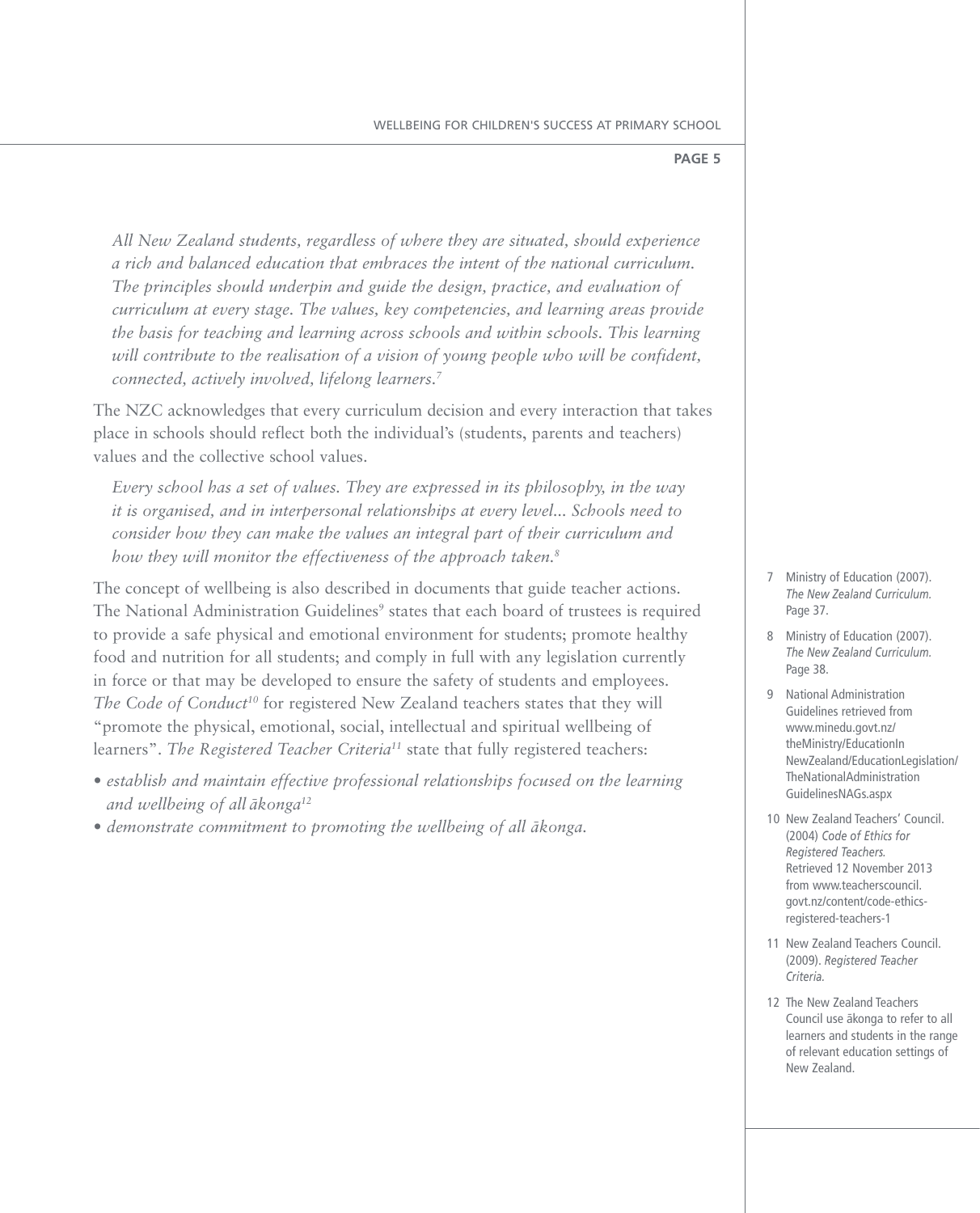### WHAT ARE THE DESIRED OUTCOMES FOR STUDENT WELLBEING?

Wellbeing is a concept that covers a range of diverse outcomes. All definitions of 'wellbeing for success' assume that young people are active participants in their learning and in developing healthy lifestyles. In developing the *Wellbeing for Success: Draft Evaluation Indicators for Student Wellbeing 2013*, *<sup>13</sup>* ERO consulted with health professionals, young people, tangata whenua, school leaders and the wider education sector. The definition adopted represented these perspectives, and was central to *Wellbeing for Success.* 

*A student's level of wellbeing at school is indicated by their satisfaction with life at school, their engagement with learning and their social-emotional behaviour. It is enhanced when evidence-informed practices are adopted by schools in partnership with families and community. Optimal student wellbeing is a sustainable state, characterised by predominantly positive feelings and attitude, positive relationships at school, resilience, self-optimism and a high level of satisfaction with learning experiences.14* 

On the basis of current research, ERO identified nine key ideas that demonstrated the *desired outcomes for student wellbeing.15* These are described in Figure 1. Schools, through their own consulting processes, may have their own set of desired outcomes that reflect similar ideas.

- 13 See www.ero.govt.nz/Review-Process/Frameworks-and-Evaluation-Indicators-for-ERO-Reviews/Wellbeing-Indicators-for-Schools.
- 14 Noble, T., McGrath, H., Roffey, S. and Rowling, L. (2008) C. Canberra: Department of Education. (Page 30)
- 15 See www.ero.govt.nz/content/ download/194999/3311315/ version/3/file/ERO\_ Wellbeing4Success-final.pdf (page 5)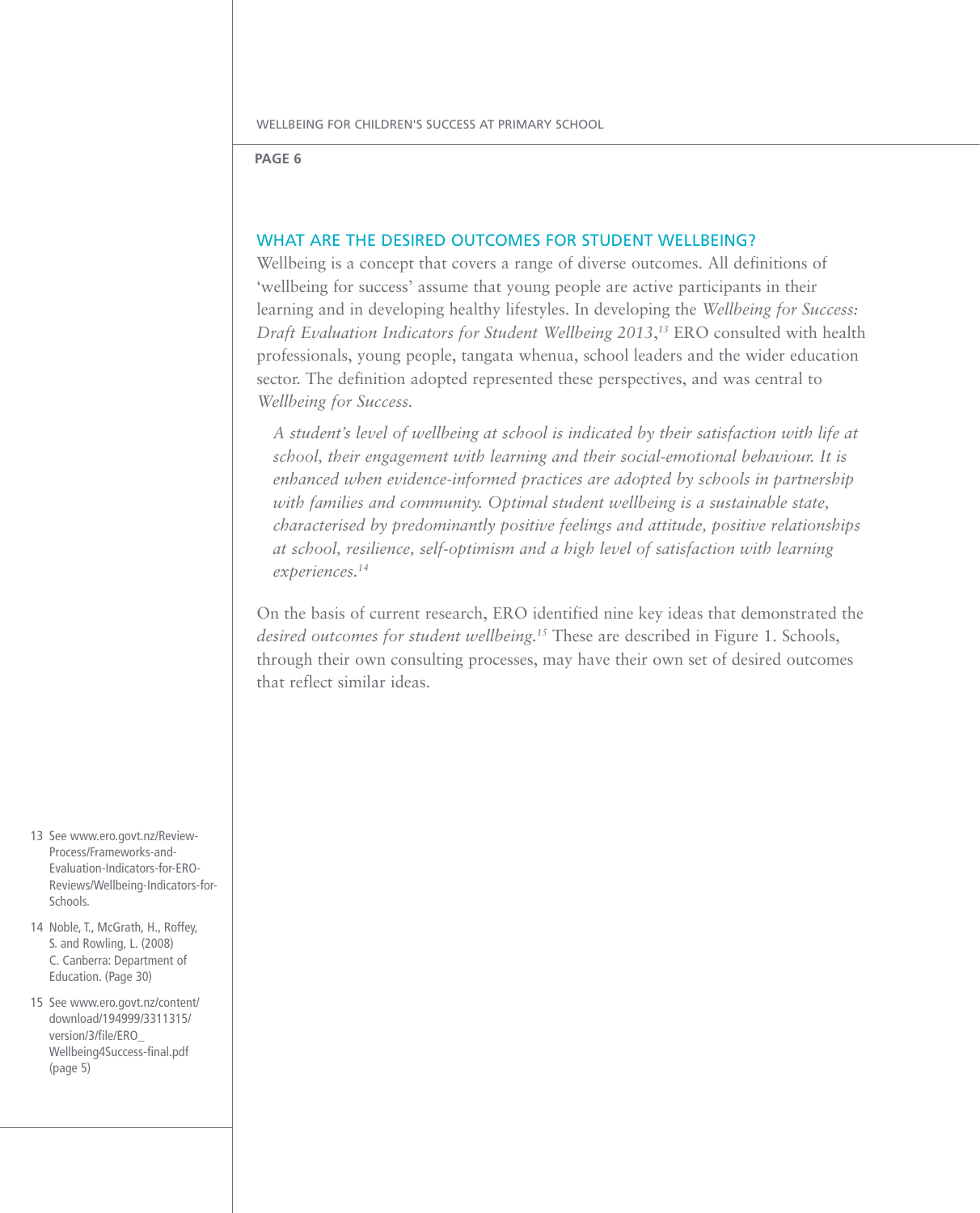

### Figure 1: Desired outcomes for student wellbeing



Students have a sense of belonging and connection to school, to whānau, to friends and the community

Students experience **achievement and success**

Students are **resilient**, have the capacity to bounce back

Students are **socially and emotionally competent**, are socially aware, have good relationship skills, are self-confident, are able to lead, self manage and are responsible decision-makers

Students are physically **active** and lead healthy lifestyles

Students are **nurtured and cared for** by teachers at school, have adults to turn to who grow their potential, celebrate their successes, discuss options and work through problems

Students feel **safe and secure** at school, relationships are valued and expectations are clear

Students are **included**, involved, engaged, invited to participate and make positive contributions

Students understand their place in the world, are **confident in their identity** and are optimistic about the future.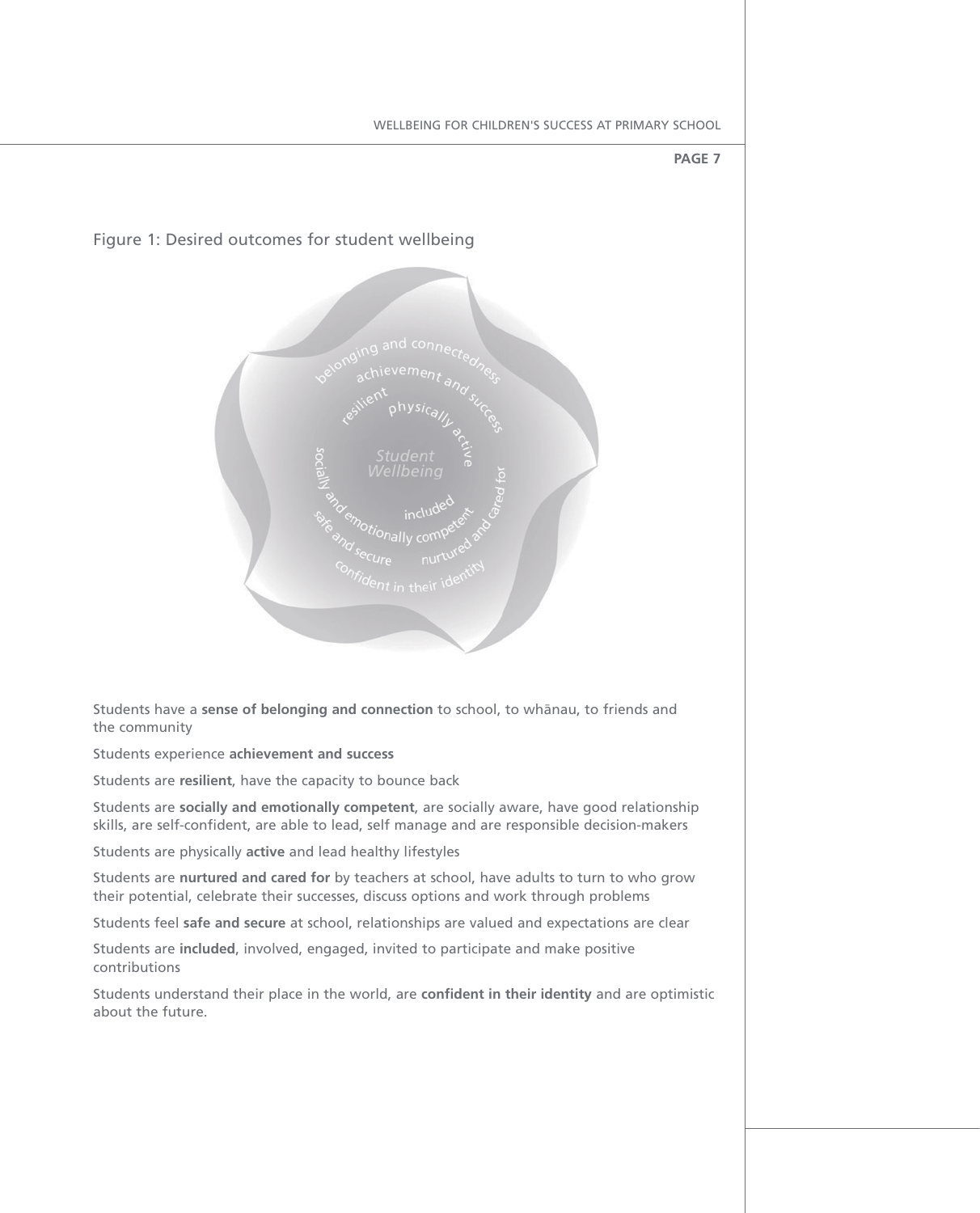### WHY A FOCUS ON STUDENT WELLBEING?

A focus on young people's wellbeing has increased nationally<sup>16</sup> and internationally.<sup>17</sup> Although there is not a single measure for student wellbeing, the factors that contribute are interrelated and interdependent. For example, a student's sense of achievement and success is enhanced by a sense of feeling safe and secure at school and affects their resilience. By summarising findings from New Zealand and international papers,<sup>18</sup> we know that many:

- school factors influence student success
- primary school-aged children do not experience a high level of wellbeing.

ERO's evaluation was undertaken to identify ways primary schools promote and respond to student wellbeing. By understanding and improving this, it is hoped that all young people will experience a higher level of wellbeing during the adolescent years.

- 16 See www.health.govt.nz/ our-work/mental-health-andaddictions/youth-mental-healthproject.
- 17 See Goldin N., (2014) *The Global Youth Wellbeing Index.* A report of the CSIS Youth, Prosperity and Security Initiative and the International Youth Foundation. Found on www.youthindex.org
- 18 A full summary of this research is in Appendix 1: Wellbeing of students in Years 1 to 8.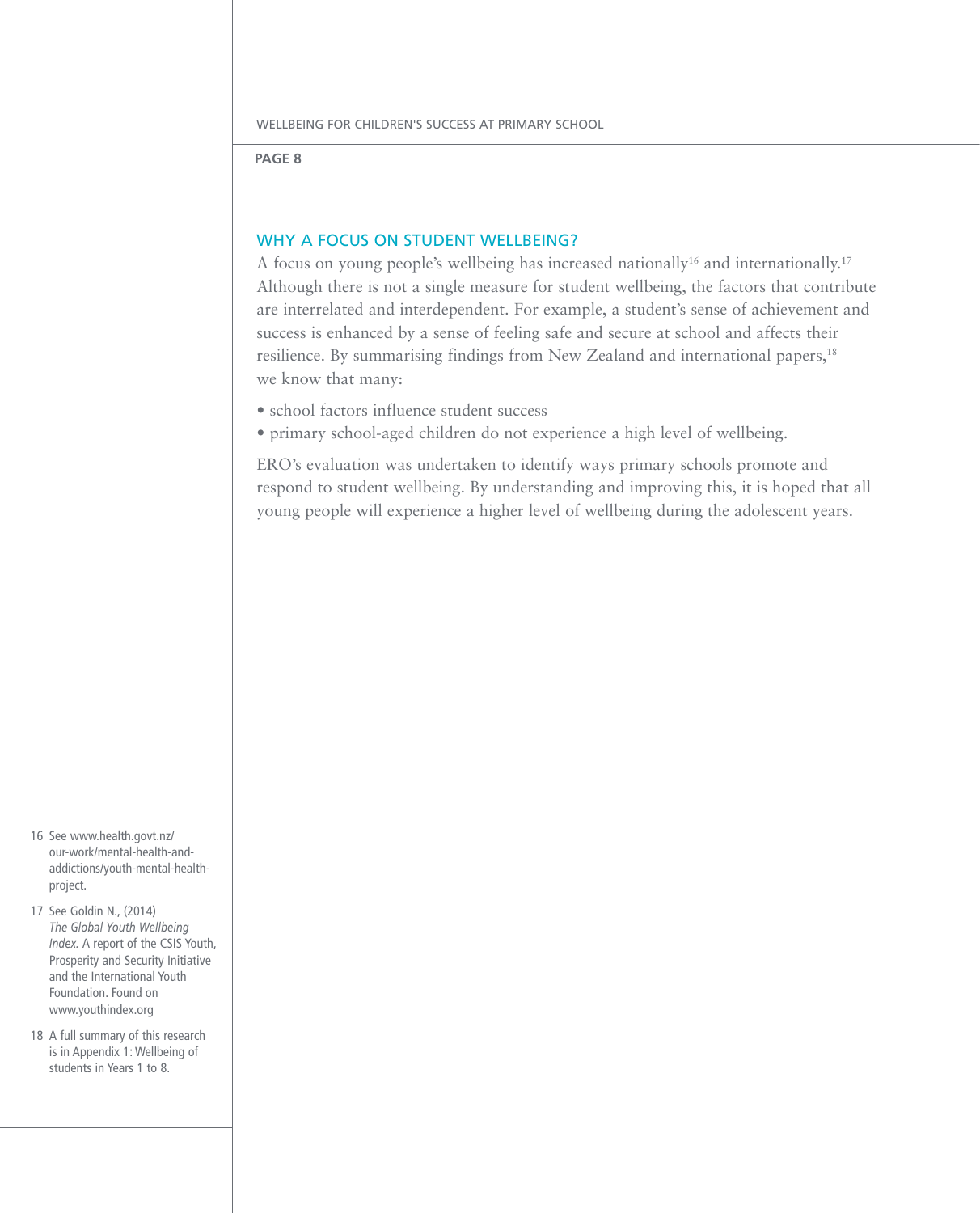**METHODOLGY** 

### **Methodology**

The overarching question for this national evaluation was *'to what extent do schools promote and respond to student wellbeing?'.*

The evaluation involved 159 primary schools that had an education review in Term 1, 2014. The type of school, roll size, and location (urban or rural) are shown in Appendix 2.

ERO's judgement<sup>19</sup> for each school was linked to ERO's *Wellbeing for Success: Draft Evaluation Indicators for Student Wellbeing 201320* and based on the:

- implementation of processes that promoted and responded to student wellbeing
- inquiry processes that informed improved responses to wellbeing across the school, including processes for individual students with high wellbeing needs
- learning, teaching and curriculum focused on improving wellbeing
- evidence of principles related to health and physical education learning areas across the school's teaching and learning
- leaders' promotion of, and response to, student wellbeing
- contribution to student wellbeing of school partnerships with parents and whānau, and with community health and social service providers.

Information used to make the judgement included:

- discussions with, and observing interactions among students, parents and whānau, school leaders and teachers, Special Education Needs Coordinators (SENCOs), school social workers, and school trustees
- analysis of the school's strategic documents, including plans for curriculum, professional learning and development (PLD), care for students, response to traumatic events and minutes of meetings (especially about how the school used data about student wellbeing)
- analysis of Public Achievement Information (PAI), including National Standards achievement, stand-downs, suspensions and exclusion data.

Individual students' wellbeing could not be guaranteed in any school at any one time. Traumatic incidents, bullying and mental and physical health problems of students or significant members of their family or whānau affected an individual's level of wellbeing regardless of how focused a school was on student wellbeing. Whether the school was prepared for such events, and how evident the focus on student wellbeing was in the actions and documents associated with school culture, curriculum and systems, were the important factors in making a judgement about each school.

- 19 See *Appendix 3: Judgements for the evaluation* for a full description.
- 19 See Apr<br>
for the descript<br>
20 See www.<br>
Evaluati<br>
Reviews<br>
Schools. 20 See www.ero.govt.nz/Review-Process/Frameworks-and-Evaluation-Indicators-for-ERO-Reviews/Wellbeing-Indicators-for-Schools.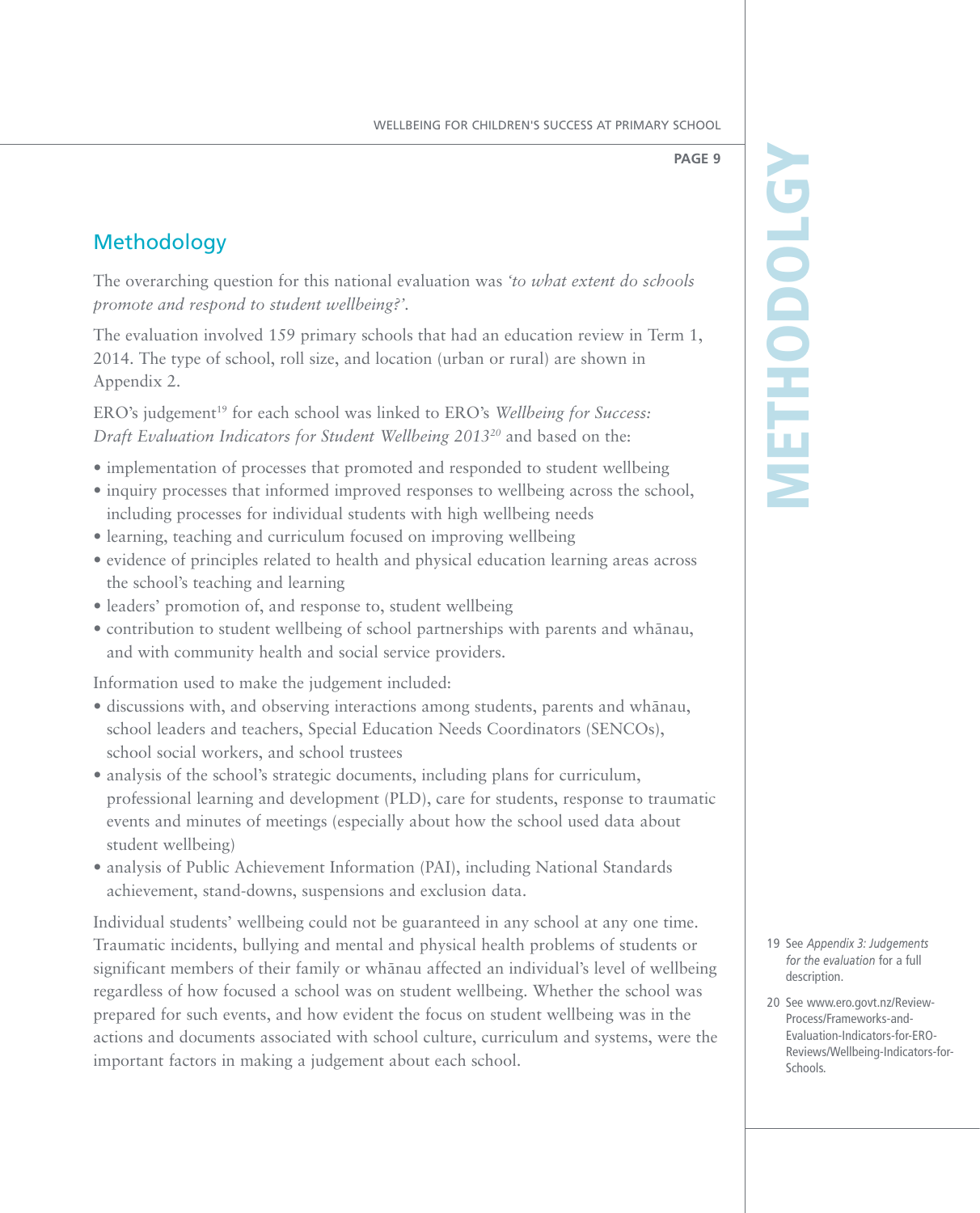**FINDINGS** FINDINGS

WELLBEING FOR CHILDREN'S SUCCESS AT PRIMARY SCHOOL

**PAGE 10**

### Findings

This section explores the overall findings, the key characteristics of each group, what made a difference to the extent schools promoted and responded to student wellbeing, and particular concerns about students in Years 7 and 8.

### TO WHAT EXTENT DO SCHOOLS PROMOTE AND RESPOND TO STUDENT WELLBEING?

ERO found that nearly half of the primary schools promoted and responded reasonably well to student wellbeing as they had positive school cultures and respectful relationships. Another 18 percent had a slightly better approach and promoted student wellbeing through the curriculum. Eleven percent of primary schools had an extensive approach to student wellbeing, with this woven through all actions.

Particular values and beliefs underpinned the culture of wellbeing, the interactions between the learner, curriculum and effective teaching practices, and the systems and initiatives to support student wellbeing. These were the:

- **beliefs** about the nature of students' education experiences and rights
- beliefs about the potential of students and their whānau and families
- **values** about the way people think, act and interact.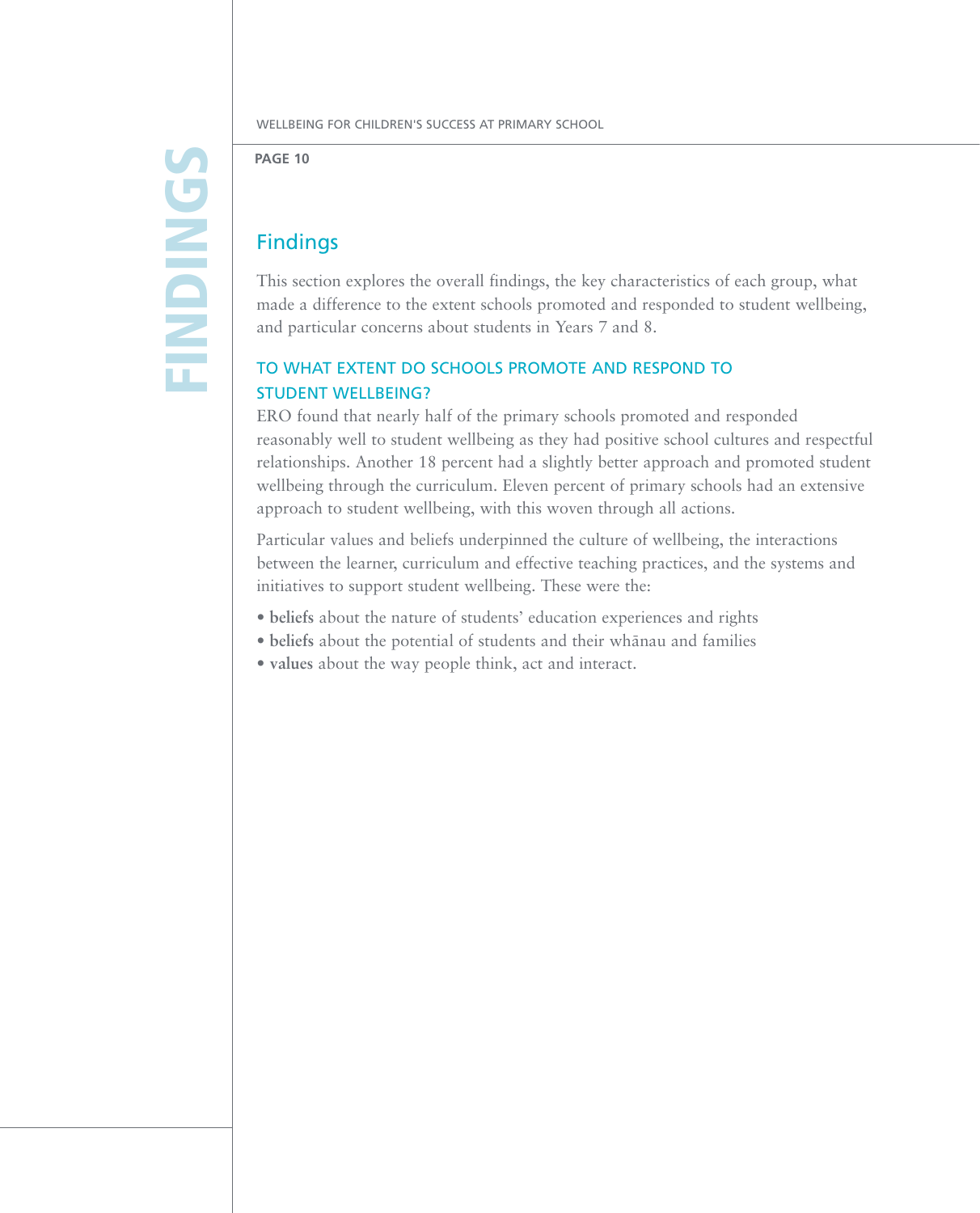### What were the characteristics of each group of schools?

An extensive focus on student wellbeing, with this woven through all actions.

Eleven percent of schools were in this category.

Teachers and leaders in these schools had an unconditional positive regard for students. It was important to them that students had the ability to make and take accountability for their own choices. The school values were evident in actions, interactions and documentation.

These schools were diverse in context but shared the following features:

- goals for students underpinned all actions
- wellbeing of all students was actively monitored, with timely responses to meet individual needs
- the curriculum was designed and monitored for valued goals
- students had the power to make decisions related to wellbeing
- students, teachers and leaders clearly understood the school's relationship with the community.

These features were interconnected and based on shared values about the potential of students to contribute to their own wellbeing and that of others.

Within a high trust culture and stimulating curriculum, teachers and leaders provided opportunities for students to develop leadership abilities and belief in themselves to succeed. They also provided students with opportunities to participate with others and be resourceful.

Strong self review ensured the focus on capability building and improvement would continue.

The school experience for students was deeply rewarding.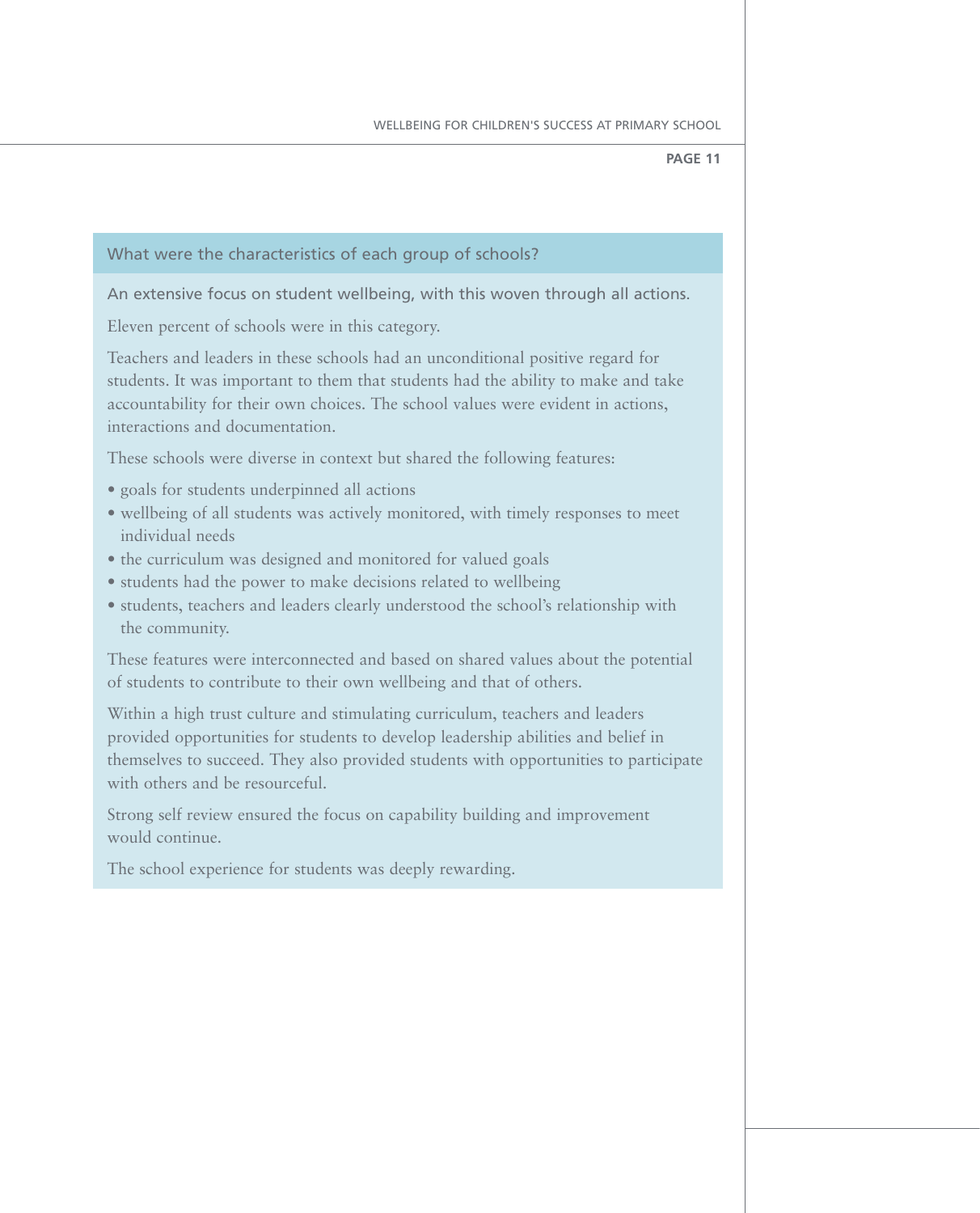### **PAGE 12**

Student wellbeing was well promoted through the curriculum and there were good responses to wellbeing issues.

Eighteen percent of the schools evaluated were in this category.

Teachers and leaders in these schools had a strong commitment to student wellbeing. They knew what was needed to promote and respond to it. Some schools had deliberately designed a local curriculum based on students' strengths and input from the community. Other schools had actively incorporated key competencies and school values into curriculum tasks.

The key differences between this group of schools and the first were the extent to which:

- the vision reflected Māori and Pacific views of wellbeing
- students partnered with adults to determine what and how to learn
- the schools monitored the effectiveness of approaches taken. In particular, they worked to improve the focus on wellbeing and accountability to students who had not been well served, as well as their parents, whānau and families.

Reasonable promotion of and response to student wellbeing as schools had positive cultures and respectful relationships.

Forty-eight percent of the schools evaluated were in this group.

ERO's initial response was that these schools 'felt good' as they had a culture that appeared to be inclusive and caring to most students most of the time. The key differences from the two previous groups were that teachers and leaders:

- were unsure of the relationship between achievement and wellbeing
- had separated student care from curriculum in their response to promoting wellbeing.

Students in these schools would benefit from a far more strategic focus on wellbeing. Initially leaders could consider:

- how school values could be an integral part of the school goals and curriculum
- how they would monitor the effectiveness of approaches taken so there is a deliberate focus on student wellbeing
- their interpretation of *The New Zealand Curriculum.*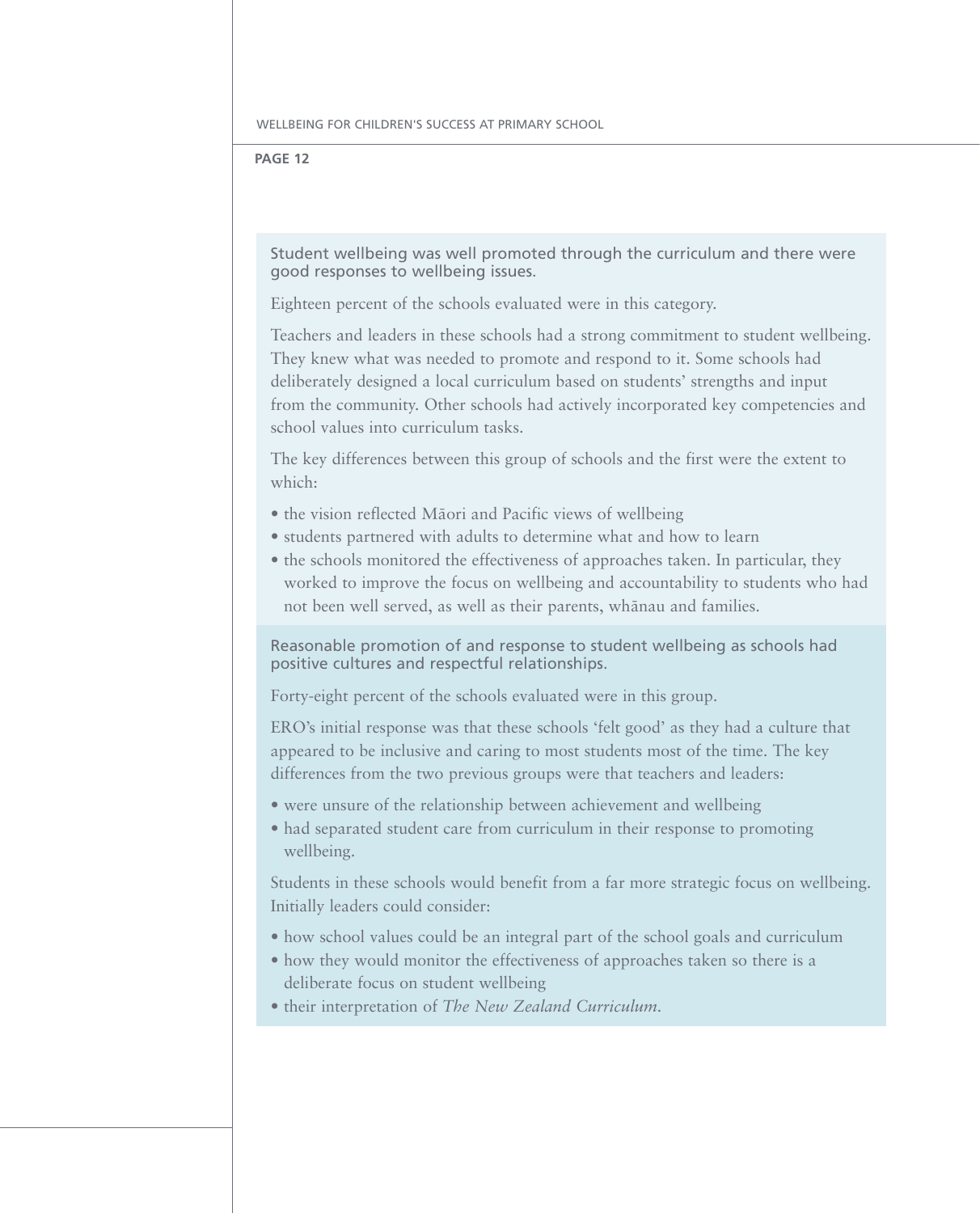Some promotion of and response to student wellbeing by schools but an over-reliance on behaviour management.

Twenty percent of schools evaluated were in this group.

Teachers and leaders in these schools said they cared for students, but it was through a lens of 'we know best'. Their actions reflected their beliefs that education is to keep students busy, happy and good. The shared features of these schools that made them different to the groups already described were:

- behaviour management was seen as the main way to promote and respond to wellbeing
- school values were important to teachers but not an integral part of the curriculum
- inconsistent teacher and leader practices.

These schools could easily improve and many had new principals who expressed this intention. But they could just as easily become overwhelmed by particular events; a few leaders did not appear to have the skills to handle issues that they were currently working through with students, teachers or the community.

Leaders needed to work with teachers, students, parents and whānau to develop an understanding of wellbeing.

Overwhelmed by wellbeing issues.

A few schools (three percent) had many issues related to wellbeing, including:

- a high turnover of teachers, and/or leaders and school trustees
- low capability by teachers, leaders and trustees to:
	- design and implement curriculum for improvement (there was no strategic planning)
	- bring issues, conflict or a crisis to an acceptable resolution for all parties
- mixed messages about values, for example, leaders and teachers were not modelling school values – some were described as bullies and others were not trusted, and leaders (including boards of trustees) held negative views of particular groups of parents.
- an over-reliance on social agencies to provide support for particular students and their families.

School leaders needed external support to build capability about *The New Zealand Curriculum,* in particular the section *The School Curriculum: Design and Review*  and how to lead improvements.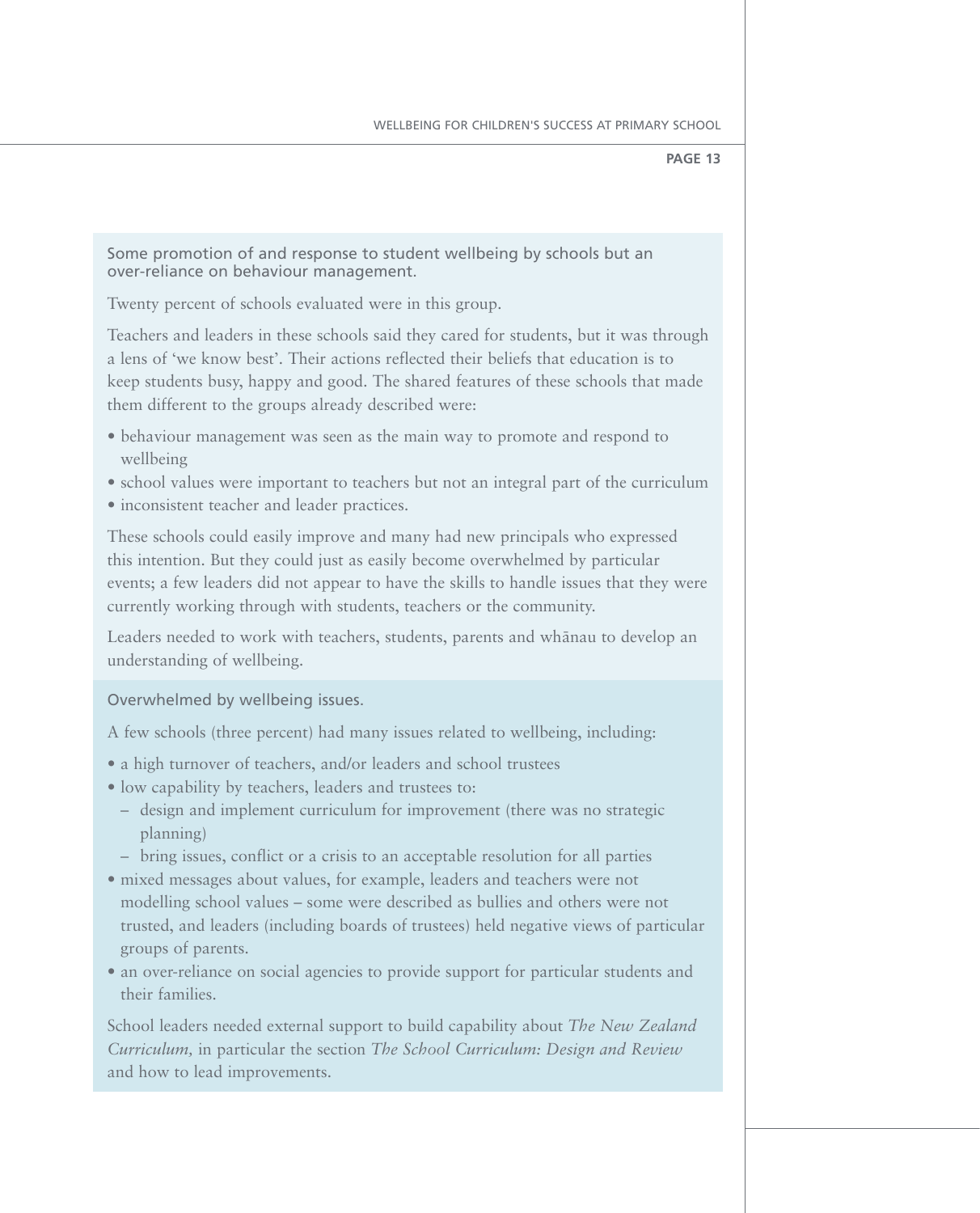### WHAT MADE THE DIFFERENCE?

School goals and their coherence with the strategic plan and subsequent actions In schools with an extensive approach to wellbeing, goals were used to set the direction of the strategic plan and subsequent actions. These goals had annual targets and included expectations for achievement; M¯aori success as M¯aori; Pacific success as Pacific, students' responsibility to themselves and others, and students' sense of belonging. These schools' goals reflected their aspirations for student wellbeing. The relationship between the goals was clearly documented and understood.

All goals and targets had associated actions in curriculum plans, professional learning and development (PLD) plans, appraisal plans, and defined committee responsibilities. Self review focused on improvement and accountability to students. The actions were monitored for effectiveness. Findings were acted on. The boards of these schools expected and received reports about the effectiveness of the approaches on the multiple goals and targets. Teachers and leaders were mindful of the multiple goals and targets at all times. The following examples show this coherence.

*The school employed teachers who were able to share its high ideals and aspirations for students. Leaders had used research both from within New Zealand*  and globally to strengthen the wellbeing of students. Roles in the school were *clearly defined through job descriptions and appraisal processes. School trustees were closely involved in strategic planning and review that included wellbeing initiatives and programmes.* (A very large, urban full primary school)

*Each term, the principal's report to the board of trustees included information about student care, discipline, sport and cultural involvement, and achievement. The data came from the senior team and teaching teams and was discussed and presented to staff, where trends, patterns and further inquiries were identified. The data also informed teaching and learning opportunities for students, interventions that were required for particular groups or individuals, and teachers' professional learning and next steps.* (A large, urban intermediate school)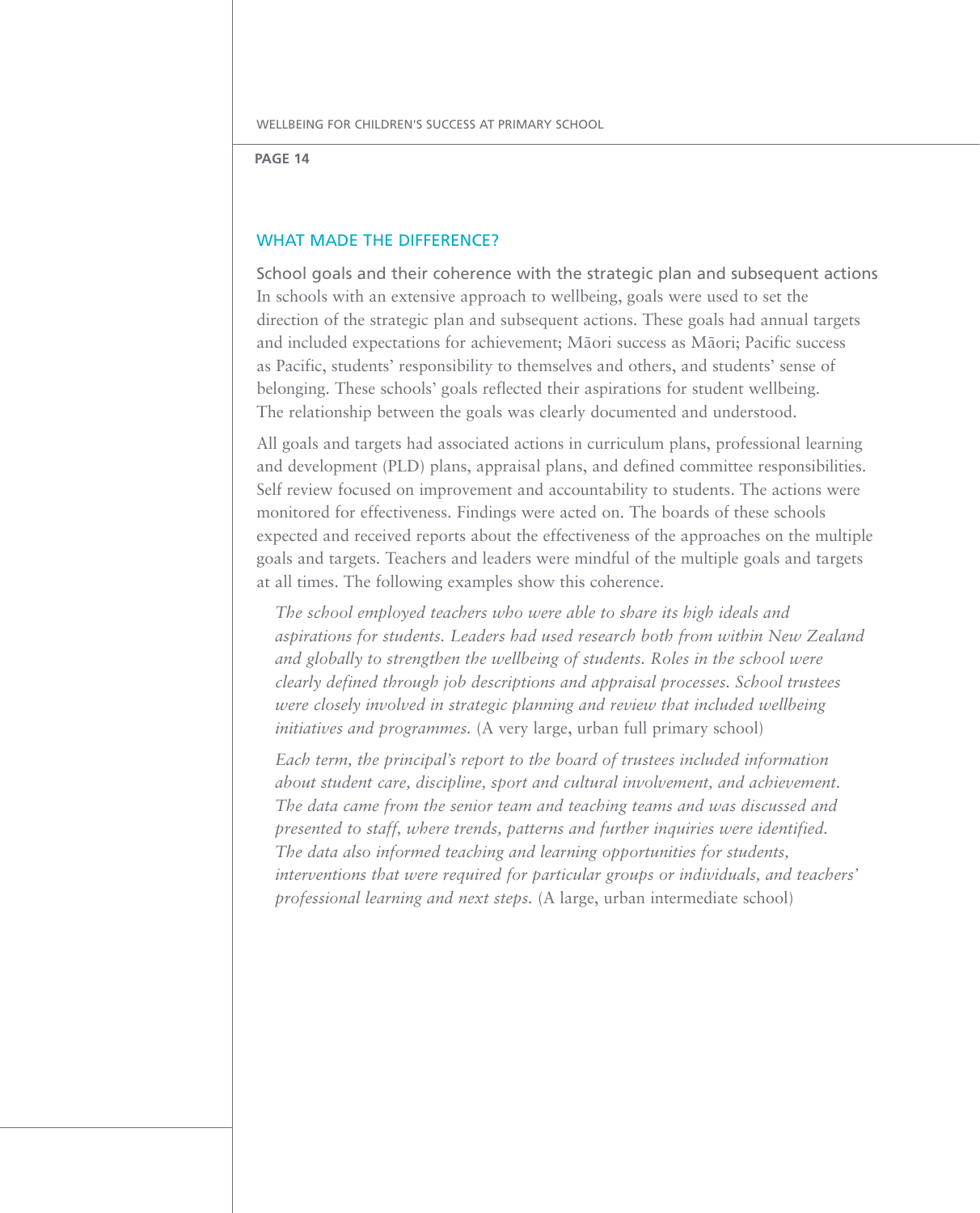### Coherence

In most schools this coherence was not evident. This meant that self review processes associated with wellbeing were weak. Student wellbeing was not deliberately designed for in curriculum; care; student leadership; or relationships with the community. There was no strategic and coherent plan to monitor the effectiveness of any approaches to student wellbeing. The following example was typical of this:

*Teacher-student relationships were generally respectful and caring, and students' wellbeing was clearly important to staff. However, there was no cohesive approach to integrating wellbeing across the school in the curriculum or in classroom*  programmes. The connections expressed in the strategic plan were not evident in *practice.* (A small rural full primary school)

Instead most schools relied on their positive culture and respectful relationships to promote wellbeing. Reminders about the values and the valued ways of working were evident in classrooms, around the school, in communications sent home and in formal school documentation. These values were reflected in the relationships between and among students and teachers. Many schools celebrated good behaviour through classroom and school award systems. Students were clear about the school's values and the behaviours they represented.

Many leaders were monitoring achievement and care aspects of schooling through collecting information from surveys such as New Zealand Council of Education Research (NZCER)'s wellbeing surveys, $^{21}$  but were not linking the findings back to the school goals. Actions to improve outcomes were therefore piecemeal rather than cohesive.

### School values

In some schools, the relationship between values and wellbeing was not deeply understood. This was reflected in the narrow definition of the schools' health curriculum and the very compliance based way in which the schools had consulted with its students and with the community.

In some schools, teachers and students did not have a shared understanding of the values. In a few cases, the principal or leadership team had developed these values without consulting others and they were not described in the curriculum.

> 21 Found at www.wellbeingatschool. org.nz/.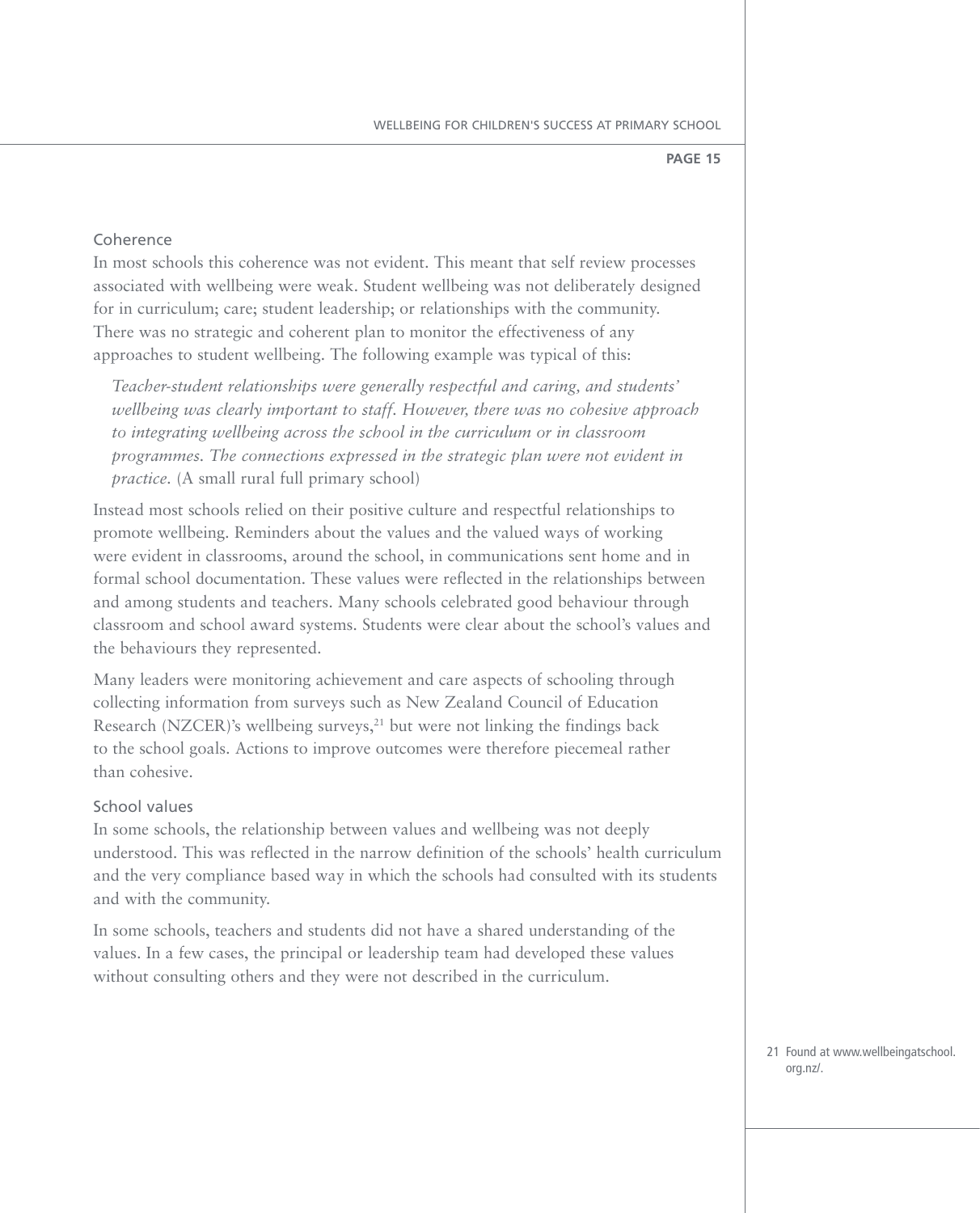### **PAGE 16**

This lack of understanding about the values was also reflected in the way some schools borrowed cultural metaphor. For example, many schools used M¯aori concepts such as manaakitanga, whanaungatanga, atawhai, tu pono, and mahi ngātahi in an attempt to be inclusive, but had not spent enough time exploring what they really meant. Some Māori students understood the concepts for what they should be, but other students did not.

### Promotion of wellbeing in the school curriculum

In schools with an extensive approach to wellbeing, the curriculum had a clear and shared understanding about learning that reflected school values about student wellbeing. Teachers described a learning experience as being about:

- what is learnt
- how it is experienced, for example, through the use of key competencies, inquirybased learning, teaching as inquiry,<sup>22</sup> and particular teaching strategies that supported collaborative learning
- students' roles in the experience.

Teachers and leaders understood that curriculum included both inside and outside classroom experiences. They designed and implemented a curriculum that focused on students, their families and whānau interests and aspirations and the:

- strengths of students, for example, actively used students' first languages
- strengths of the community, for example, about the environment, and local and social issues.

This meant that students experienced a curriculum that was relevant, engaging and stimulating.

Teachers had a deep understanding of health teaching and learning. This was reflected in the community consultation and careful use of community expertise for particular health topics. Students explored many health topics relevant to their wellbeing, such as why some people have too much food and others not enough in the same small community.

22 Ministry of Education (2007). *The New Zealand Curriculum.*  Pages 12 and 35.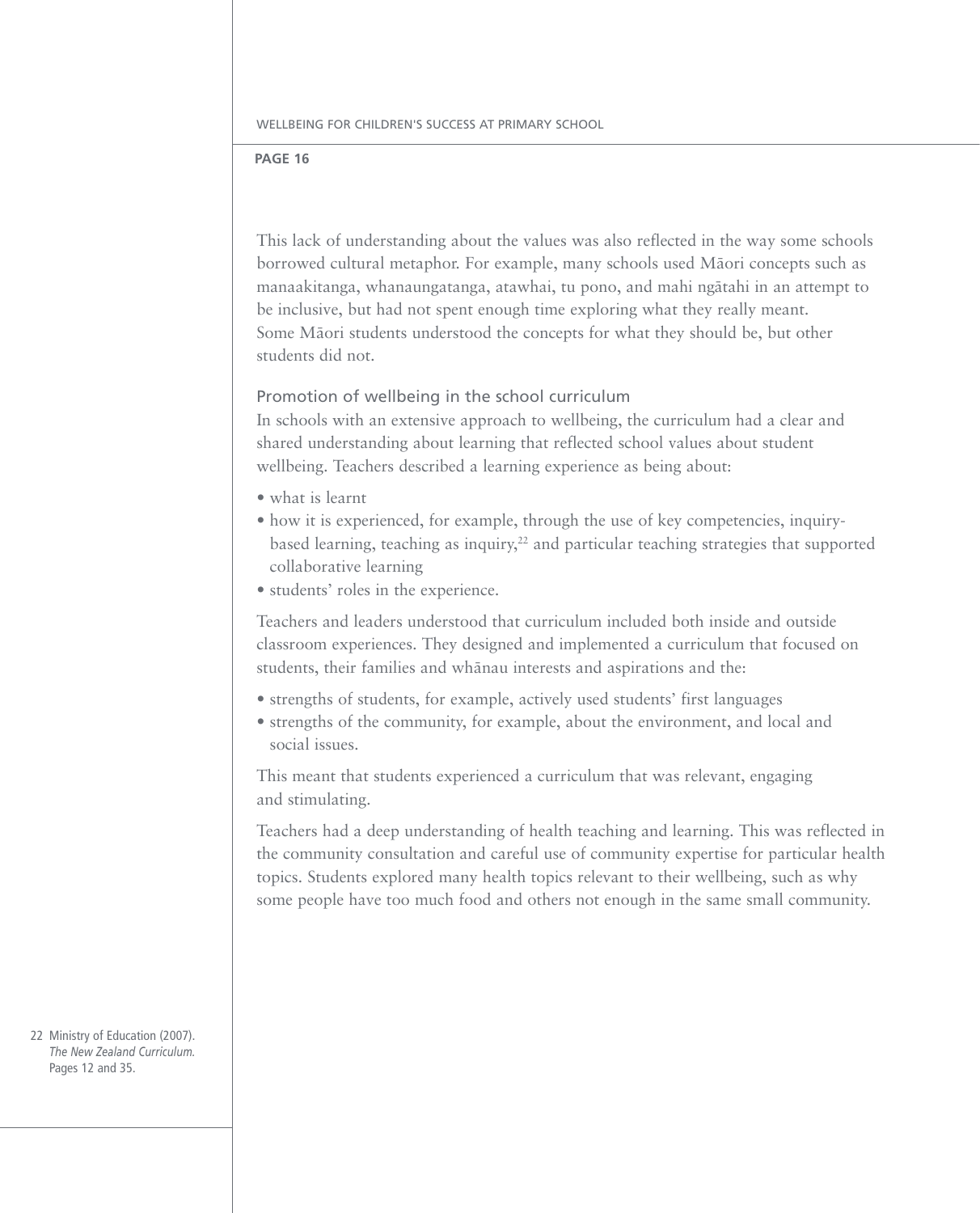### A curriculum focused on multiple goals

In schools with an extensive approach to wellbeing, teachers and leaders understood the inter-relationship between the multiple goals. Success included success in reading, writing and mathematics, learning, sports, culture and getting along with others. Success reflected the value these schools placed on students becoming well rounded. Schools in the other groups had a similar goal of well rounded students but did not deliberately design and monitor their curriculum to achieve this for all students.

Feedback was sought from students, parents, families and whānau about their experiences. This was used, along with achievement data, to monitor the effectiveness of approaches taken. Teachers worked together to notice any contradictions between the school's values and students' experiences. They incorporated their findings into a range of coordinated approaches to improve outcomes for more students. For instance, the range of topics students could choose from reflected the range of interests in a class.

In most schools, academic achievement was the over-riding goal monitored. Classroom strategies such as cooperative group work and circle time may have been used to help students work in ways that reflected the school values. A challenge for leaders was to be more mindful about promoting student wellbeing in ways that go beyond this.

There were very few examples of curriculum activities that incorporated school values and key competencies that were culturally responsive and used community strengths and aspirations. In discussion with teachers, parents, families, wh¯anau, iwi and community, leaders could explore the aspirations for student wellbeing and success for Māori and Pacific students. These aspirations could be translated into school goals, targets and learning opportunities.

### Teacher practices

In schools that were less effective in ensuring student wellbeing, teaching practices were inconsistent, with little documentation to support a shared understanding of curriculum. Teachers often did not interpret the curriculum in a way that deliberately promoted student wellbeing. Often, the leaders did not know what current classroom practice looked like, what effective practice should look like, or how to support all teachers to be effective. These leaders would benefit from external support to develop a school curriculum that promoted wellbeing.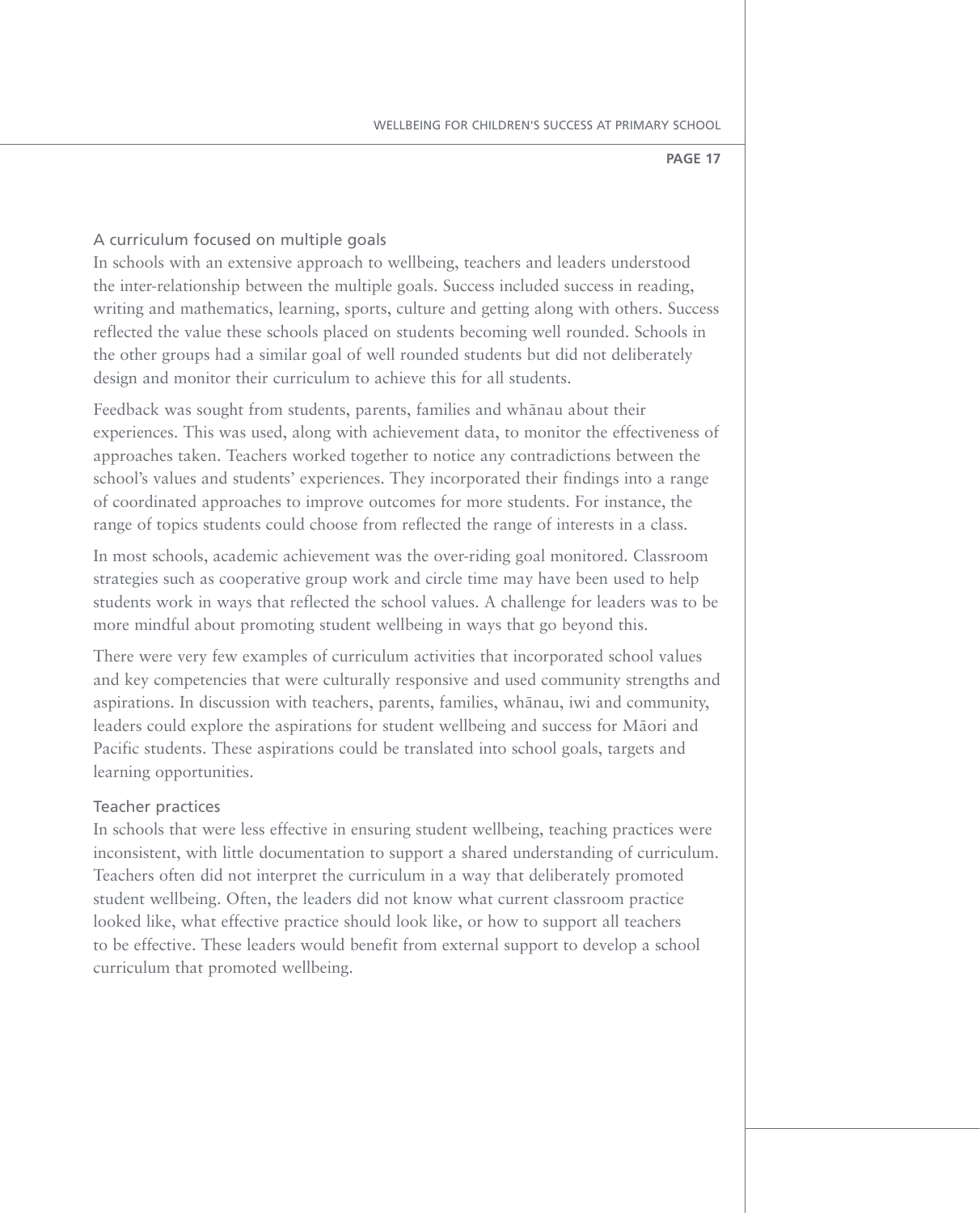### **PAGE 18**

### Student leadership and say in their educational experiences

In schools with an extensive approach to wellbeing, students had the power to make decisions that affected their wellbeing. Teachers and students made decisions together. Students contributed to many daily decisions, such as what and how they learnt, who they interacted with and how they engaged. Students were expected to develop and use skills in leadership. They were seen as inherently capable, despite any barriers or challenges they faced. Students were in control of many of their school experiences.

In some of these schools students had worked with teachers to develop clear visions about what this leadership looked like, along with statements about what students should expect from teachers to support this vision. A wall display in one school stated:

*Leaders are organised and confident. Leaders who make good decisions know their strengths.* Leaders who notice and utilise others' strengths enhance others to build their *own capacity. Teachers build student leadership capacity, show empathy and role model empathy toward others. Teachers respect students in their care, they listen and take time to talk with children, before, during and after school. Teachers give praise and positive and honest feedback/feed forward.* (A large, urban full primary school)

Student leadership contribution to classroom decisions about learning Teachers provided opportunities for students to be aware of, and respond to, their own learning strengths and needs. The use of:

- assessment practices to improve learning<sup>23</sup> ensured students had clarity about their personal learning, that is, they knew what they were learning and why, how they were going, and how they could improve
- inquiry-based learning ensured students had a voice in what was important to learn and how – that is, the classroom curriculum was based on student strengths, needs and interests
- studying local, social and environmental issues ensured students had opportunities to make change and develop clarity around personal values and respect for others.

23 Ministry of Education (2007). *The New Zealand Curriculum.*  Page 39.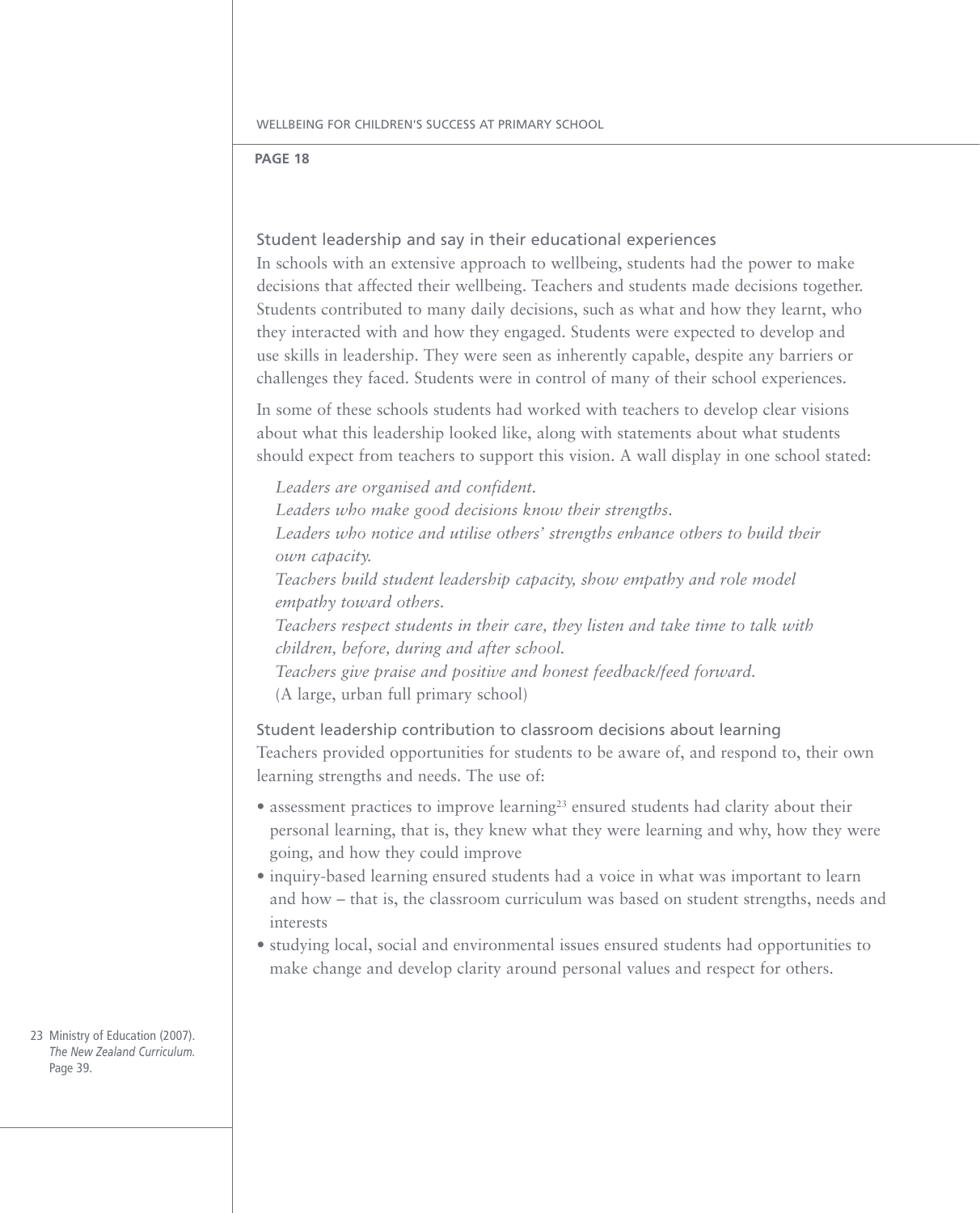### Student leadership contribution to school life Student leadership was valued in the schools with an extensive approach to wellbeing. Students were expected to work with adults and contribute to solutions. The use of:

- surveys, focus groups and classroom representatives meant students' opinions about a range of issues were heard and acted on
- opportunities to learn about and experience leadership through particular roles was often associated with the wellbeing of other students – such as leading sports teams, kapa haka and other cultural groups – this meant that most students saw how leadership qualities were acknowledged and others had the opportunity to practise leadership
- buddying structures and the expectation for students to model the school values and support others to enact it meant all students looked out for each other.

One school realised they no longer had a need for peer support roles. These decisions were made with the students.

*A senior student had suggested to the principal that playground activity leaders would be more useful than peer mediators. This led to the school abolishing the peer mediator roles. Now students are well occupied with the variety of activities senior leaders created, and there has been a decrease in playground 'incidents'.*  (A large urban full primary school)

Most schools had not thought as much about student leadership. Instead, teachers in these schools understood that student leadership was important in two ways – as an opportunity for some students to experience and practise what it means to be a leader, and by providing role models for other students. Students with these leadership roles influenced school decisions and culture but only a few students had these opportunities.

Other roles were allocated to older students and involved the active care of peers. These roles influenced school culture, for example, peer mentor, playground mediators, kapa haka manukura wahine and manukura tane roles,<sup>24</sup> and the tuakana in a tuakana teina relationship.25 In many schools, older students expressed delight in having this responsibility. Students of all ages talked with ERO about their sense of belonging and being cared for.

*The tuakana teina approach was school wide and older students learnt tolerance and patience, while the younger students learnt to appreciate and aspire to be like their older peers... There was respectful and peaceful engagement within this school community with everyone at all levels.* (A very large urban full primary school)

- 24 Kapa Haka leaders (manukura) both on and off the stage.
- 25 This relationship is an integral part of traditional Māori society, and provides a model for buddy systems. An older or more expert tuakana (brother, sister or cousin) helps and guides a younger or less expert teina (originally a younger sibling or cousin of the same gender).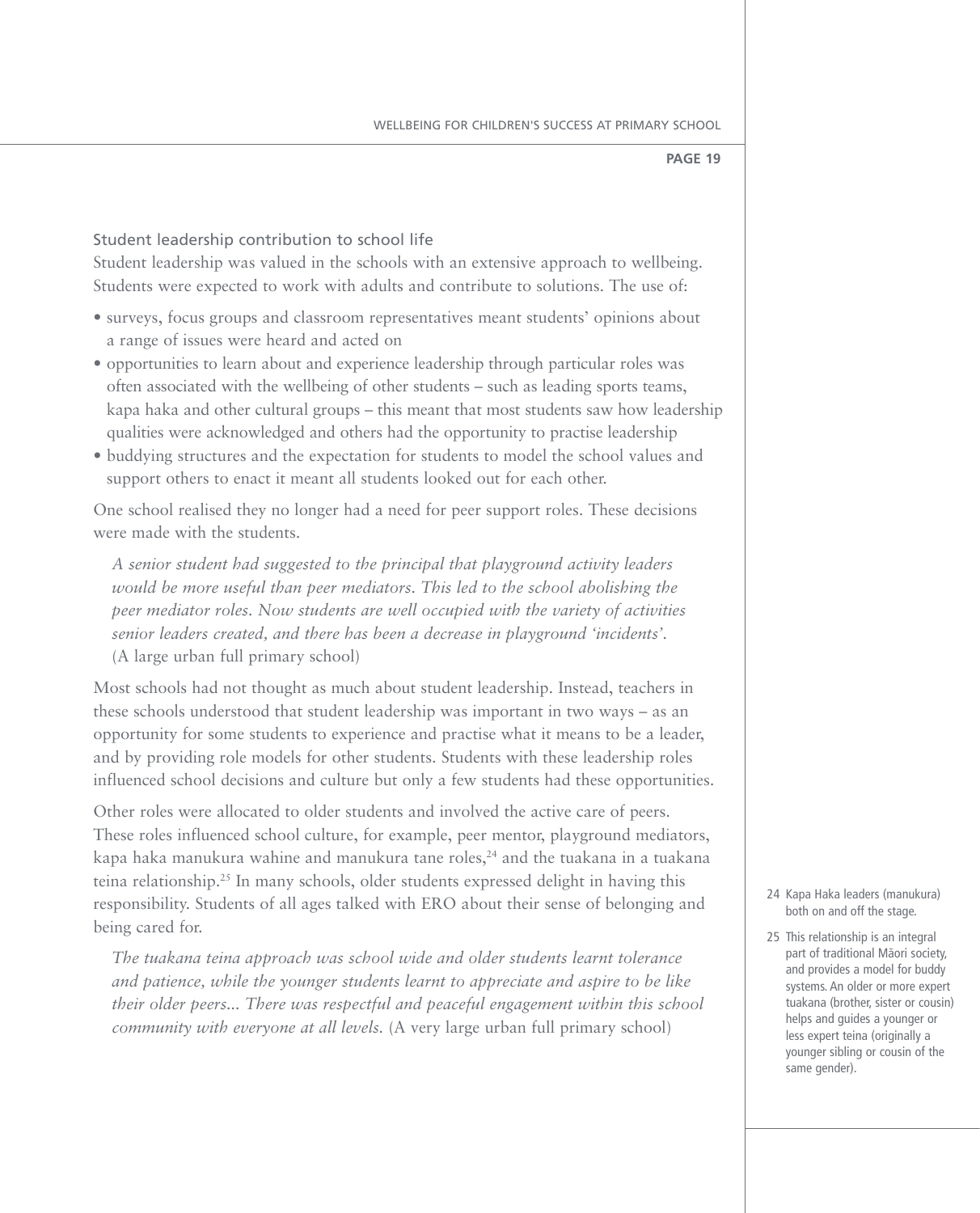### **PAGE 20**

In a few schools, older students cared for some aspects of the younger students' learning – for example, some tuakana teina relationships and buddy systems. Positive interactions between younger and older students meant learning was supported by people other than the teacher.

Some schools had started to focus on assessment for learning<sup>26</sup> and inquiry-based learning to support students to develop leadership competencies, as described in the following examples.

*The school had begun to include students in planning the classroom curriculum. The introduction and embedding of teaching as inquiry and inquiry-based learning gave students opportunities to consider what would help their learning.*  (A medium-sized, urban contributing primary school)

*Teachers had recently started to provide more opportunities for students to lead their own learning by choosing topics and using inquiry-based learning. These opportunities were especially strong in the shared rooms.*  (A large urban contributing primary school)

In a few schools students were expected to support school culture through leadership tasks related to behaviour management, but were not asked to contribute to curriculum related decisions. Students said they would like to be asked their opinions more and be able to have a say.

26 Ministry of Education (2007). *The New Zealand Curriculum.*  Page 39.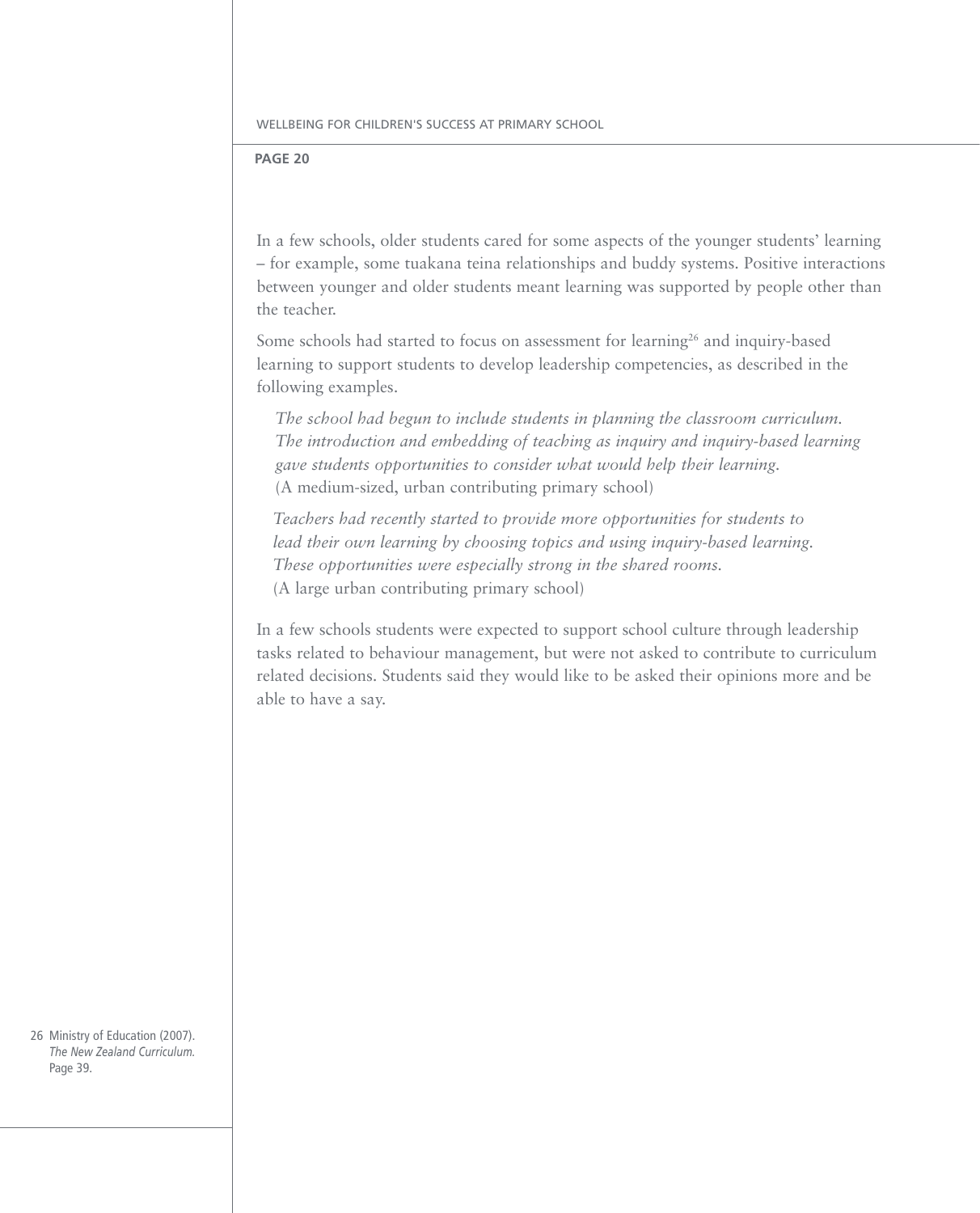### What do we mean by student voice?

In many schools teachers and leaders discussed collecting student (and parent) voice. They had not explored what they meant by this or how they intended to promote and respond to it. Student voice can mean different things.<sup>27</sup>

If the purpose was to hear students' views, then a survey may be useful. This was what most schools did. Other schools used small focus groups to hear student views. Neither method ensures all students have a say. Some schools had summarised the information collected and used it to inform their actions. Only a very few schools reported back to students on how the teachers and leaders used their opinions. A few schools had asked students to complete a survey but had then done nothing with the information.

If the purpose was to involve students in decisions about wellbeing, the education environment and learning experiences, mechanisms beyond a survey are needed. For instance, in some schools students helped analyse the survey information, reported to their peers, parents and teachers and developed next steps with these groups. The teachers and leaders in these schools understood and valued the unique knowledge and perspectives about their school that students have.

If the purpose was to increase students' self awareness about their views, competencies and knowledge, classroom discussions can enable teachers to respond with learning opportunities that build on these strengths. Teachers in schools that had an extensive approach to wellbeing, tended to use assessment practices to improve learning<sup>28</sup> to support inquiry-based learning.

If the purpose was to have teams of students in a leadership role contribute to the design of learning experiences that affect their wellbeing, teachers and leaders need to provide the time and space for this. In a few schools, groups of students had set up their own groups to advise the principal and teachers about lunchtime activities and road safety.

All these voices can contribute to student wellbeing. The most effective schools promoted and responded to all these examples of student voice and provided students with opportunities to develop confidence in their contribution to school life and in their identity.

- 27 See Bolstad. R., (2011) *From "student voice" to "youth-adult partnership".*  SET 1: 2011 for a further discussion about the different ideas associated with student voice. Available at www.nzcer.org.nz/nzcerpress/set/ articles/student-voice-youth-adultpartnership.
- 28 Ministry of Education (2007). *The New Zealand Curriculum.*  Page 39.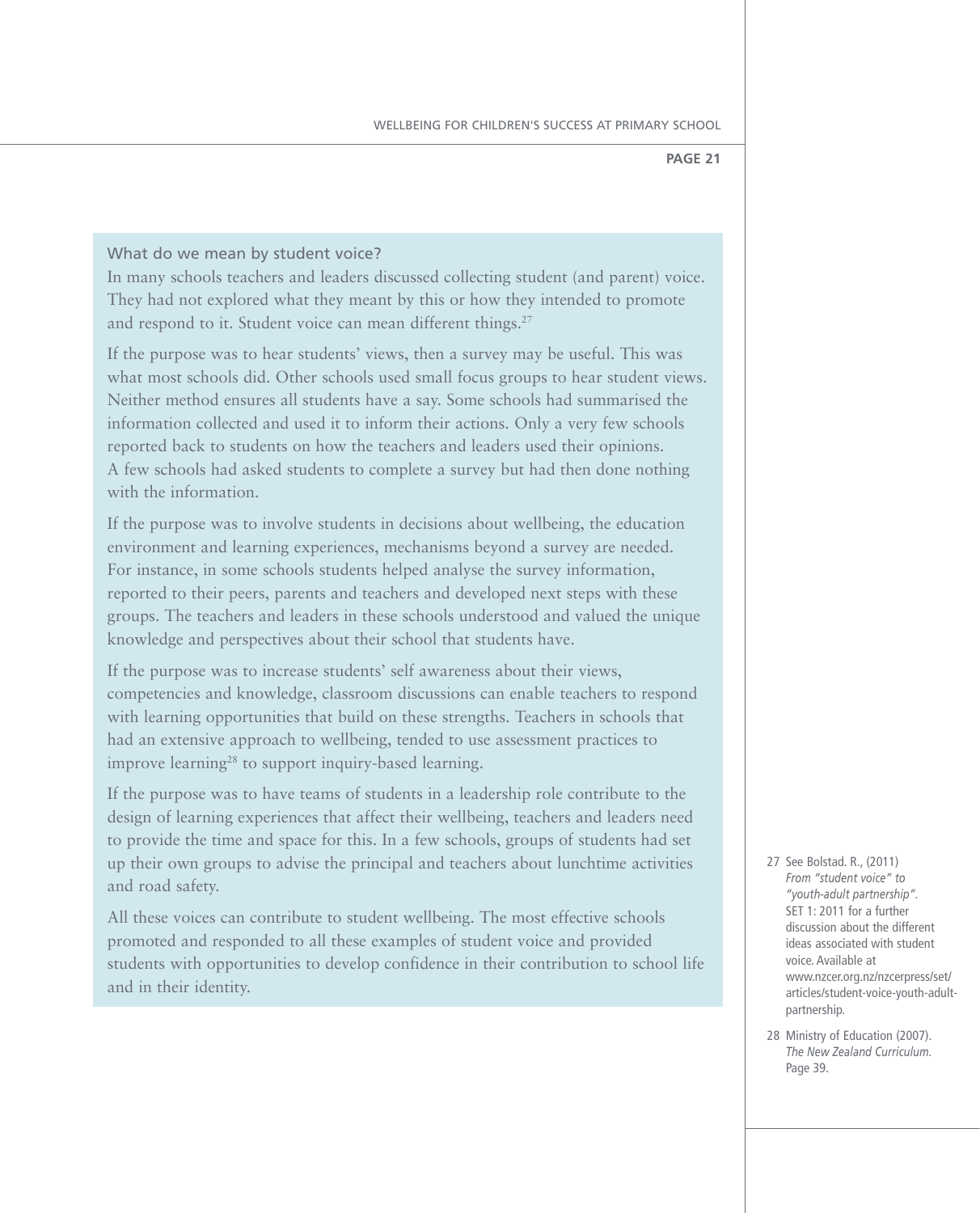### Monitoring and responding to student wellbeing

Circumstances can change very quickly even in the many schools working with students to enhance their wellbeing. Traumatic incidents, bullying, and mental and physical health problems still occurred for students or for important members of their family or whānau, and affected these individuals regardless of how focused a school was on student wellbeing. Some schools were prepared for such events – and this was reflected in the school culture, curriculum and approaches. Other schools were not prepared. Leaders did not have the capability to support students and teachers during or after the event. These schools were experiencing a rapid decline in their wellbeing focus as they were overwhelmed by the event.

In schools with an extensive approach to wellbeing, the beliefs and values that underpinned curriculum also underpinned care decisions. All students were actively monitored and schools ensured timely responses to meet individual wellbeing needs. Examples of the formal monitoring of all students included noticing peaks, trends and patterns in registers of achievement, attendance, playground incidents, student care and sick bay use. One school used sociograms<sup>29</sup> to explore interactions amongst students. Teachers and leaders talked with students and their parents and used surveys at particular times to determine whether there were any issues. They were vigilant in noticing student wellbeing and were able to respond in ways that supported students.

Leaders had good relationships with a variety of health and wellbeing organisations. This meant they had easy access to support, such as health nurses, social workers, sports groups, city and regional council officers, church groups, Resource Teachers Learning and Behaviour (RTLBs), and neighbourhood police.

These schools had clear roles for students, teachers, leaders, teaching teams and committees. Students trusted other students, adults and the system to support them. Those who spoke to ERO felt safe at school and also knew who to go to and what to do if an issue arose. Examples of clarity were seen in the care the schools had taken with establishing agreed school guidelines, roles and responsibilities and behaviours.

There were clear guidelines about access to guidance and support, including knowing who needed to be informed of and who needed to respond to particular information. In schools where community wellbeing was at risk, leaders allocated time for a leadership role responsible for student care. In one school:

29 See www.6seconds. org/2012/05/08/sociogramsmapping-the-emotionaldynamics-of-a-classroom/.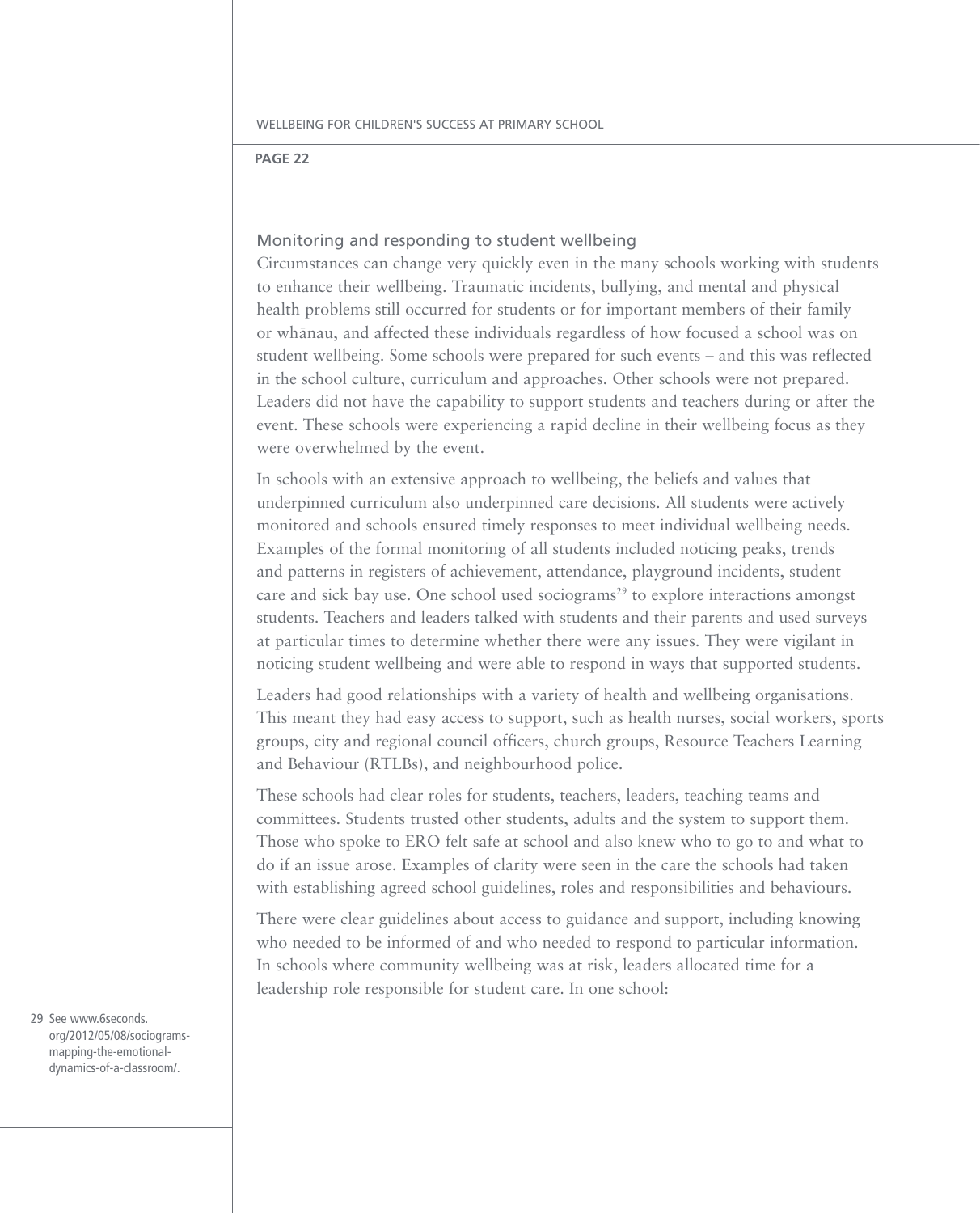*The board allocated care responsibility to a senior leader. This 0.8 FTE position included responding to teachers' requests for help with students, mentoring students, visits or catch ups with students who have been identified as a concern by parents and teachers, as well as liaison with parents and contact with external agencies, such as Child, Youth and Family (CYF) and Child and Adolescent Mental Health Services.* (A large urban full primary school)

Individuals on particular teams, such as committees responsible for care, behaviour and safety, understood the team's responsibilities, consultation expectations and reporting mechanisms. The students on these committees also understood their roles.

Teachers and students had clear codes of conduct. A well understood restorative approach was used to mediate the few examples of bullying and other forms of anti-social activity in these schools. Teachers and leaders had the knowledge and skills to work with students from cultures other than their own.

In some schools behaviour management was seen as the main way to promote and respond to wellbeing. The expected behaviour was often described in negative terms, such as "no bullying". Generally, the expected behaviour linked back to a school's values. Some schools had introduced peer mediators, especially for the playground, and house systems to monitor and promote the expected behaviours. Many schools had a consequence plan similar to the following example.

*Each class developed a classroom code of conduct based on the school values. If this code was broken, five steps were followed before the issue would be taken to the principal or deputy principal. There was a code of conduct to guide 'break time fun' and there were clear consequences for inappropriate behaviour. Teachers also had a code of conduct.* (A medium sized, urban full primary school)

These behaviour management plans had been developed in response to behavioural issues. School leaders thought the positive school culture and respectful relationships were due to the very clear guidelines of consequences, which motivated students (and teachers) to adhere to expected behaviours. They said there were now fewer playground incidents, stand-downs and suspensions than before the plan had been introduced. In most schools students said they felt safe. Students said they knew the consequences, what to do and who to go to if an issue arose.

This was not always the case. In some schools, consequences were not consistently followed or not well expressed. Although students were confused about some aspects, they did know who to go to if an issue arose.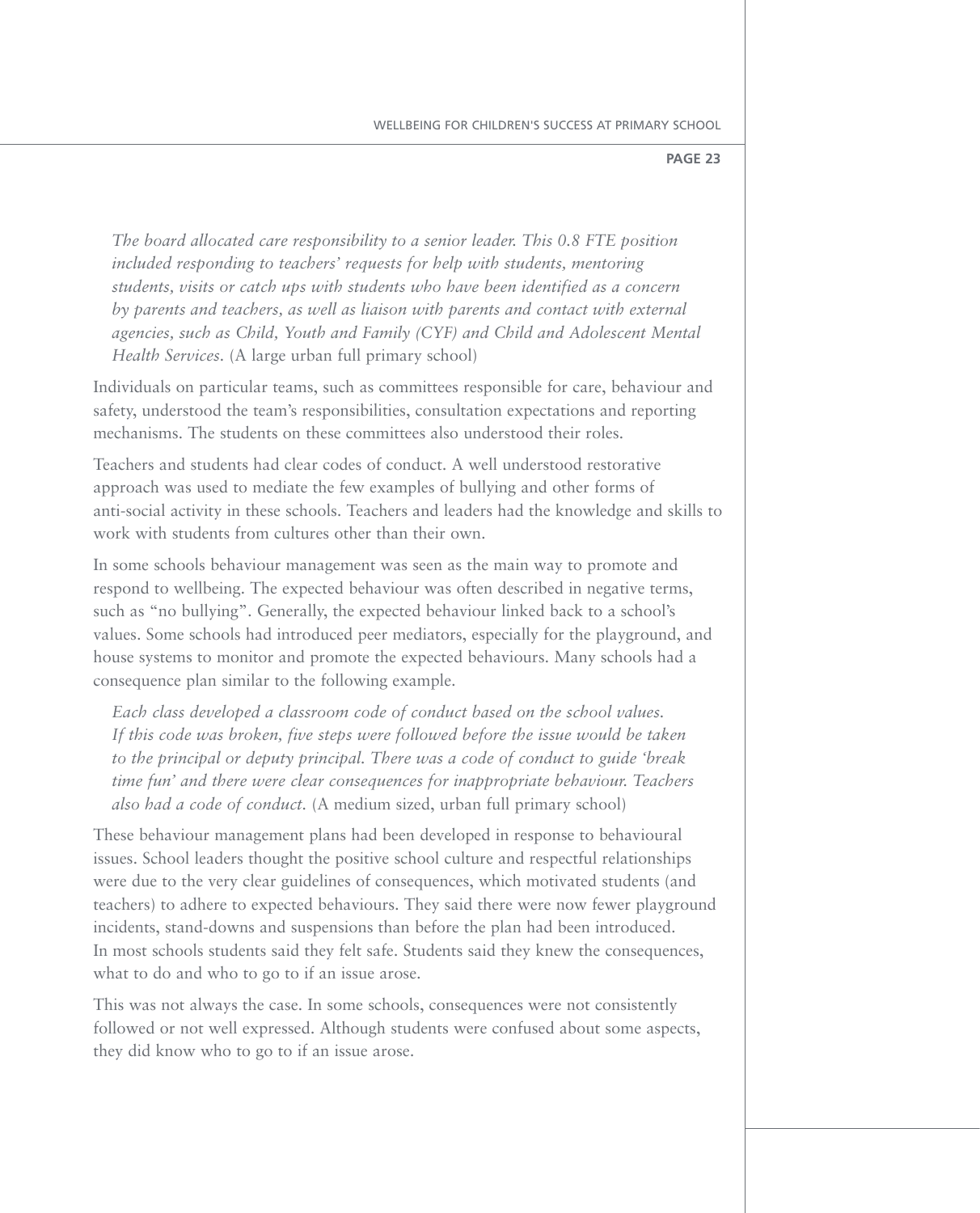### The school's relationship with the community

Students, teachers and leaders were clear about the school's relationship with the community in schools with an extensive approach to wellbeing. Leaders and teachers understood the two-way nature of influences on a student's wellbeing and the extent of these influences. They recognised the influence of family and whānau, for example, the affect on a child if an important adult was sick. They also recognised how the student can influence their family, for instance, the effect on parents if their child's peer relationships were not good. Teachers and leaders knew what was happening for students and what was important to them both within school and in their wider family and social circles.

Families were seen as inherently capable. They actively contributed to many aspects of schooling and the schools actively contributed to their lives. This is shown in the following example.

*Parents spoke enthusiastically about the support the school provides for their children and the community. There was a strong emphasis in their conversations that the school belongs to the community and that whānau belong to the school. This affirmation for the school was clearly seen through parent participation in school led teaching initiatives for parents. For instance, the school has just presented a Google Competence Certificate to its 500th parent to complete a digital course. Parents were also very enthusiastic about the success of their sports teams and the cultural events happening in the school.* (A very large urban full primary school)

Leaders in these schools gave priority to developing working relationships with a wide variety of people and community organisations. These relationships were not just used for moments of crisis but were also important for the day-to-day wellbeing of students. The community contributed to the curriculum. Examples included students working with local iwi to restore a wetlands or develop resources about local history, and working with students from other schools to solve local transport issues. Some school leaders had developed a shared set of values for students so that when students transitioned from one school to the next they were working to the same set of values.

School leaders frequently invited the wider community to participate in school activities. These were often annual cultural events, such as school fairs, shows or open days. These events were major features on the community's calendar.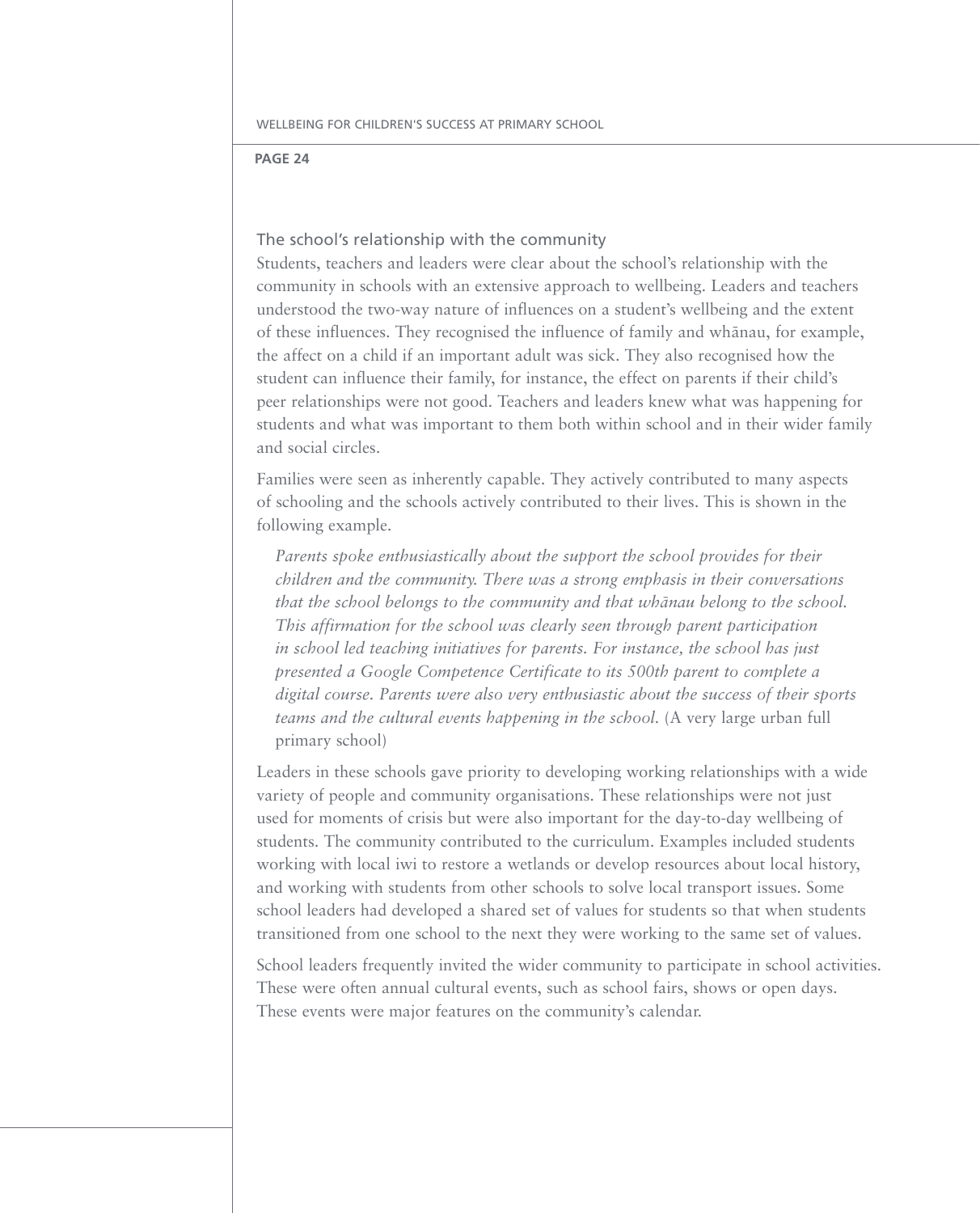In other schools leaders had not explored the meaning of working relationships with parents, family and whānau when designing, implementing and reviewing their wellbeing focus. In many schools the relationships with Māori and Pacific communities were not as strong as those with other groups of parents.

Many schools relied on surveys as the main tool for engaging with students and their parents, families and whānau. Conversations with these groups about their aspirations and views on wellbeing may be more enlightening.

A few schools had negative views about particular students and their families, especially Māori, Pacific and immigrants, which affected their relationships with these students and their families. Some of these schools had high numbers of Māori and Pacific students but did not consistently promote their wellbeing and success. ERO observed:

- the relatively low levels of Māori and Pacific student achievement compared with other students
- the lack of understanding about a culturally responsive curriculum and culturally responsive teaching. For example, they had not explored *Ka Hikitia*,<sup>30</sup> Tataiako<sup>31</sup> or the *Pasifika Education Plan* (PEP)<sup>32</sup> and whānau and families were reluctant to engage with these schools.

### WHY DO STUDENTS IN YEARS 7 AND 8 NEED MORE SUPPORT?

Year 7 and 8 students in many schools were not experiencing the desired outcomes for student wellbeing. Full primary schools (Years 1 to 8) were over-represented in the lower three groups of schools.<sup>33</sup> More Year 7 and 8 students were not achieving at or above National Standards and nationally more had been suspended or stood down compared to Years 1 to 6. Some were no longer physically active. These outcomes are the cumulative effect of schools not promoting and responding to achievement and wellbeing needs in the earlier years.

The Youth Mental Health Project focuses on young people aged 12 to 19. Although not all Year 7 and 8 students are in this age range, primary-aged young people's experiences influence the level of wellbeing they experience as adolescents. Considering deliberate actions that are focused on ensuring all students succeed academically, enjoy participating in sport and cultural activities, and have leadership roles so they build confidence and feel in control of their school lives, would better prepare them for adolescence. Some schools also needed to initiate remedial actions for individual students at Years 7 and 8 that go beyond a punitive behaviour management response.

- 30 See www.minedu.govt.nz/ theministry/policyandstrategy/ kahikitia.aspx.
- 31 See www.teacherscouncil.govt. nz/content/t%C4%81taiakocultural-competencies-teachersm%C4%81ori-learners-resourceuse-graduating-teacher.
- 32 See www.minedu.govt.nz/ NZEducation/EducationPolicies/ PasifikaEducation/ PasifikaEducationPlan2013.aspx.
- 33 There were 11 Intermediate schools in this sample. They were overrepresented in the overwhelmed group and the large group with values integrated in the school curriculum.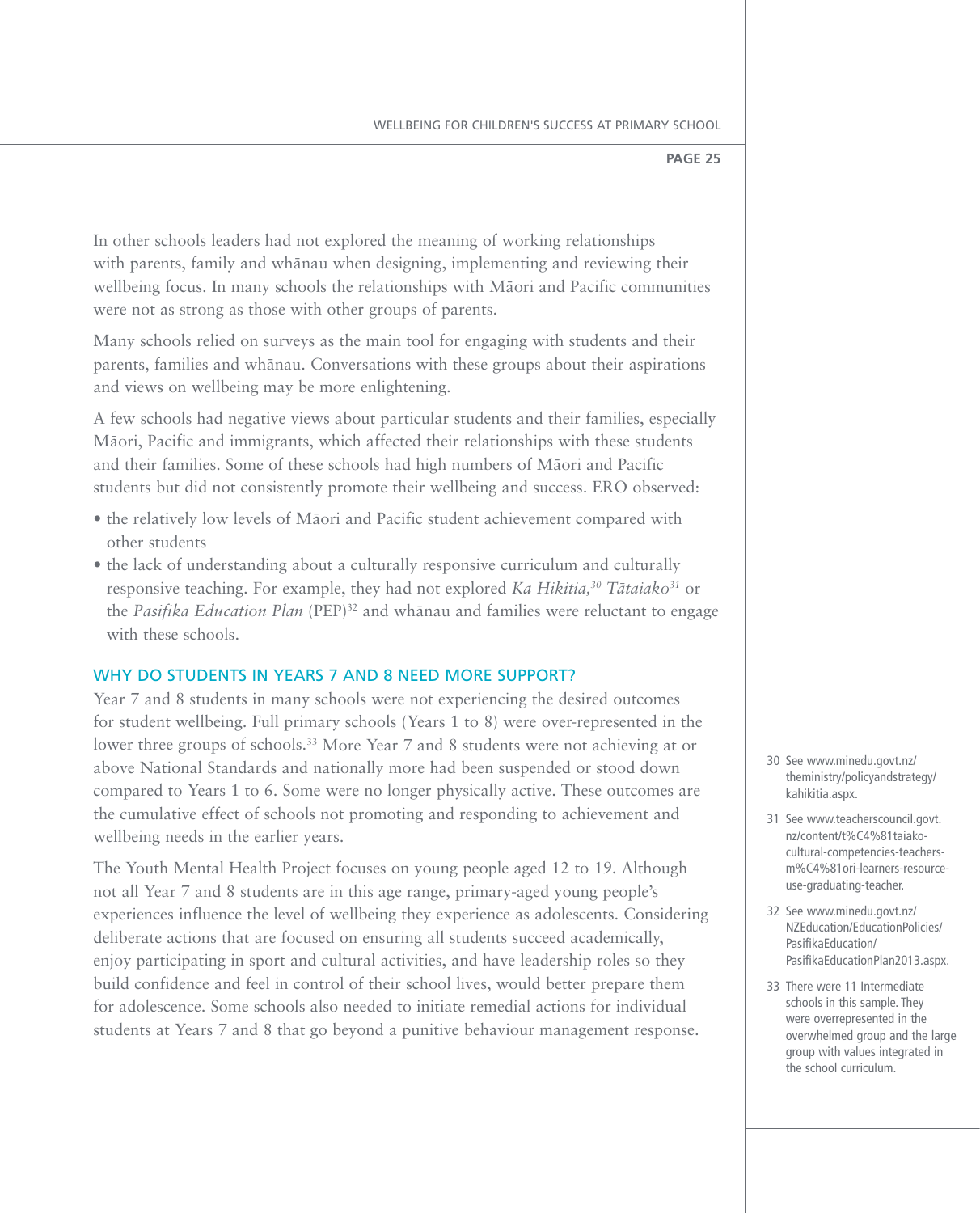CONCLUSION CONCLUSION

WELLBEING FOR CHILDREN'S SUCCESS AT PRIMARY SCHOOL

**PAGE 26**

### Conclusion

Student wellbeing is central to successfully implementing *The New Zealand Curriculum.*  A focus on wellbeing ties together the curriculum's vision, principles, values, key competencies and learning areas. Wellbeing clearly positions learners and their development as confident young people at the centre of what schools do.

Leaders who understood this had developed an aspirational vision for wellbeing in collaboration with their community that was reflected in the school's goals and targets. They understood the need to deliberately design all actions according to multiple outcomes. They also made their wellbeing-related vision, goals and targets explicit in curriculum, resourcing and PLD decisions, and in their relationships with others. All decisions were based on multiple outcomes that ensured coherence of actions and thorough self review.

These school leaders had designed their learning environment and experiences to reflect the desired outcomes for Years 1 to 8 students. A challenge is to design for the future so students will have the knowledge, skills, competencies and belief in themselves to navigate their adolescent years.

### Fragility of focus on wellbeing

There was evidence that some schools' promotion and response to student wellbeing was due to a response to a particular event. Some schools seemed to be on a trajectory of rapid improvement. Triggers for the improved focus included a change in leadership, a negative ERO review or a need to respond differently to a particular event. How well leaders motivated teachers, students and their parents, family and whānau to make changes determined whether improvements were happening.

Leaders at these schools supported teachers to develop strong working relationships with parents and the community. Parents said they had noticed a positive change in how they were consulted and what they were consulted about. The leaders also supported teachers to develop learning-focused relationships with students. At the same time teachers worked in teams and participated in initiatives to build capability, for example, PB4L<sup>34</sup> and *Habits of Mind,35* or PLD focused on effective practice, for example, assessment and the use of key competencies. The principal ensured the board was aligned with the leadership team in articulating goals, providing resources and demanding that the success of different approaches was monitored and reported.

- 34 See www.minedu.govt.nz/ NZEducation/EducationPolicies/ SpecialEducation/ OurWorkProgramme/ PositiveBehaviourForLearning. aspx.
- 35 See www.artcostacentre.com/ html/habits.htm.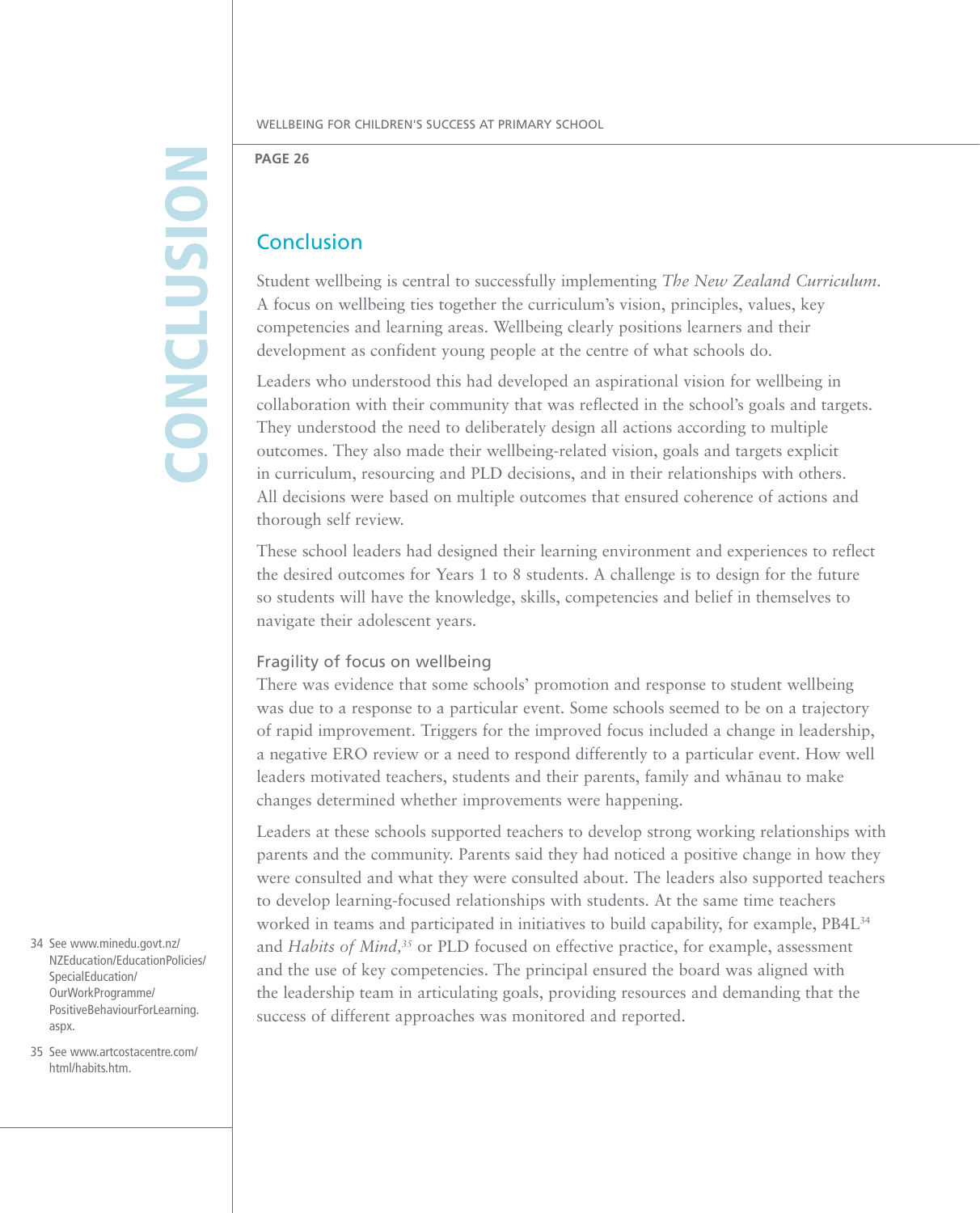In other schools, responses to events such as earthquakes, a teacher's death, teacher performance issues or bullying, were detrimental to the wellbeing of adults and students. Again, leadership capability to support students' wellbeing during and after the event determined whether the school as a whole promoted student wellbeing.

### Capabilities that made a difference in school's promotion of and response to student wellbeing

ERO found that the capability of teachers and leaders to integrate practice, knowledge, skills and beliefs influenced how they promoted and responded to *desired outcomes for student wellbeing.* A focus on wellbeing for success could include:

- **leadership capability** to design and implement a coherent whole school plan focused on multiple outcomes to achieve success for all students
- **teaching capability** to find and trial responses to the strengths needs and interests of individual students, that engage and support a culture of wellbeing
- **assessment and evaluative capability** to understand and use data with students, so leaders, teachers and students know what works, when, and why
- **capability to develop relationships** with students, parents, families, whānau, trustees, school leaders, other teaching professionals, community health and wellbeing organisations and the wider community that contribute to a culture of wellbeing
- **capability to design and implement a school curriculum** that encourages and models the school's beliefs about education experiences, core values, key competencies, and valued student outcomes, in ways that engage students and promote their wellbeing.

A transformational shift in practice for many teachers and leaders about students' ability to make and take accountability for their own choices was necessary if wellbeing goals were to be realised. Teachers and leaders needed to explore the opportunities provided for students to:

- develop leadership skills and a sense of their own ability to successfully complete tasks and reach goals
- participate with others and be resourceful
- experience a high trust culture and stimulating curriculum.

The Best Evidence Synthesis (BES) inquiry and knowledge-building cycle for educational improvement<sup>36</sup> (shown in Figure 3) is a useful framework for the design and implementation of multiple outcomes. This framework ensures coherence from goals and targets, through curriculum, resourcing and professional learning and development (PLD) decisions, to monitoring and reviewing the outcomes of the approaches taken.

36 Further background and use of this framework can be found on the BES (Iterative Best Evidence Synthesis) site at http://www.educationcounts. govt.nz/topics/BES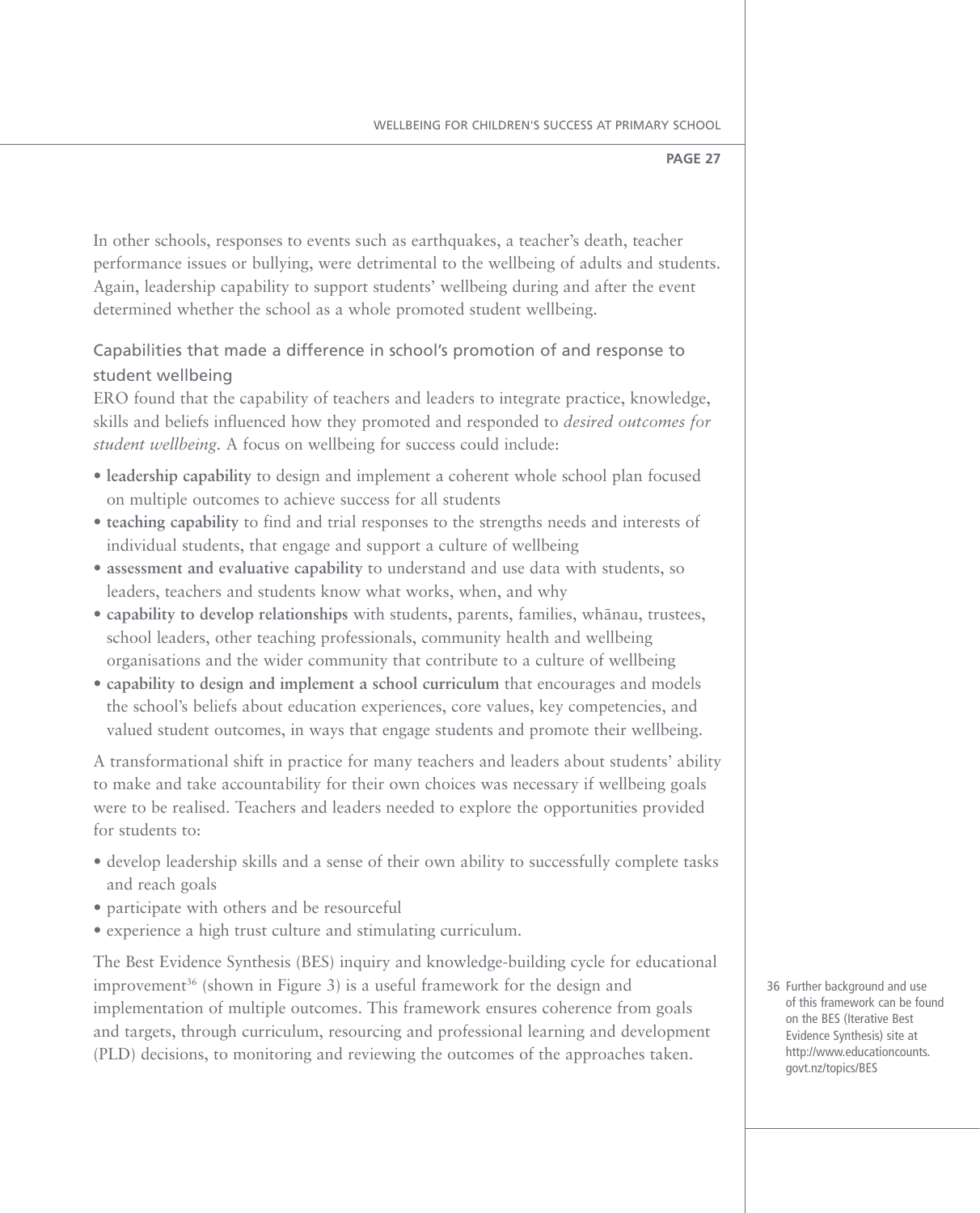**PAGE 28**

Figure 3: Inquiry and knowledge-building cycle for educational improvement



Using this framework to improve leaders' and teachers' capabilities would support more primary-aged young people to experience the goals valued by their community, be better prepared for adolescence, and be "confident, connected, actively involved, and lifelong learners"37 during their school years and beyond.

ERO has made specific recommendations to the Ministry of Education and to school leaders aimed at improving how well primary schools promote and respond to wellbeing. These are outlined in *Next steps* (see page 4)*.*

37 The vision for young people as stated in Ministry of Education (2007) *The New Zealand Curriculum.* Wellington.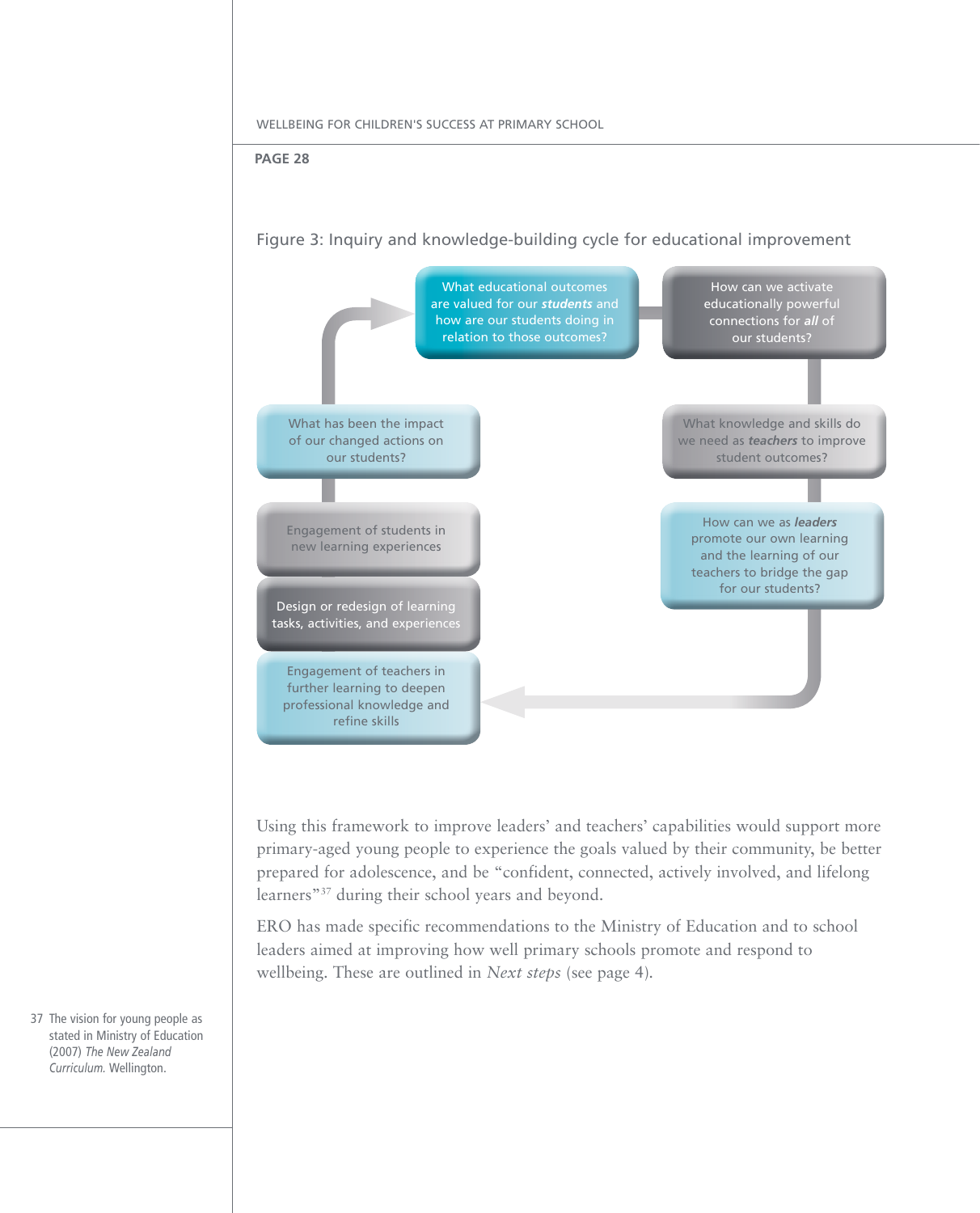### Appendix 1: Wellbeing of students in Years 1 to 8

Although there is not a single measure for student wellbeing, the factors that contribute to it are interrelated and interdependent. For example, a student's sense of achievement and success is increased by a sense of feeling safe and secure at school and affects their resilience.

The findings explored in this section are from international and national research related to the ideas of a sense of belonging and connection to school, achievement, being active, feeling safe and secure, and feeling included. Findings about Years 9 and 10 students and school leaving qualifications are discussed, as behaviours developed in Years 1 to 8 contribute to these findings.

Engagement and retention in all forms of education are critical for success as these reflect whether a student has a sense of belonging and connection to the school. Stand-downs and suspensions rise from age 10, spike at about 14 and then decrease by age 17. M¯aori and Pacific students are at risk of not experiencing the *Desired outcomes for student wellbeing* (see figure 1). Stand-downs and suspensions of Māori students are nearly twice that of Pacific students by age 14 and more than three times that of other students.<sup>38</sup> Further data shows that currently two in every 100 Māori students are frequent truants by Years 9 and 10, and 34 in every 100 leave school without a qualification. The picture for Pacific students is slightly better – one in every 100 is a frequent truant by Years 9 and 10 and 24 in every 100 leave school without a qualification.

Approximately 70 percent of students in Years 1 to 8 have the reading, writing and mathematics knowledge, skills and attitudes to meet the demands of *The New Zealand Curriculum.* That is, they have achieved at or above the relevant National Standard for their year level. The achievement of Māori and Pacific students is significantly lower than this.39 Fewer students in Years 7 and 8 achieve at or above the National Standards levels than students in other years.

# **APPENDIX**

- 38 See www.minedu.govt.nz/ ~/media/MinEdu/Files/ Parents/YourChild/ProgressAnd Achievement/NationalStandards/ GREENACaseForSystemWide Improvement.pdf.
- **Example 18**<br>
Sa See www...<br>
Arendia/N<br>
Parents/Yo<br>
Achieveme<br>
GREENAC:<br>
GREENAC:<br>
Improvem<br>
39 The propor<br>
to 8 stude<br>
above Nat<br>
with 70.6<br>
74.6 perce<br>
and 77.0 p<br>
2013. The<br>
students is<br>
for writing<br>
mathemat for writin 39 The proportion of all Years 1 to 8 students achieving at or above National Standards differs with 70.6 percent for writing, 74.6 percent for mathematics and 77.0 percent for reading in 2013. The proportion of Māori students is at least nine percent lower than this (60.9 percent for writing, 64.6 percent for mathematics, and 68.7 percent for reading). There are lower proportions of Pacific students achieving at National Standards (57.6 percent for writing, 60.8 percent for mathematics, and 64.1 percent for reading). See www. educationcounts.govt.nz/topics/ education-overview/nationaleducation.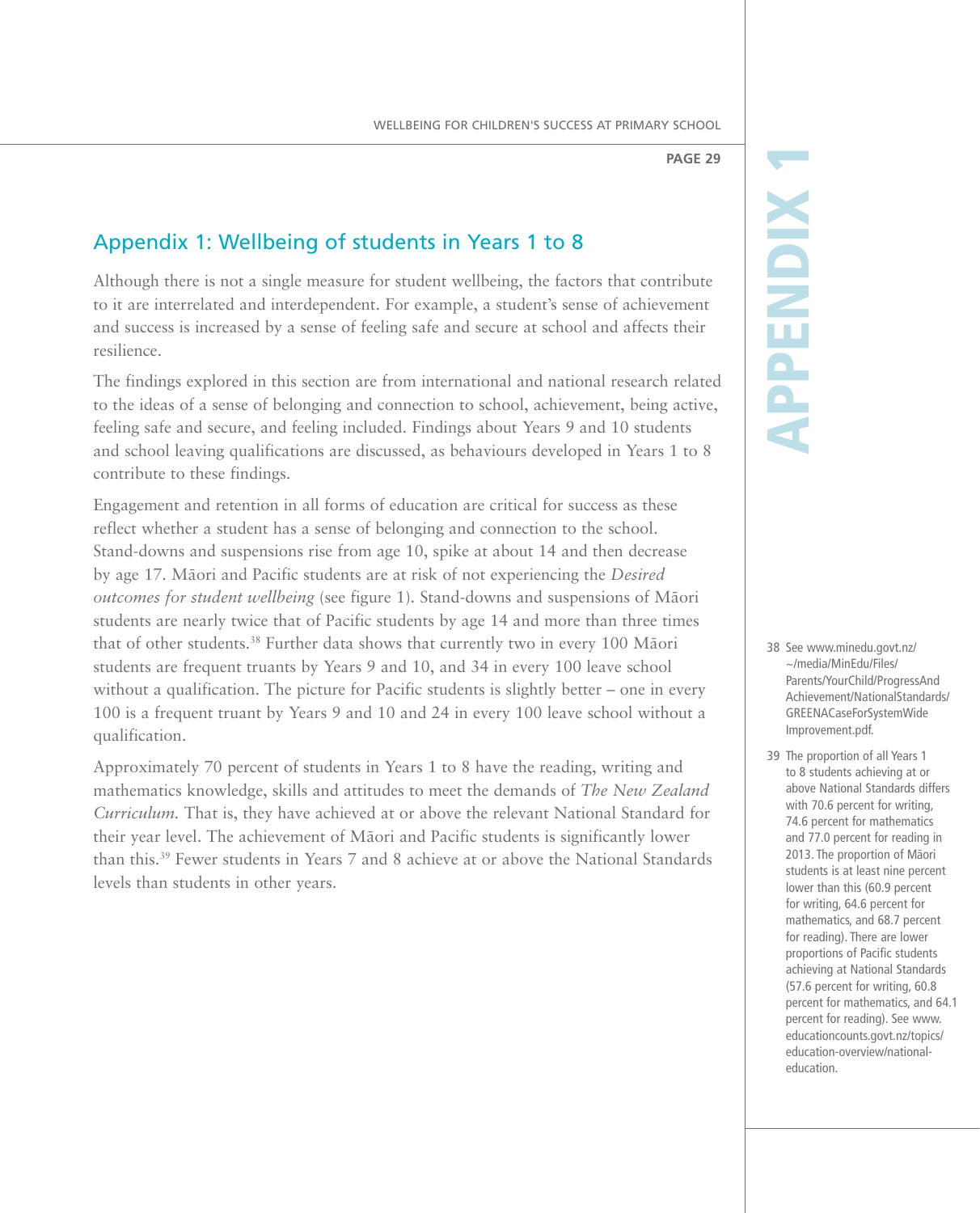**PAGE 30**

Achievement is influenced by many factors. The Trends in International Mathematics and Science Study (TIMSS 2011)<sup>40</sup> stated:

*Students with the highest mathematics (and science) achievement typically attend schools that emphasize academic success, as indicated by rigorous curricular goals, effective teachers, students that desire to do well, and parental support. In contrast, schools with discipline and safety problems are not conducive to high achievement. Students that attended schools with disorderly environments and reported more frequent bullying had much lower achievement than their counterparts in safe and orderly schools (page 247).*

The TIMSS 2011 study showed that a relatively high proportion of New Zealand students (68 percent of Year 5 and 54 percent of Year 9) reported experiencing negative behaviours from other students at least monthly. A higher proportion of boys than girls experienced these behaviours although no particular ethnic group experienced them more than would be expected based on their proportion of the population. This negative pattern has been evident since 1994 and is not reducing.<sup>41</sup>

In the same study, students in both Years 5 and 9 generally perceived their school as a good place to be. More than eight out of 10 students agreed they liked being at school and felt safe and secure there. A higher proportion of girls than boys were positive about school and Pacific and Asian students were the most positive of the ethnic groups. This finding appears to be in conflict with the earlier finding about experiencing negative behaviour.

Young people are generally active and like playing sports. Only 2.8 percent of 5 to 10-year-old boys and 3.2 percent of girls this age dislike playing sport. But within the 15 to 18 age group this has increased to 5.7 percent of boys and 10.2 percent of girls.42 Fifty percent of secondary students are active in one or more school sports. Slightly more boys than girls are involved.<sup>43</sup> Across the ages 5 to 18, Pacific boys (72.4 percent) and Asian boys (74.3 percent) are less likely to participate in games and activities than all boys (78 percent). Asian girls (77.2 percent) are less likely to participate than all girls (81.5 percent).

Students feel included in schools through cultural and social activities that reflect personal interests. We have less information about this involvement, although we do know that 37 percent of 5 to10-year-old boys and 42 percent of 5 to 10-year-olds girls participate in kapa haka.44

- 40 See http://timss.bc.edu/ timss2011/international-resultsmathematics.html (Chapter 6: School Climate).
- 41 See www.educationcounts. govt.nz/publications/ series/2571/114981.
- 42 See www.srknowledge.org.nz/ wp-content/uploads/2013/10/ YPS-Complete-5-09-2012.pdf.
- 43 See www.sportsground.co.nz/ nzsssc/71315/.
- 44 See www.srknowledge.org.nz/ wp-content/uploads/2013/10/ YPS-Complete-5-09-2012.pdf.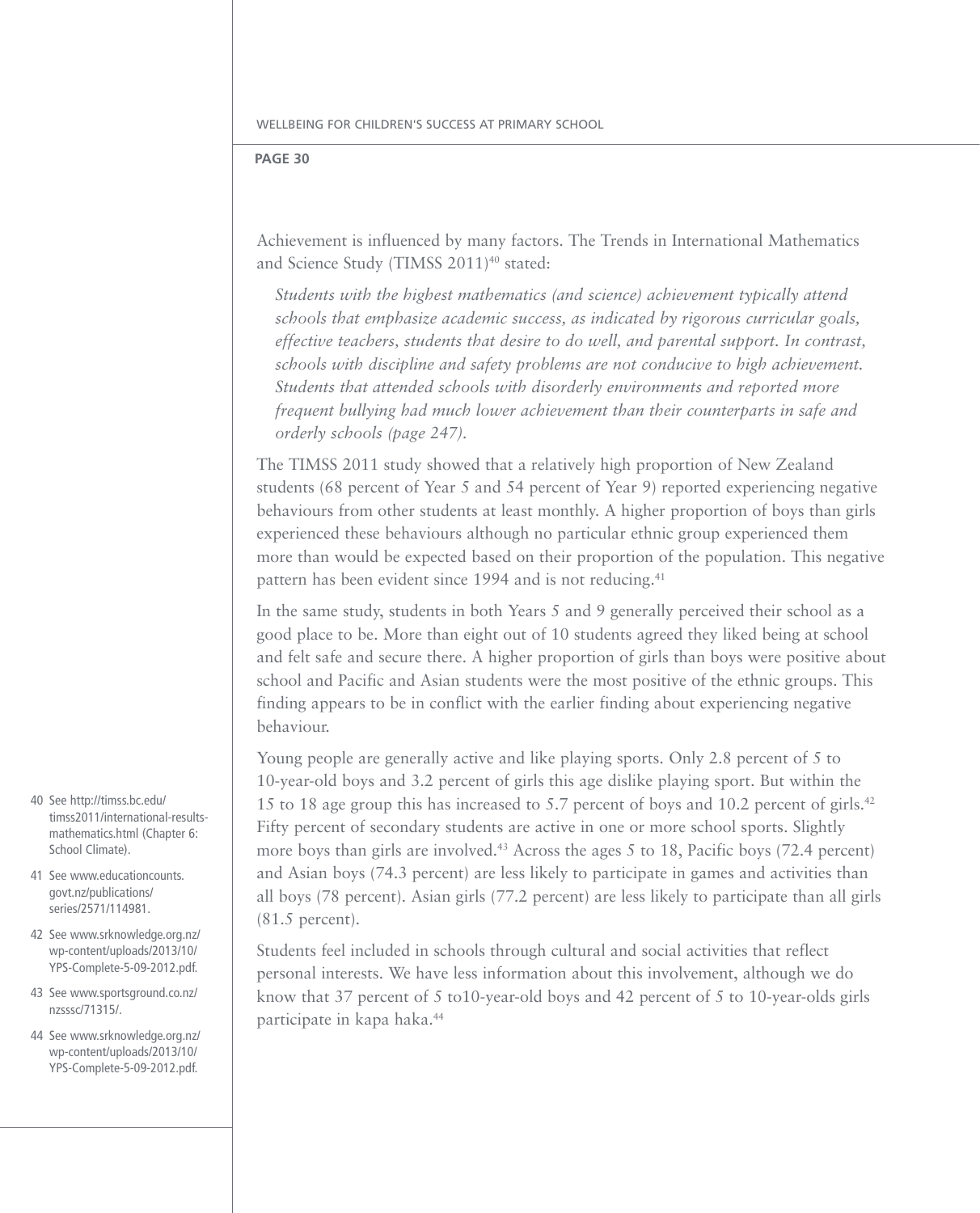We also know that among children aged 10 to 14, approximately one sixth of all deaths are due to suicide. Most of these are Māori children.<sup>45</sup>

These findings show that:

- a number of school factors influence student success
- many primary school-aged young people do not experience a high level of wellbeing.

45 See www.educationcounts. govt.nz/\_\_data/assets/ pdf\_file/0003/142887/ BullyingOnepagers.pdf.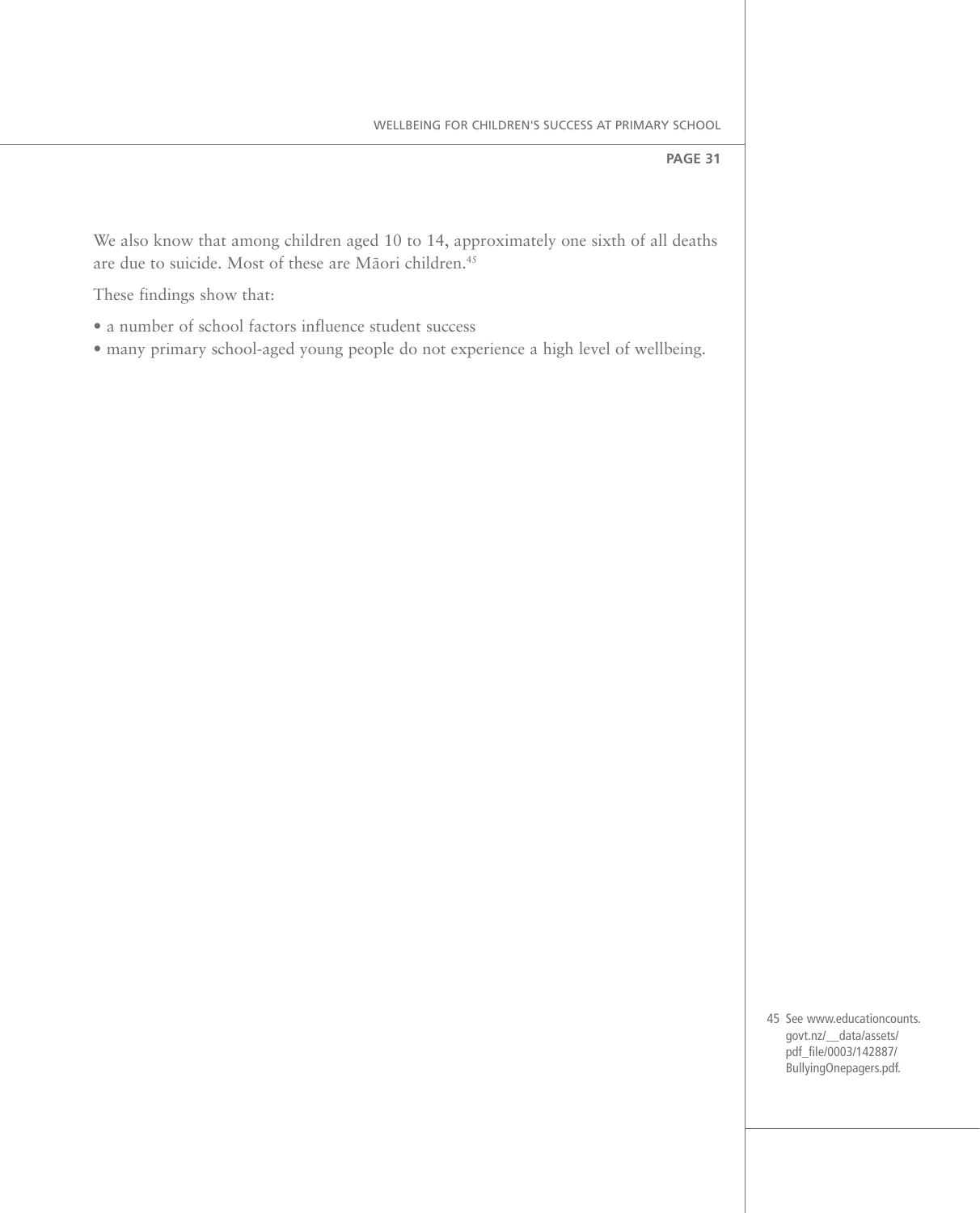**APPENDIX 2** APPENDIX 2

WELLBEING FOR CHILDREN'S SUCCESS AT PRIMARY SCHOOL

**PAGE 32**

### Appendix 2: Sample of schools

The type, location, roll and decile range of the 159 schools involved in this evaluation are shown in Tables 1 to 4 below. The sample is representative of all national figures.<sup>46</sup>

Table 1: School type

| <b>School type</b>                   | Number of<br>schools in<br>sample | Percentage<br>of schools in<br>sample | <b>National</b><br>percentage of<br>schools |
|--------------------------------------|-----------------------------------|---------------------------------------|---------------------------------------------|
| Full Primary (Years 1-8)             |                                   |                                       |                                             |
| Contributing (Years 1-6)             |                                   |                                       |                                             |
| Intermediate (Years $7 & 8 & 8$ ) 11 |                                   |                                       |                                             |
|                                      |                                   |                                       |                                             |

### Table 2: Location of schools

| <b>Locality and</b><br>population size | <b>Number of</b><br>schools in<br>sample | Percentage<br>of schools in<br>sample <sup>47</sup> | <b>National</b><br>percentage of<br>primary schools |
|----------------------------------------|------------------------------------------|-----------------------------------------------------|-----------------------------------------------------|
| Main urban $(30,000+)$                 |                                          |                                                     |                                                     |
| Secondary urban<br>$(10,000-29,999)$   |                                          |                                                     |                                                     |
| Minor urban (1000-9999)                | $\pm$ 15                                 |                                                     |                                                     |
| Rural (1-999)                          |                                          |                                                     | 33                                                  |
| Total                                  |                                          |                                                     |                                                     |

- 46 The differences in observed and expected values in Tables 1 to 4 were tested using a Chi square test. The level of statistical significance was p<0.05.
- 47 Some totals do not add to 100 due to rounding.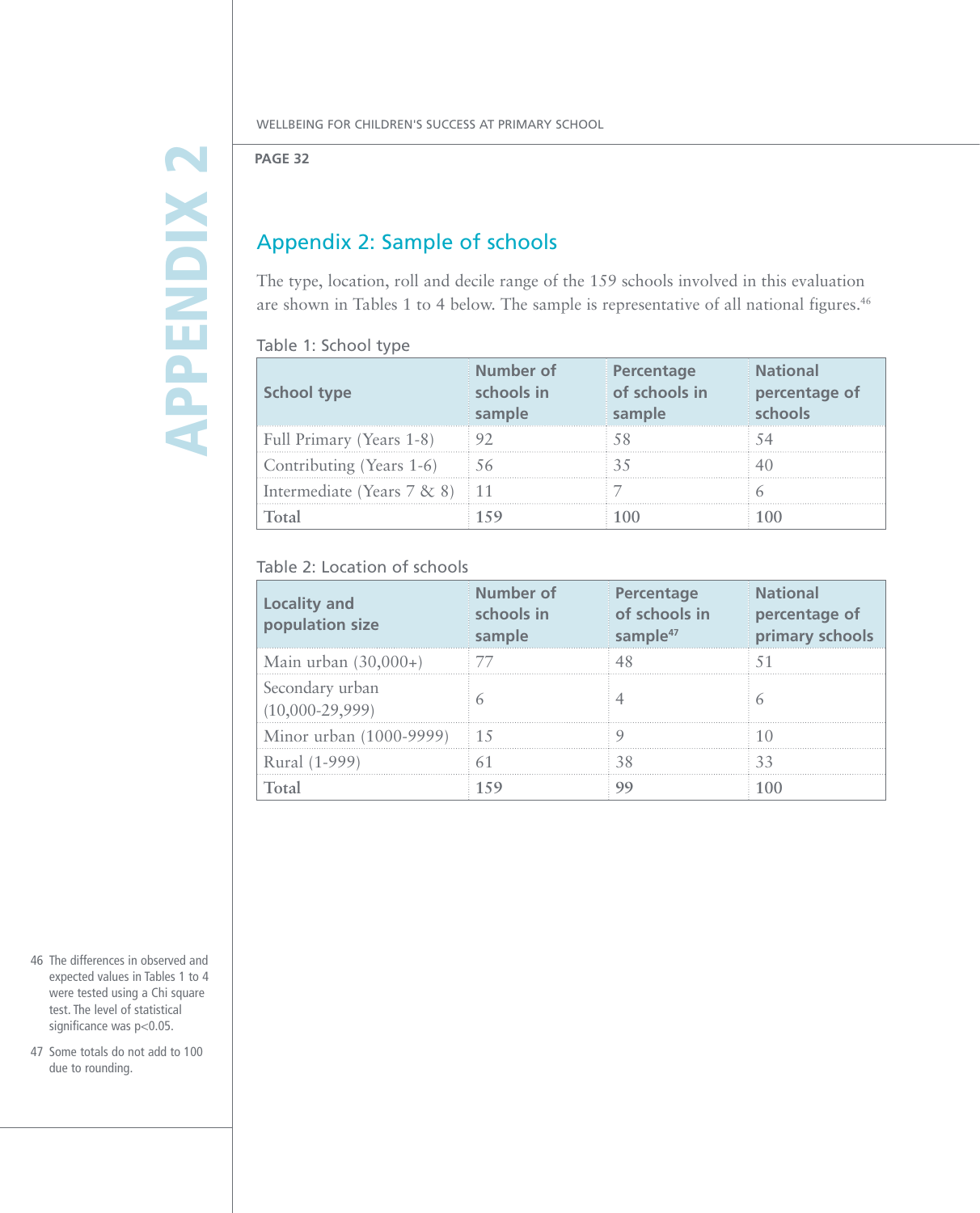### **PAGE 33**

### Table 3: Roll size

| Roll size group<br>(number of students) | Number of<br>schools in<br>sample | Percentage<br>of schools in<br>sample | <b>National</b><br>percentage<br>of primary<br>schools <sup>48</sup> |
|-----------------------------------------|-----------------------------------|---------------------------------------|----------------------------------------------------------------------|
| Very small $(1-30)$                     |                                   |                                       |                                                                      |
| Small (31-100)                          | 43                                |                                       | 22                                                                   |
| Medium (101-300)                        | 61                                | 38                                    | 38                                                                   |
| Large $(301-500)$                       |                                   | 18                                    | 20                                                                   |
| Very Large $(501+)$                     |                                   |                                       |                                                                      |
| Total                                   |                                   |                                       |                                                                      |

### Table 4: School decile

| <b>Decile</b>       | <b>Number of</b><br>schools in<br>sample | Percentage<br>of schools in<br>sample | <b>National</b><br>percentage of<br>primary schools |
|---------------------|------------------------------------------|---------------------------------------|-----------------------------------------------------|
| Low decile $(1-3)$  |                                          |                                       |                                                     |
| Middle decile (4-7) |                                          |                                       |                                                     |
| High decile (8-10)  |                                          |                                       |                                                     |
| Total               |                                          |                                       |                                                     |

48 The national percentage of each school type is based on the total population of schools as at 14 July 2014.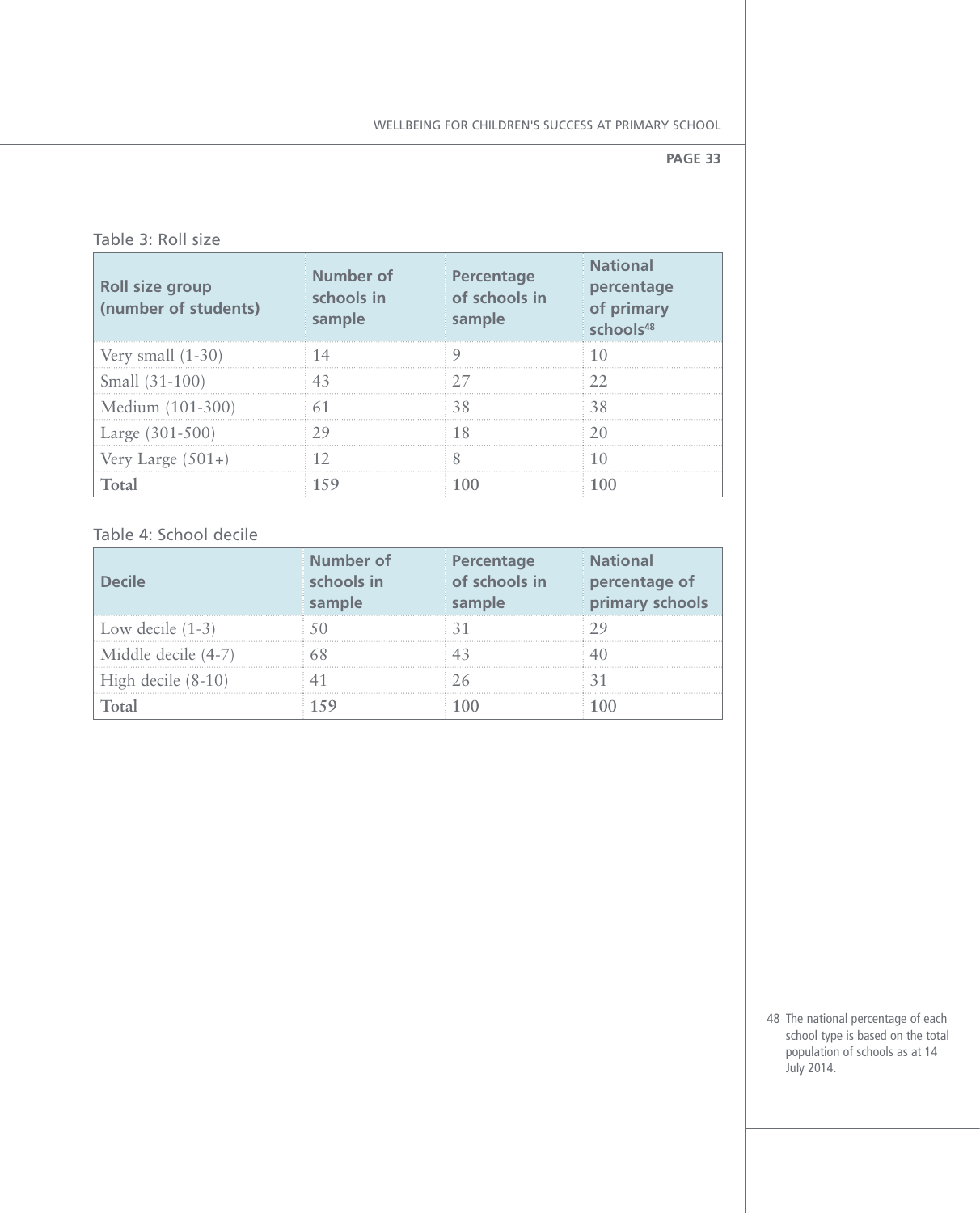**APPENDIX 3** *Wellbeing for Success: Draft*<br> *wellbeing (draft) 2013. Pages 7-4*<br> *wellbeing for Success: Draft*<br> *wellation indicators for studen<br>
wellation indicators for studen<br>
wellbeing (draft) 2013. Page 6.* 

### **PAGE 34**

### Appendix 3: Judgements used for the evaluation

|                                                                     | To what extent does this school promote and respond to student wellbeing?                                                                                                                                                                                                                                                                                                                                                                                                                                                                                                                                                                                                                                                                                                                                                                                                                                                                                                                                                                                                                                                                                                                                                                                                                                                                                                                         |
|---------------------------------------------------------------------|---------------------------------------------------------------------------------------------------------------------------------------------------------------------------------------------------------------------------------------------------------------------------------------------------------------------------------------------------------------------------------------------------------------------------------------------------------------------------------------------------------------------------------------------------------------------------------------------------------------------------------------------------------------------------------------------------------------------------------------------------------------------------------------------------------------------------------------------------------------------------------------------------------------------------------------------------------------------------------------------------------------------------------------------------------------------------------------------------------------------------------------------------------------------------------------------------------------------------------------------------------------------------------------------------------------------------------------------------------------------------------------------------|
| The school's promotion and<br>response to wellbeing is<br>extensive | The school's culture, values and operations are well aligned with<br>those of ERO's Wellbeing Indicator Framework <sup>49</sup> .<br>The following features are evident:                                                                                                                                                                                                                                                                                                                                                                                                                                                                                                                                                                                                                                                                                                                                                                                                                                                                                                                                                                                                                                                                                                                                                                                                                          |
|                                                                     | • The school's approach to student wellbeing, including values,<br>leadership, partnerships and inquiry processes contribute to<br>students attaining the Desired Outcomes for student wellbeing<br>(figure 1), particularly those with high wellbeing needs.<br>• There is a strong commitment and enactment of processes that<br>promote and respond to student wellbeing, which align well<br>with the Guiding Principles for student wellbeing <sup>50</sup> (or something<br>equivalent) found in ERO's Wellbeing Indicator Framework.<br>• Inquiry processes inform the development of improved responses<br>to wellbeing across the school, including processes for individual<br>students with high wellbeing needs.<br>• Learning, teaching and curriculum is focused on improving<br>wellbeing. Wellbeing priorities are addressed through teaching<br>and learning and this is integrated alongside (and complements)<br>a school-wide focus on achievement.<br>• The principles of the Health and Physical Education Curriculum<br>are evident across the school's teaching and learning.<br>• Leaders are clear role models for promoting and responding to<br>student wellbeing.<br>• School partnerships with parents and whānau, as well as<br>community health and social providers, greatly contribute to the<br>students attaining the Desired Outcomes for student wellbeing. |

- 49 *Wellbeing for Success: Draft evaluation indicators for student wellbeing (draft) 2013. Pages 7-9.*
- 50 *Wellbeing for Success: Draft evaluation indicators for student*  wellbeing (draft) 2013. Page 6.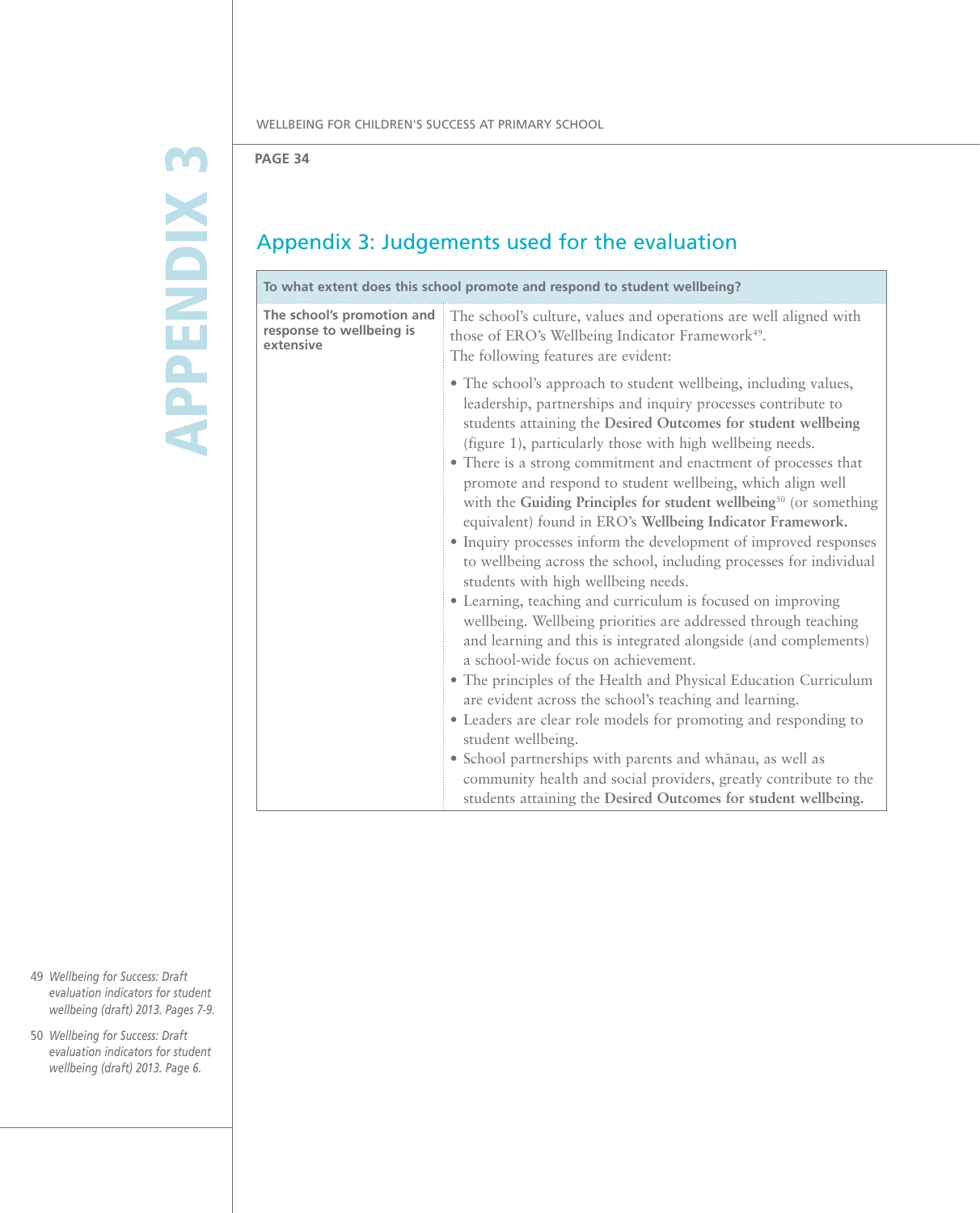| response to wellbeing is<br>good                                  | The school's promotion and response to student wellbeing reflects<br>many of the aspects of the Wellbeing Indicator Framework, but<br>there are areas where the school could improve. The following<br>features are evident:                                                                                                                                                                                                                                                                                                                                                                                                                                                                                                                                                                                                                                                                                                                                                                                                                                                                                                                 |
|-------------------------------------------------------------------|----------------------------------------------------------------------------------------------------------------------------------------------------------------------------------------------------------------------------------------------------------------------------------------------------------------------------------------------------------------------------------------------------------------------------------------------------------------------------------------------------------------------------------------------------------------------------------------------------------------------------------------------------------------------------------------------------------------------------------------------------------------------------------------------------------------------------------------------------------------------------------------------------------------------------------------------------------------------------------------------------------------------------------------------------------------------------------------------------------------------------------------------|
|                                                                   | • Although there are several positive aspects to the school's<br>approach to wellbeing, gains could be made by a more strategic<br>focus, such as the school bringing its work together in terms<br>of the Guiding Principles for student wellbeing (enhancing its<br>collaboration and/or cohesion).<br>· The school's culture is focused on promoting student wellbeing,<br>and it has good care systems and initiatives, but its curriculum<br>does not yet have a strong focus on wellbeing.<br>• There is some evidence that the school is contributing to many<br>students attaining/working towards the Desired Outcomes for<br>student wellbeing.<br>• The school has some information on student wellbeing, which it<br>responds to, but inquiry and improvement for wellbeing is not as<br>coordinated or robust enough to consistently and systematically<br>improve the school's promotion of and responsiveness to student<br>wellbeing.<br>• Some school partnerships make a contribution to student<br>wellbeing, although there is potential for greater coordination<br>between the school and health and social providers. |
| Some promotion and<br>response to student<br>wellbeing is evident | There are aspects where the school's promotion and response<br>to student wellbeing reflect the Wellbeing Indicator Framework,<br>but there are several areas where the school could improve. The<br>following features are evident:<br>• The school has some good relationships, including those among<br>many staff and students, but there some aspects of the school's<br>curriculum or care that do not yet support student wellbeing or<br>engagement.<br>• Most of the school's approach to wellbeing is delegated to a<br>minority of staff.<br>• The school has some inquiry and improvement processes<br>but does not consistently respond to the identified wellbeing<br>priorities.<br>• There are many other forms of data the school should use to<br>expand the scope of its inquiry into wellbeing, including student                                                                                                                                                                                                                                                                                                        |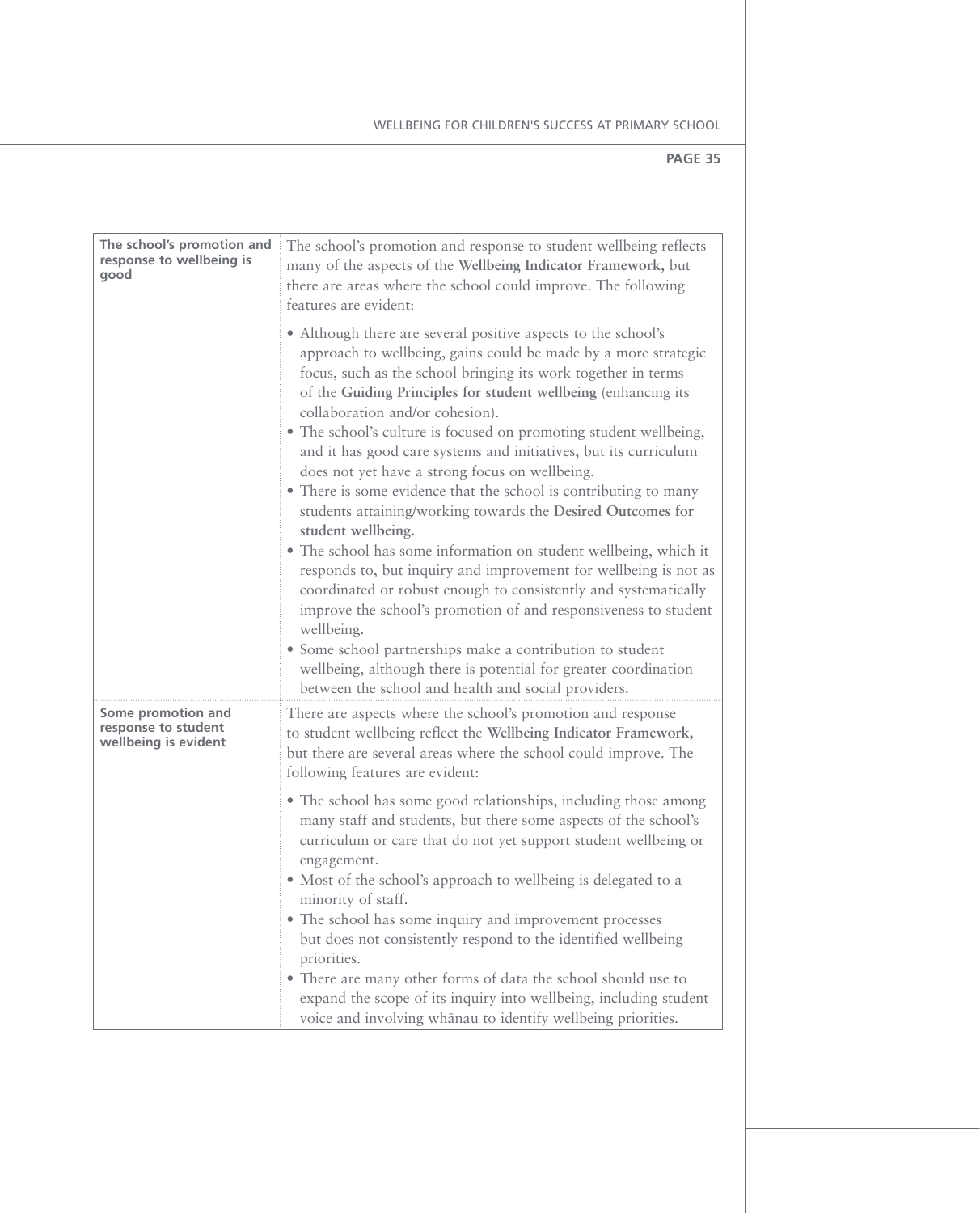### **PAGE 36**

| Promotion and response to<br>student wellbeing is limited | There are a few aspects where the school is promoting and<br>responding to student wellbeing, but there are significant<br>limitations overall. The following features are evident:                                                                                                                                                                                                                                                                                                                                                                                                     |
|-----------------------------------------------------------|-----------------------------------------------------------------------------------------------------------------------------------------------------------------------------------------------------------------------------------------------------------------------------------------------------------------------------------------------------------------------------------------------------------------------------------------------------------------------------------------------------------------------------------------------------------------------------------------|
|                                                           | • The school has some staff who 'care', but overall, student<br>wellbeing is not supported by significant elements of the culture,<br>curriculum and systems of the school.<br>• The school has not clearly identified wellbeing priorities and/or<br>there are few strategies or initiatives for change.<br>• Leadership for wellbeing lacks direction and commitment.<br>• Lack of partnerships act as a barrier to promoting and<br>responding to student wellbeing.<br>• There is little to no engagement with inquiry and improvement<br>processes connected to student wellbeing. |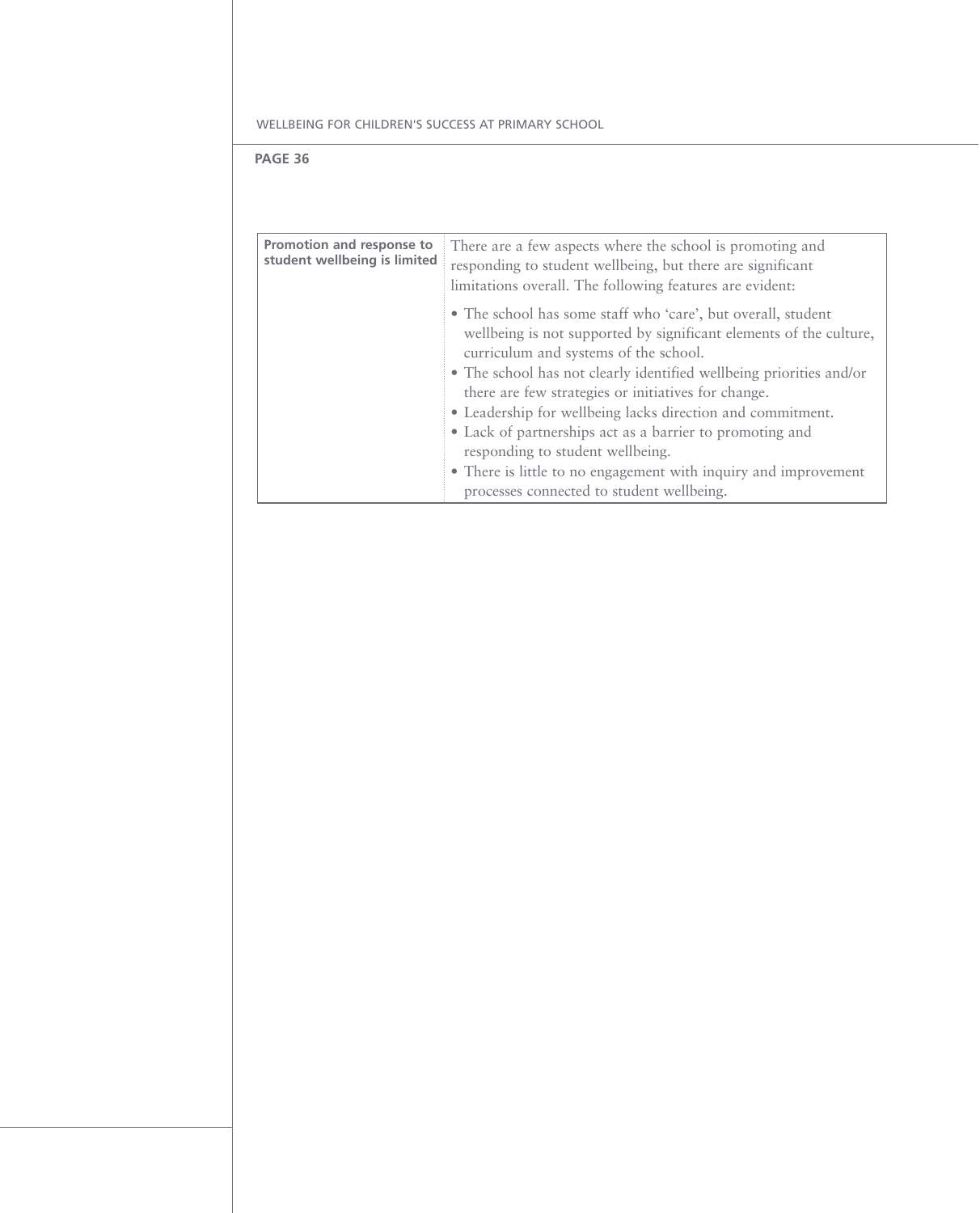| ミソンファー                                                                                           |
|--------------------------------------------------------------------------------------------------|
|                                                                                                  |
|                                                                                                  |
|                                                                                                  |
| Appendix 4: Key differences between the groups of school<br>$12.5$ $\mu$ $\mu$ $\mu$ $\mu$ $\mu$ |
|                                                                                                  |
|                                                                                                  |
|                                                                                                  |

Table 1: Key characteristics of the way schools in each group promoted and responded to student wellbeing Table 1: Key characteristics of the way schools in each group promoted and responded to student wellbeing

|                                                                                                            | student wellbeing, with<br>this woven through all<br>An extensive focus on<br>actions<br>(11%)                                                                                                         | promoted through the curriculum<br>and there were good responses<br>Student wellbeing was well<br>to wellbeing issues<br>(18%)                                                                       | Reasonable promotion of<br>wellbeing as schools had<br>and response to student<br>espectful relationships<br>positive cultures and<br>(48%)                                | behaviour management<br>Some promotion of and<br>but an over-reliance on<br>wellbeing by schools<br>response to student<br>(20%)     | Overwhelmed by wellbeing<br>issues<br>(3%)                                                               |
|------------------------------------------------------------------------------------------------------------|--------------------------------------------------------------------------------------------------------------------------------------------------------------------------------------------------------|------------------------------------------------------------------------------------------------------------------------------------------------------------------------------------------------------|----------------------------------------------------------------------------------------------------------------------------------------------------------------------------|--------------------------------------------------------------------------------------------------------------------------------------|----------------------------------------------------------------------------------------------------------|
|                                                                                                            | Quality of the improvement focus reflected in schools' decisions about:                                                                                                                                |                                                                                                                                                                                                      |                                                                                                                                                                            |                                                                                                                                      |                                                                                                          |
| subsequent actions<br>coherence of the<br>are interwoven<br>strategic plan<br>and whether<br>school goals, | Wellbeing vision articulated<br>in school goals and targets.<br>student assessment, teacher<br>appraisal and inquiry, and<br>school self review. Impact<br>reported and acted on.<br>Monitored through | Effectiveness of approaches not<br>needed to be more reflective of<br>well monitored and reviewed.<br>Māori and Pacific wellbeing.<br>Wellbeing vision articulated<br>goals. The vision<br>in school | achievement were linked;<br>through a wellbeing lens.<br>therefore unsure how to<br>interweave approaches<br>Leaders were unsure<br>how wellbeing and<br>and review impact | A narrow wellbeing vision<br>extended to goals and<br>in charter. Vision not<br>targets.                                             | Leaders unable to motivate<br>a team response for<br>improvement.                                        |
| student wellbeing<br>monitoring and<br>responding to                                                       | monitoring and systems of<br>support for students based<br>on the multiple outcomes.<br>Clarity of roles, vigilant                                                                                     | monitoring and systems of<br>sometimes separate from a<br>for students, but<br>Clarity of roles, vigilant<br>curriculum response.<br>support                                                         | Care response separated<br>from curriculum<br>response.                                                                                                                    | Behavioural management<br>focused systems of<br>support.                                                                             | Over-reliance on a crisis<br>response.                                                                   |
|                                                                                                            | Quality of interactions reflected in schools' decisions about:                                                                                                                                         |                                                                                                                                                                                                      |                                                                                                                                                                            |                                                                                                                                      |                                                                                                          |
| school curriculum                                                                                          | Curriculum promoted and<br>monitored for wellbeing<br>using local contexts.                                                                                                                            | Curriculum promoted wellbeing<br>using local contexts.                                                                                                                                               | competencies or values in<br>the school curriculum.<br>School values explicit<br>deliberate use of key<br>in interactions. No                                              | monitored for achievement<br>Curriculum designed and<br>outcomes (and generally<br>very narrow ones).                                | Curriculum poorly<br>described and<br>implemented.                                                       |
| student leadership<br>and say in their<br>experiences<br>educational                                       | evaluated and responded to<br>to curriculum and care<br>Students contributed<br>own learning needs.<br>decisions. Students                                                                             | contributed to wellbeing<br>culture and care roles.<br>Students                                                                                                                                      | Student potential to lead<br>not recognised.                                                                                                                               | the behaviour management<br>leadership jobs to support<br>Students allocated<br>system.                                              | Very little contribution<br>sought from students.<br>                                                    |
| relationship with<br>the community.<br>the school's                                                        | They used and contributed<br>two way nature of impact.<br>Leaders understood the<br>to a web of community<br>networks.                                                                                 | particular sectors of the community.<br>organisations, but could have<br>connections with community<br>better relationships with<br>Some schools had great                                           | Some schools connected<br>to particular sectors of<br>compliance focused<br>Parent consultation<br>their community.                                                        | history of connections with<br>leadership should formally<br>Many schools had a long<br>the community so school<br>seek their views. | with communities were<br>teachers and leaders<br>meant relationships<br>High turnover of<br>superficial. |

## **APPENDIX 4** APPENDIX 4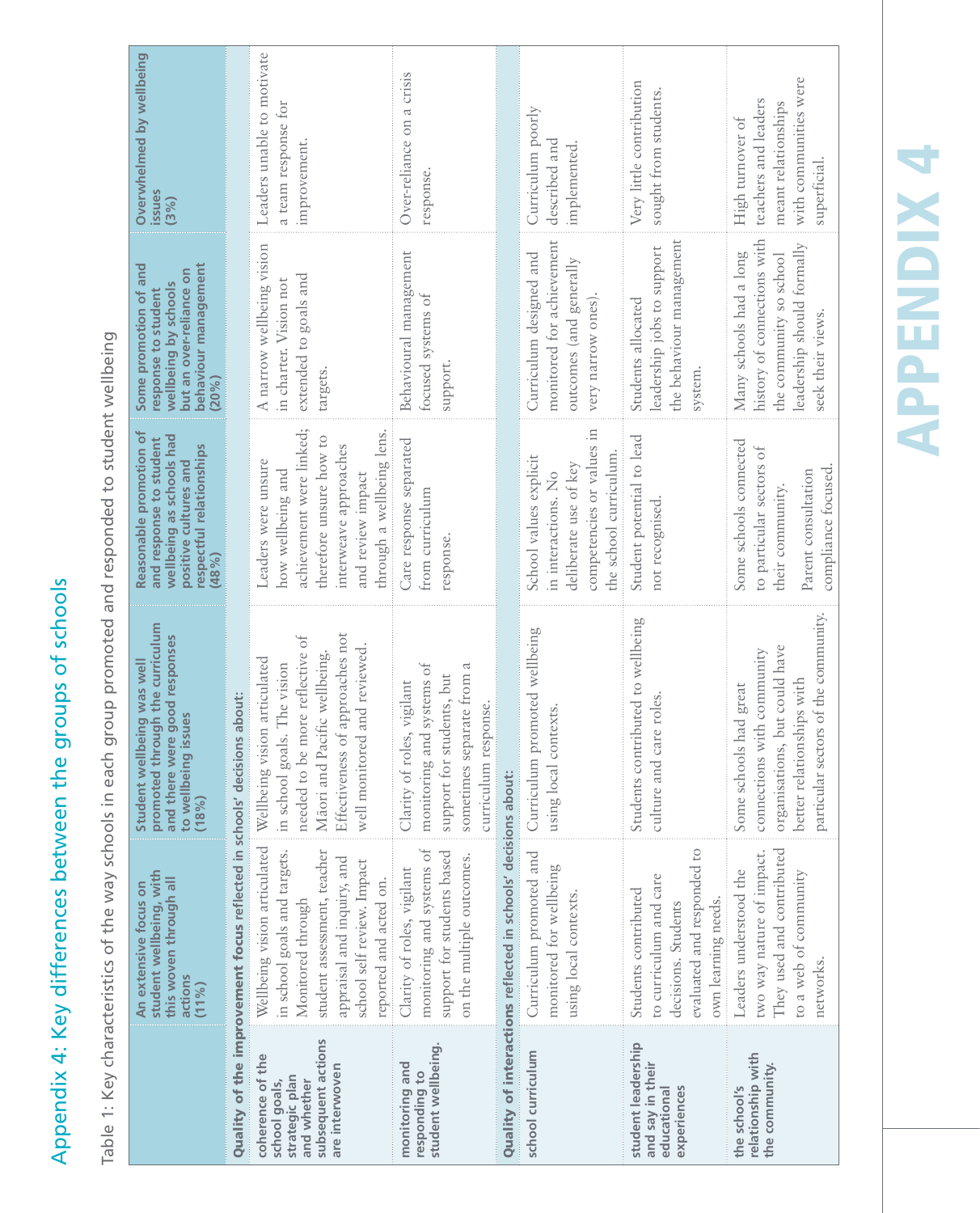**PAGE 38**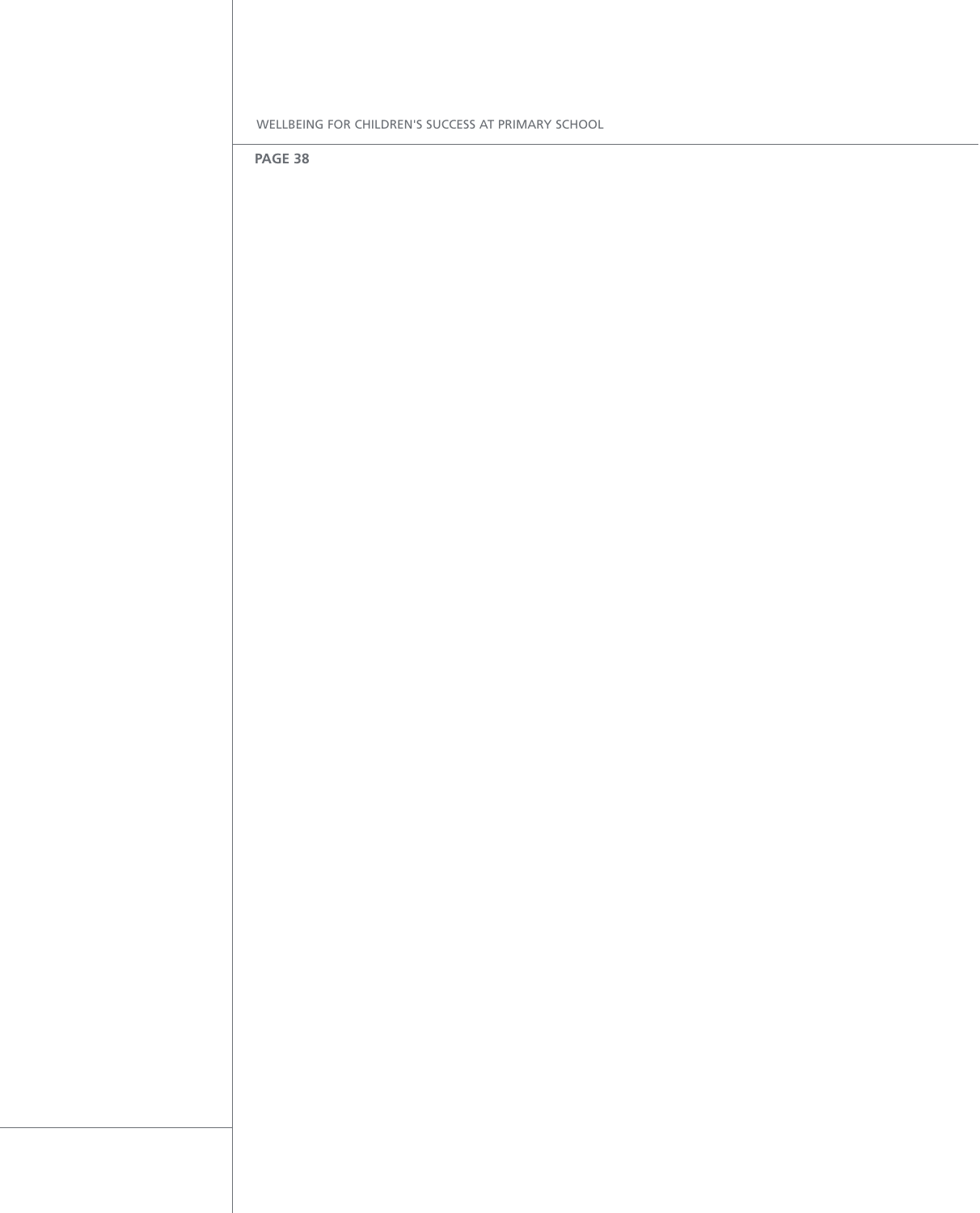### Education Review Offices

### **NATIONAL OFFICE – TARI MATUA**

Level 1, 101 Lambton Quay PO Box 2799 Wellington 6140 Phone: 04 499 2489 Fax: 04 499 2482 info@ero.govt.nz

### **TE UEPU¯ A¯ -MOTU**

**Mäori Review Services** c/o National Office Phone: 04 499 2489 Fax: 04 499 2482 erotu@ero.govt.nz

### **NORTHERN REGION – TE TAI RAKI**

**Auckland** Level 5, URS Centre 13–15 College Hill Ponsonby PO Box 7219, Wellesley Street Auckland 1141 Phone: 09 377 1331 Fax: 04 499 2482 auckland@ero.govt.nz

### **Hamilton**

Level 4, Hugh Monckton Trust Building 73 Rostrevor Street Private Bag 3095 WMC Hamilton 3240 Phone: 07 838 1898 Fax: 04 499 2482 hamilton@ero.govt.nz

### **CENTRAL REGION – TE TAI POKAPU¯**

**Napier** Level 2, Dunvegan House 215 Hastings Street PO Box 742 Napier 4140 Phone: 06 835 8143 Fax: 04 499 2482 napier@ero.govt.nz

**Whanganui** Ingestre Chambers 74 Ingestre Street PO Box 4023 Whanganui 4541 Phone: 06 349 0158 Fax: 04 499 2482 whanganui@ero.govt.nz

### **Wellington**

Revera House 48 Mulgrave Street Wellington 6011 PO Box 27 002 Marion Square Wellington 6141 Phone: 04 381 6800 Fax: 04 499 2482 wellington@ero.govt.nz

### **SOUTHERN REGION – TE WAIPOUNAMU**

**Christchurch**  Level 1, Brown Glassford Building 504 Wairekei Road P O Box 39045 Christchurch 8545 Phone: 03 359 4814 Fax: 04 499 2482 christchurch@ero.govt.nz

### **Dunedin**

Floor 9, John Wickliffe House 265 Princes Street Dunedin 9016 PO Box 902 Dunedin 9054 Phone: 03 474 9519 Fax: 04 499 2482 dunedin@ero.govt.nz

### **www.ero.govt.nz**